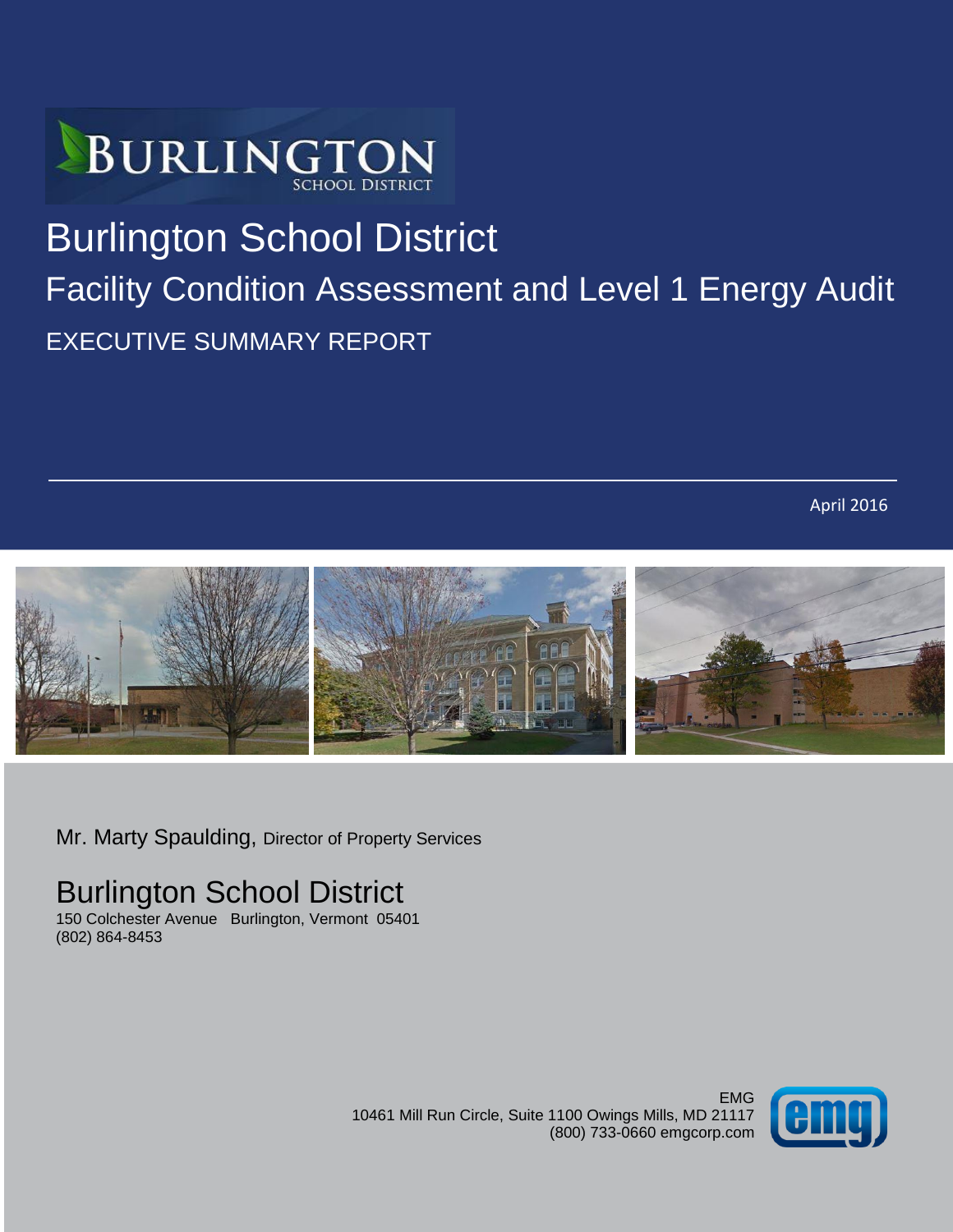### **Table of Contents**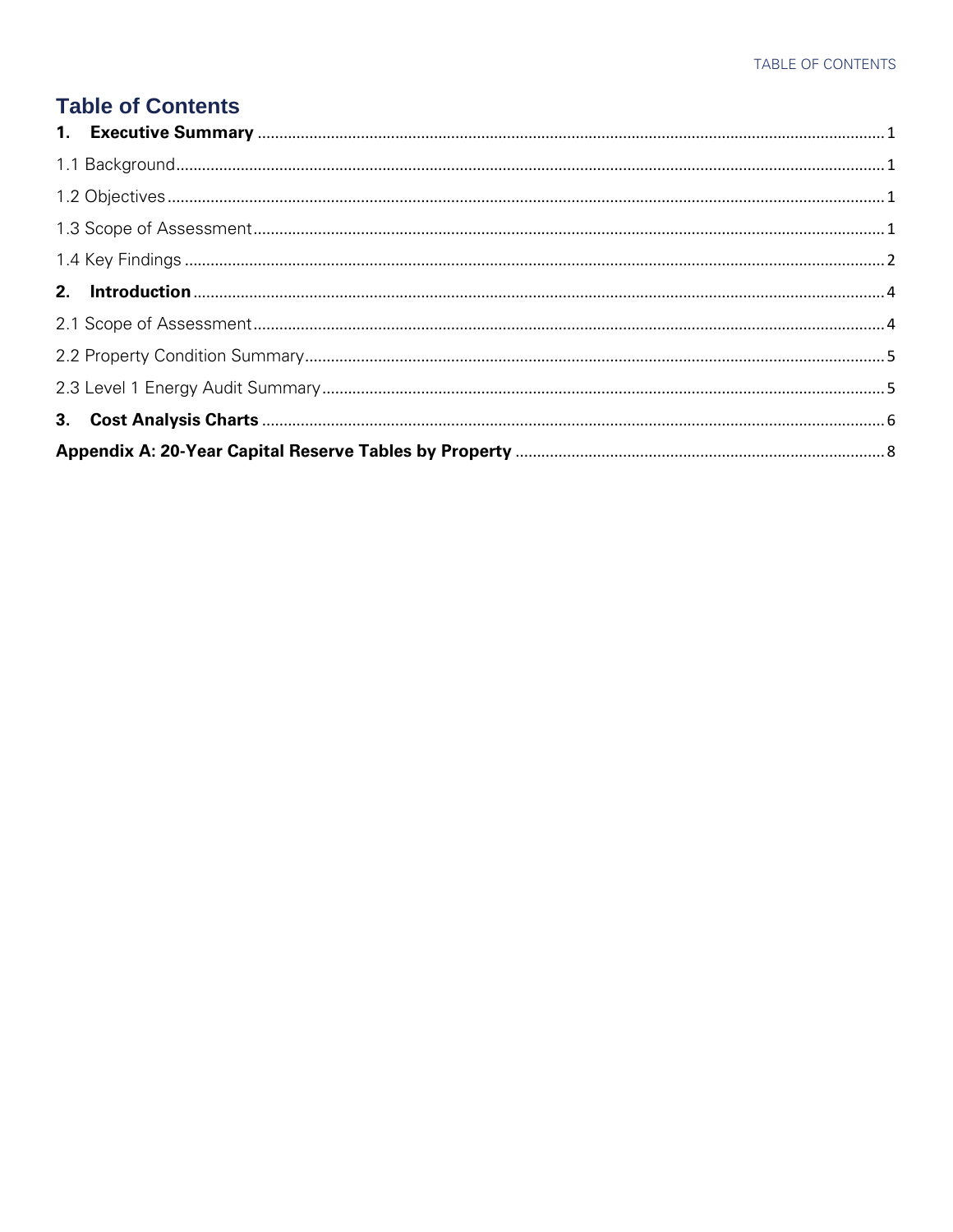### <span id="page-2-0"></span>**1. Executive Summary**

#### <span id="page-2-1"></span>1.1 Background

The Facility Condition Assessments (FCAs) were prepared by EMG Corporation (EMG) in collaboration with Burlington School District, are a component of a long range capital plan.

The Burlington School District (BSD) portfolio covered by these assessments consists of 709,255 SF of District-owned facilities, contained within 9 schools and a facilities building. The FCAs inventoried and evaluated each of the BSD buildings to benchmark current conditions and establish replacement values. The assessments evaluate site conditions, building envelope, mechanical/HVAC, electrical, plumbing, fire protection and accessibility. For each recommended improvement, replacement or alteration, a project budget is provided. The projects are then prioritized based on the evaluations of the conditions. The Level 1 Energy Audit – Walk-Through Analysis identified and provided a savings cost analysis of low cost/no cost measures as well as providing a listing of potential capital improvements that merit further consideration.

This Facility Condition Assessment Executive Summary Report combines the individual assessments into one consolidated report, presenting general conclusions and an overall cost and condition summary. The report documents the identified immediate repair needs and anticipates replacement/repair needs based on useful life expectancy of the various systems, components and/or assets at each building.

#### <span id="page-2-2"></span>1.2 Objectives

The objective of the Facility Condition Assessment is to identify the capital needs for infrastructure life cycle replacement/repair over the next twenty years. The FCA immediate need projections will become the basis for the Facility Condition Index (FCI). The FCI is the ratio of immediate needs versus the replacement value of the current facility. The FCI is a key [performance indicator](http://www.assetinsights.net/Glossary/G_Key_Performance_Indicator_%28KPI%29.html) used to objectively quantify and evaluate the current [condition](http://www.assetinsights.net/Glossary/G_Condition.html) of a [facility.](http://www.assetinsights.net/Glossary/G_Facility.html) Once the FCI for a facility is established, it can be used to compare the relative condition of the subject facility with other facilities within the same [portfolio,](http://www.assetinsights.net/Glossary/G_Portfolio.html) and as a trending matrix for infrastructure "health" over time.

#### <span id="page-2-3"></span>1.3 Scope of Assessment

The evaluation teams visited each of the 10 buildings in June 2015. The evaluation teams reviewed available engineering studies, construction documents, and utility data to familiarize themselves with the physical conditions of the buildings and to perform a preliminary energy use analysis. The evaluation teams conducted walk-through surveys of the buildings in order to observe systems and components, identify physical deficiencies, and formulate recommendations to remedy the physical deficiencies in addition to identifying opportunities for energy conservation.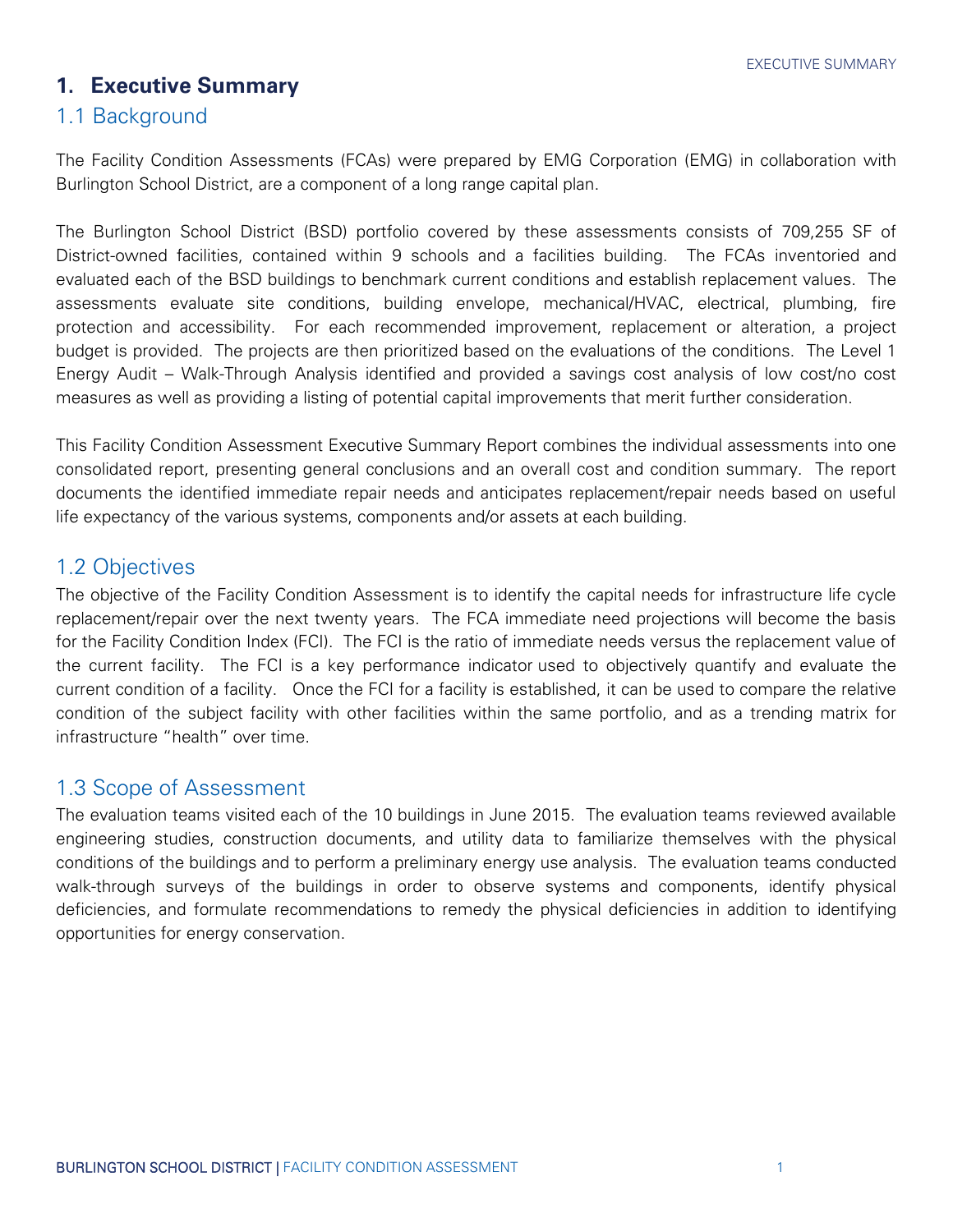#### <span id="page-3-0"></span>1.4 Key Findings

One of the major goals of the Facility Condition Assessment is to calculate the FCI, which gives an indication of a building's overall condition. The values are based on a scale from 0 to100 percent and are derived by dividing the immediate repair needs for a facility by the calculated replacement value. A lower FCI value indicates that the building infrastructure is in a better condition. Typically, a "Good" condition building will have the FCI below five percent, a "Fair" condition building will have the FCI between five and ten percent, and a "Poor" condition building will have the FCI above ten percent. If the FCI exceeds 65 percent, this is considered "Very Poor", and the building is a candidate for replacement or divestment.

The table below represents combined summary-level findings for all of the facility condition assessments. The deficiencies identified can be combined with potential new construction requirements to develop an overall long term capital needs plan that can be the basis for a facility-wide capital improvement funding strategy. Key findings from the assessments include:

| Key Finding                                  | <b>Metric</b> |
|----------------------------------------------|---------------|
| <b>Portfolio Replacement Value</b>           | \$208,741,300 |
| Portfolio Immediate Repair Needs (12 months) | \$12,416,878  |
| Portfolio 20- Year Capital Needs             | \$63,509,658  |

 $FCI =$ Repair Costs [Immediate or 20-year Total]

Current Replacement Value of Portfolio

Portfolio Current Year FCI Current Current Sear FCI Portfolio 20-Year FCI

| \$12,416,878                                    | \$63,509,658                                    |
|-------------------------------------------------|-------------------------------------------------|
| Current FCI = $\frac{212,110,000}{208,741,300}$ | 20-Year FCI = $\frac{200,000,000}{208,741,300}$ |

 $5.95\% = Good$  to Fair Condition  $30.43\% = Poor Condition$ 

The above FCI calculations show the condition across the entire portfolio. Generally buildings constructed or significantly renovated within the last 15 years are in good condition. There are two buildings that are currently in fair condition and two buildings that are currently in poor condition, based on FCI.

If no modernization or significant repair work is completed, the portfolio FCI index climbs to 30.43 percent or poor condition over the twenty year term. See summary table below.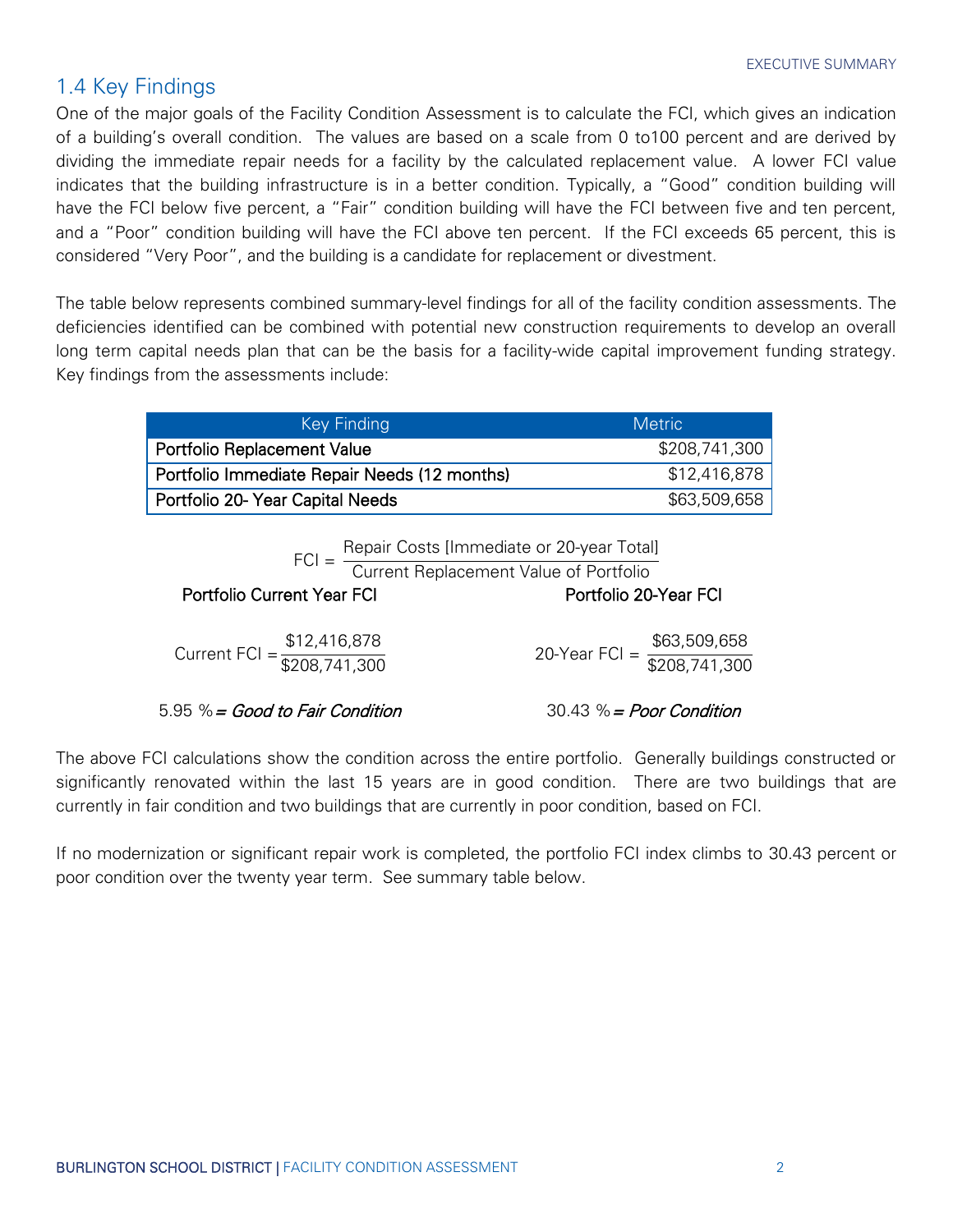| <b>EXECUTIVE SUMMARY</b> |  |
|--------------------------|--|
|--------------------------|--|

| Location                               | 2016                                  | 2017                  | 2018                   | 2019                                                        | 2020      | 2021                              | 2022      | 2023                  | 2024                                | 2025      | 2026          | 2027      | 2028      | 2029      | 2030      | 2031      | 2032          | 2033                 | 2034      | 2035          | Total                                                                                                        |
|----------------------------------------|---------------------------------------|-----------------------|------------------------|-------------------------------------------------------------|-----------|-----------------------------------|-----------|-----------------------|-------------------------------------|-----------|---------------|-----------|-----------|-----------|-----------|-----------|---------------|----------------------|-----------|---------------|--------------------------------------------------------------------------------------------------------------|
| Burlington High School                 | \$9,021,863                           |                       | \$697,530 \$10,992,745 | \$271,112                                                   |           | \$351,378 \$1,975,681 \$1,401,817 |           | \$1,642               | \$1,632,700                         | \$670,711 | \$363,350     | \$124,686 | \$489,091 | SO.       | \$529,844 | \$852,668 | \$760,743     | \$510,359            | \$522,827 |               | \$419,438 \$31,590,186                                                                                       |
| Champlain Elementary                   | \$370,003                             | \$80,424              | \$354,246              | SO.                                                         | \$161,826 | S249.711                          | \$15,105  | \$13,158              | \$430,401                           | \$10,438  | \$262,490     | \$100,565 | SO.       | \$252,731 | \$41,681  | \$50,316  | \$68,441      | \$280,534            | \$303,033 | \$31,191      | \$3,076,293                                                                                                  |
| Charles P. Smith Elementary            | <b>S420</b>                           | \$110,210             | SO.                    | \$96,784                                                    | \$38,899  | SO.                               | \$14,329  | \$30,776              | \$7,514                             | \$53,624  | SO.           | \$16,611  | \$465,673 | \$109,012 | \$79,659  | SO.       | \$19,256      | \$69,487             | \$28,202  |               | $$0$ $$1,140,457$                                                                                            |
| Edmunds Middle & Elementary School     | \$247.797                             | \$179.036             | \$1,663,478            | \$127,618                                                   |           | \$404,684 \$1,369,669             |           | \$320,871 \$1,401,074 | \$392,676                           | \$185,386 | SO.           |           | \$71.912  | \$469,167 | \$420,931 | \$708,860 | $\mathsf{S}0$ | \$602.615            | \$207,367 | \$90,140      | \$8,863,279                                                                                                  |
| IAA - H.O. Wheeler Elementary          | S150.414                              | <b>\$44,774</b>       | \$406,815              | \$196,455                                                   | \$60,597  | \$26,874                          | \$58,690  | \$147,943             | SO.                                 | \$177,210 | \$127,820     | \$64,842  | \$45,624  | \$10,656  | \$68,236  | \$278,220 | \$21,747      | \$367,602            |           | \$0 \$916,152 | \$3,170,671                                                                                                  |
| IRA                                    | \$1,109,631                           |                       | \$21.534               | \$927.426                                                   | SO.       | SO.                               | \$300,305 | \$12,809              | \$133,486                           | \$368,760 | \$49,510      |           | SO.       | \$14,541  | ŚO.       | \$290.384 | \$153,667     | \$33.549             | SO.       |               | \$0 \$3,415,601                                                                                              |
| John J. Flynn Elementary               | \$121,768                             | \$20,281              | \$43,294               | \$239,635                                                   | \$45,290  | SO.                               | SO.       | \$344,279             | \$29,489                            |           | \$0 \$266,116 | \$38,901  | \$451,424 | \$29,808  | \$16,183  | \$15,001  |               | \$99,411 \$1,302,362 | \$0       |               | \$0 \$3,063,240                                                                                              |
| Lyman C. Hunt                          |                                       | \$476,730 \$4,483,566 | \$83.132               | \$299.847                                                   | \$119,933 | \$63,640                          | \$86,496  | \$75.241              | \$9,592                             | \$405.328 | ŚO.           | \$2,680   | \$35,359  | \$374.296 | ŚO.       | \$21,812  | ŚO.           | \$67.568             | \$54,427  | \$22,821      | \$6.682.467                                                                                                  |
| <b>Property Services Building</b>      | \$154,172                             | \$9,970               | \$2.228                | \$1,993                                                     | \$188,073 | SO.                               | SO.       | \$1.520               | SO.                                 | SO.       | \$23,250      | \$15,696  | SO.       | SO.       | \$20,273  | \$3,965   | ŚO.           | ŚO.                  | \$22,832  | \$9,206       | \$453,177                                                                                                    |
| <b>SA - Lawrence Barnes Elementary</b> | \$764,081                             |                       | \$30,766               | \$0                                                         | \$17,108  | \$916                             | ŚO.       | \$102,841             | \$315,948                           | \$68,177  | \$85,997      | \$O       | SO.       | \$108,755 | \$24,309  | \$378,197 | ŚO.           | SO.                  | \$130,546 | \$26,653      | \$2,054,292                                                                                                  |
| GrandTotal                             | \$12,416,878 \$5,625,792 \$13,598,237 |                       |                        | \$2,160,869 \$1,387,787 \$3,686,490 \$2,197,612 \$2,131,283 |           |                                   |           |                       | \$2,951,805 \$1,939,635 \$1,178,533 |           |               | \$363,980 |           |           |           |           |               |                      |           |               | \$1,559,082 \$1,368,966 \$1,201,117 \$2,599,421 \$1,123,265 \$3,234,076 \$1,269,234 \$1,515,602 \$63,509,663 |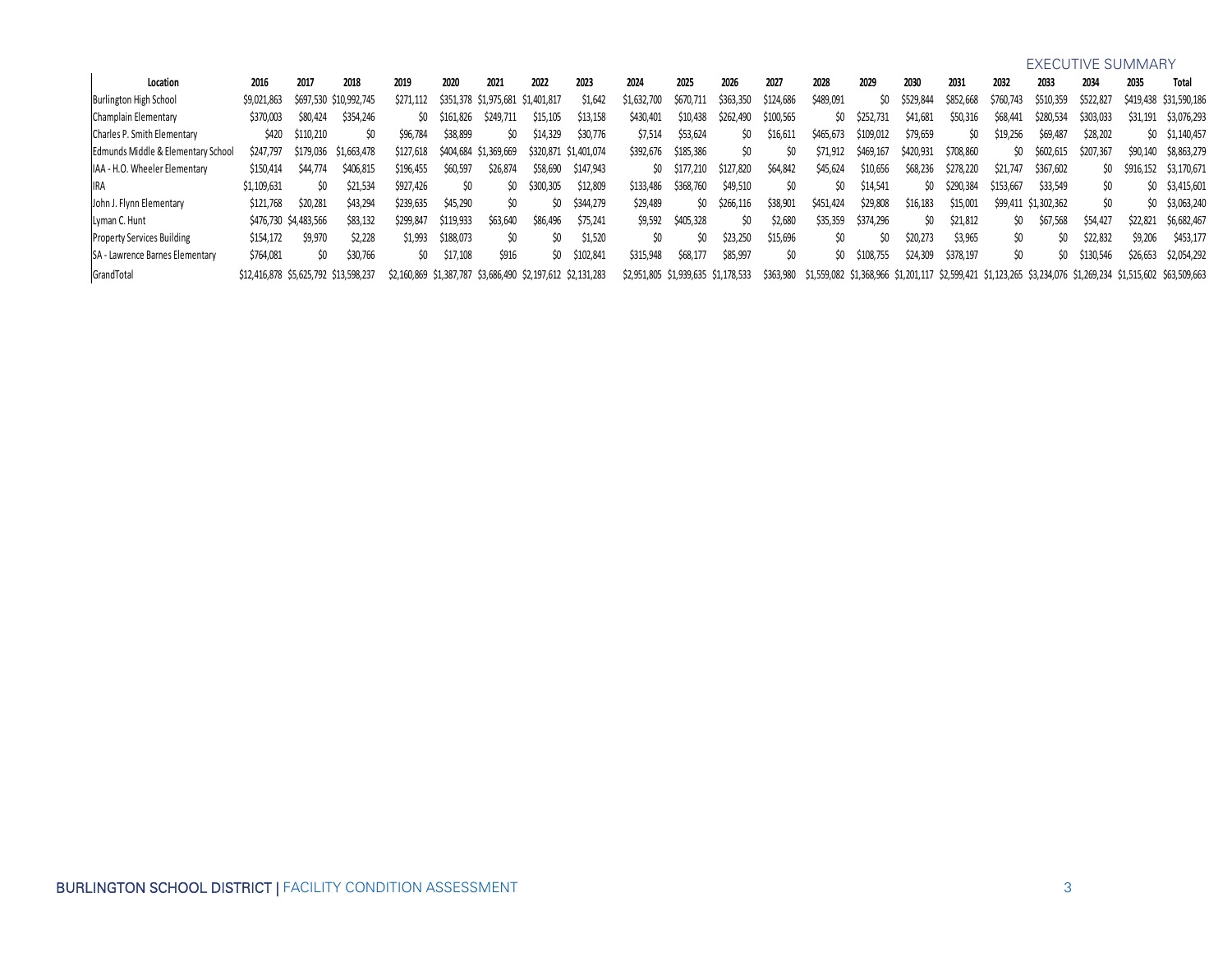#### <span id="page-5-0"></span>**2. Introduction**

#### <span id="page-5-1"></span>2.1 Scope of Assessment

The surveys included analysis and observation of each facility's interior and exterior, including the roofs. The evaluation teams interviewed building maintenance staff to inquire about the subject property's historical repairs and replacements, their costs, level of preventive maintenance exercised, pending repairs and improvements, and frequency of repairs and replacements. Opinions were developed based on the teams' site evaluations, interviews with relevant maintenance providers and facilities managers, and the teams' experience gained on similar previously evaluated properties. The evaluation teams interviewed those with knowledge of the subject property's physical condition and operation, or knowledge of similar systems, to gain comparative information to use in evaluation of the subject property. The evaluation teams reviewed documents and information provided by the staff to gain knowledge of the subject property's physical improvements, extent and type of use, and/or to assist in identifying material discrepancies between reported information and observed conditions.

The evaluation teams made visual assessments for compliance with ADA Accessibility Guidelines. Items determined to be out of compliance are included in the repair and renovation costs. Detailed measurements were not taken to determine compliance under the regulations.

The data collected in the assessment is the basis of the twenty year lifecycle horizon facility condition projection for capital needs. The goals of the analysis are:

- Benchmark present facility conditions with recommended corrections for deficiencies to establish the "immediate repair needs".
- Estimate life expectancy of various building systems and components to establish the "capital reserve needs" for infrastructure lifecycle replacement/repair for the twenty-year assessment period of 2016 to 2035.
- Provide cost estimates for corrections for "immediate repairs" and cost projections for "capital reserve needs" for lifecycle component replacement within the twenty-year projection timeframe.

The FCA will be a guide for future replacement, repairs, and improvements, and to assist the Burlington School District in prioritizing its capital budget and expenditures across its district portfolio. The Level 1 Energy Audit will be a stepping off point for future energy savings programs.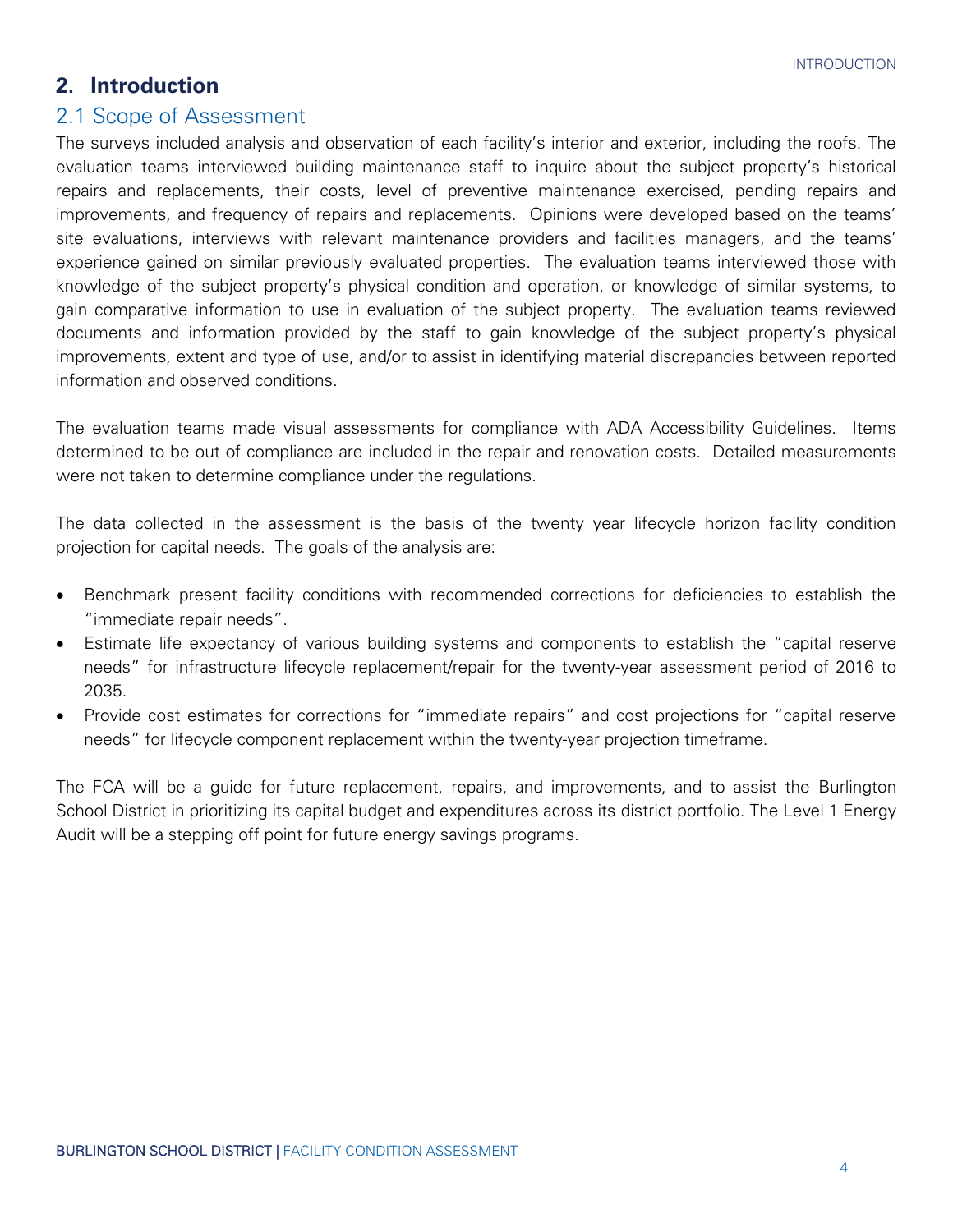#### <span id="page-6-0"></span>2.2 Property Condition Summary

The below chart projects twenty years into the future, identifying the repair needs based on the current conditions observed, and the estimated remaining useful life for the various building systems and materials.

| Location                                      | <b>Building</b><br>Area (SF) | <b>Total 2016-2035</b> |
|-----------------------------------------------|------------------------------|------------------------|
| <b>Burlington High School</b>                 | 236,000                      | \$31,590,186           |
| Champlain Elementary                          | 51,140                       | \$3,076,293            |
| Charles P. Smith Elementary                   | 41,048                       | \$1,140,457            |
| <b>Edmunds Middle &amp; Elementary School</b> | 151,156                      | \$8,863,279            |
| IAA - H.O. Wheeler Elementary                 | 39,080                       | \$3,170,671            |
| <b>IRA</b>                                    | 16,860                       | \$3,415,601            |
| John J. Flynn Elementary                      | 52,688                       | \$3,063,240            |
| Lyman C. Hunt                                 | 77,633                       | \$6,682,467            |
| <b>Property Services Building</b>             | 12,244                       | \$453,177              |
| SA - Lawrence Barnes Elementary               | 31,406                       | \$2,054,292            |
|                                               |                              |                        |
| Total for Burlington School District          | 709,255                      | \$63,509,663           |

#### 20-Year Cost Summary

#### <span id="page-6-1"></span>2.3 Level 1 Energy Audit Summary

The major area of low cost energy savings for most of the District buildings evaluated is in reduction of water use by installing low flow aerators and shower heads along with low flow toilet fixtures. EMG recommends that all fixture upgrades be low flow units.

At the High School, addition of Variable Frequency Drives and high efficiency motors for the larger HVAC components will have a favorable payback.

At Wheeler Elementary, replacement of the defective steam traps is expected to provide immediate energy savings. The eventual replacement of the steam system with a hot water system is recommended for long term energy savings.

The implementation of demand control ventilation for major air handling systems is projected to yield a favorable payback.

Most of the refrigeration equipment uses more energy than the current best technology. When refrigeration equipment requires replacement, the installation of the highest efficiency components is recommended for long term energy savings.

The installation of the most efficient furnaces and boilers is recommended as equipment ages out of service.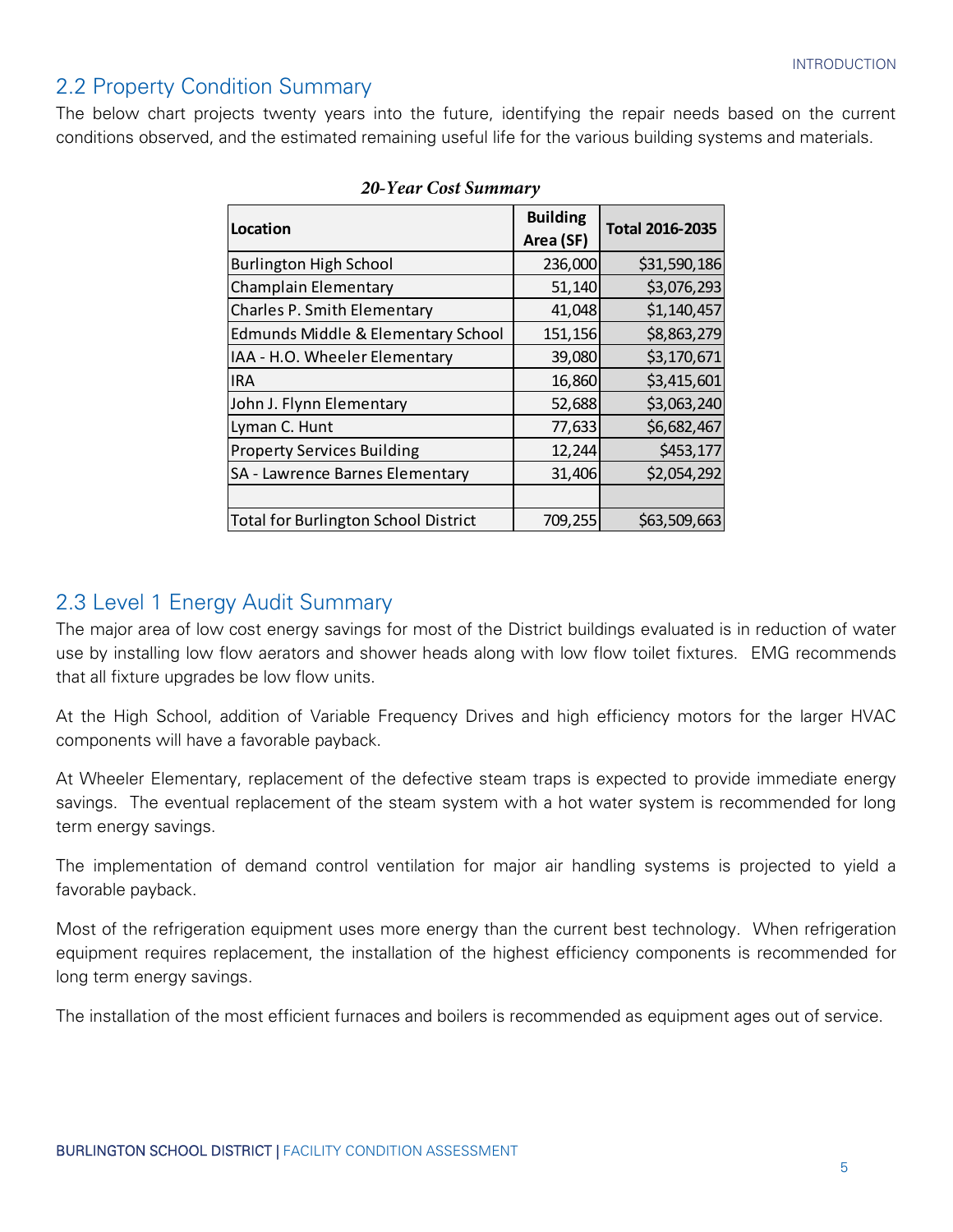### <span id="page-7-0"></span>**3. Cost Analysis Charts**

The cost data that has been produced from the surveys has been entered into the AssetCALC database software. The software can manipulate the data and produce charts and of work and the anticipated year the work will be required.

### **Cost Summary by Uniformat**

| A. Substructure                      | 2016                                                                                                                                                                                                                                             | 2017                 | 2018        | 2019       | 2020        | 2021                 | 2022        | 2023                 | 2024        | 2025                | 2026      | 2027        | 2028        | 2029               | 2030      | 2031                | 2032     | 2033        | 2034                          | 2035     | Total        |
|--------------------------------------|--------------------------------------------------------------------------------------------------------------------------------------------------------------------------------------------------------------------------------------------------|----------------------|-------------|------------|-------------|----------------------|-------------|----------------------|-------------|---------------------|-----------|-------------|-------------|--------------------|-----------|---------------------|----------|-------------|-------------------------------|----------|--------------|
| Foundations                          |                                                                                                                                                                                                                                                  |                      |             |            |             |                      |             |                      |             |                     |           |             |             |                    |           |                     |          |             |                               |          | \$0          |
| <b>Basement Construction</b>         |                                                                                                                                                                                                                                                  |                      |             |            |             |                      |             |                      |             |                     |           |             |             |                    |           |                     |          |             |                               |          | \$0          |
| <b>B.</b> Shell                      | 2016                                                                                                                                                                                                                                             | 2017                 | 2018        | 2019       | 2020        | 2021                 | 2022        | 2023                 | 2024        | 2025                | 2026      | 2027        | 2028        | 2029               | 2030      | 2031                | 2032     | 2033        | 2034                          | 2035     | Total        |
| Superstructure                       | \$97,880                                                                                                                                                                                                                                         | \$57,846 -           |             | \$219,300  | \$12,200    |                      |             |                      |             |                     |           |             |             |                    |           |                     |          |             |                               |          | \$387,226    |
| <b>Exterior Enclosure</b>            | \$4,460,424                                                                                                                                                                                                                                      | \$35,616             | \$341,350   | \$15,630   | \$119,880   |                      | \$1,117,552 | \$2,904              |             |                     | \$36,840  | $$11,616 -$ |             | \$3,630            | \$65,300  |                     | \$13,552 | \$2,904     |                               | \$76,500 | \$6,303,697  |
| Roofing                              | \$79,099                                                                                                                                                                                                                                         | \$14,725             | \$71,685    | \$172,528  | \$343,452 - |                      |             |                      | \$336,640   | \$441,204           |           |             |             | \$215,055          | \$6,213   | \$273,520           |          | \$602,796   | \$75,744 \$211,650            |          | \$2,844,311  |
| C. Interiors                         | 2016                                                                                                                                                                                                                                             | 2017                 | 2018        | 2019       | 2020        | 2021                 | 2022        | 2023                 | 2024        | 2025                | 2026      | 2027        | 2028        | 2029               | 2030      | 2031                | 2032     | 2033        | 2034                          | 2035     | Total        |
| <b>Interior Construction</b>         | \$785,569                                                                                                                                                                                                                                        | \$241,250            | \$573,443 - |            | \$139,465 - |                      |             |                      |             |                     |           |             |             |                    |           |                     |          |             |                               |          | \$1,739,727  |
| <b>Stairs</b>                        |                                                                                                                                                                                                                                                  |                      |             |            |             |                      |             |                      |             |                     |           |             |             |                    |           |                     |          |             |                               |          | \$0          |
| <b>Interior Finishes</b>             | \$17,282                                                                                                                                                                                                                                         |                      | \$1,213,855 | \$13,683   |             | \$74,801 \$2,114,967 |             | \$39,440 \$1,023,750 | \$619,750   | \$231,955 \$476,100 |           | \$28,880    |             | \$73,350 \$341,980 | \$38,031  | \$538,512 -         |          |             | \$455,455 \$476,100           |          | \$7,777,893  |
| D. Services                          | 2016                                                                                                                                                                                                                                             | 2017                 | 2018        | 2019       | 2020        | 2021                 | 2022        | 2023                 | 2024        | 2025                | 2026      | 2027        | 2028        | 2029               | 2030      | 2031                | 2032     | 2033        | 2034                          | 2035     | Total        |
| Conveying                            | \$108,794                                                                                                                                                                                                                                        |                      |             |            |             |                      |             | \$171,910 -          |             | \$18,975            |           |             | \$334,476   |                    |           |                     |          |             |                               |          | \$634,155    |
| Plumbing                             | \$807,182                                                                                                                                                                                                                                        | \$322,714            |             | \$228,830  |             |                      |             | \$23,685             | \$1,844     | \$86,568            | \$14,680  | \$1.844     | \$31,943    | \$21,528           | \$27,174  | \$36,385 -          |          |             | \$20,830 -                    |          | \$1,625,206  |
| <b>HVAC</b>                          | \$2,469,629                                                                                                                                                                                                                                      | \$464,402            | \$1,832,276 | \$399,668  | \$349,970   | \$690,371            | \$197,329   |                      | \$1,189,127 | \$562,494           | \$149,176 | \$80,957    | \$477,033   | \$309,411          | \$287,029 | \$621,131 \$496,019 |          |             | \$455,187 \$138,138 \$511,592 |          | \$11,680,939 |
| <b>Fire Protection</b>               | \$82,968                                                                                                                                                                                                                                         |                      | \$1,453,538 |            |             |                      |             |                      | \$105,375   |                     |           |             |             |                    | \$4,447   | \$23,909            |          |             |                               |          | \$1,670,236  |
| Electrical                           |                                                                                                                                                                                                                                                  | \$11,790 \$4,109,791 | \$7,105,950 | \$839,291  |             | \$222,655            | \$151,900   | \$20,298             |             | \$60,893            | \$93,780  |             |             | \$40,595           | \$278,285 | \$8,660             |          | \$40,595    | \$9,488                       |          | \$12,993,970 |
| E. Equipment & Furnishings           | 2016                                                                                                                                                                                                                                             | 2017                 | 2018        | 2019       | 2020        | 2021                 | 2022        | 2023                 | 2024        | 2025                | 2026      | 2027        | 2028        | 2029               | 2030      | 2031                | 2032     | 2033        | 2034                          | 2035     | Total        |
| Equipment                            | \$124,465                                                                                                                                                                                                                                        | \$94,650             | \$124,500   |            | \$45,553 -  |                      | \$139,284   | \$191,451            | \$52,206    | \$31,480            | \$52,206  | \$94,650    | \$176,706 - |                    | \$42,600  | \$154,465           | \$94,650 | \$124,500 - |                               | \$26,585 | \$1,569,951  |
| Furnishings                          | \$18,599                                                                                                                                                                                                                                         |                      |             |            | \$7,710     |                      |             |                      |             |                     |           |             |             |                    |           |                     |          |             |                               |          | \$26,309     |
| F. Special Construction & Demolition | 2016                                                                                                                                                                                                                                             | 2017                 | 2018        | 2019       | 2020        | 2021                 | 2022        | 2023                 | 2024        | 2025                | 2026      | 2027        | 2028        | 2029               | 2030      | 2031                | 2032     | 2033        | 2034                          | 2035     | Total        |
| Special Construction                 |                                                                                                                                                                                                                                                  |                      |             |            |             |                      |             |                      |             |                     |           |             |             |                    |           |                     |          |             |                               |          | \$0          |
| Selective Building Demolition        |                                                                                                                                                                                                                                                  |                      |             |            |             |                      |             |                      |             |                     |           |             |             |                    |           |                     |          |             |                               |          | \$0          |
| G. Building Sitework                 | 2016                                                                                                                                                                                                                                             | 2017                 | 2018        | 2019       | 2020        | 2021                 | 2022        | 2023                 | 2024        | 2025                | 2026      | 2027        | 2028        | 2029               | 2030      | 2031                | 2032     | 2033        | 2034                          | 2035     | Total        |
| Site Preparation                     |                                                                                                                                                                                                                                                  |                      |             |            |             |                      |             |                      |             |                     |           |             |             |                    |           |                     |          |             |                               |          | \$0          |
| Roadways                             | \$241,056                                                                                                                                                                                                                                        |                      |             |            |             |                      |             |                      |             |                     |           |             |             |                    |           |                     |          |             |                               |          | \$241,056    |
| Parking Lots                         | \$831,713 -                                                                                                                                                                                                                                      |                      |             | \$88,571 - |             | \$7,148              | \$194.960   | \$213.560            | \$25.241    | \$38,000            | \$49.417  |             |             |                    |           | \$7.148             | \$95,760 | \$275,232   | \$25,241                      | \$38,000 | \$1,889,990  |
| Pedestrian Paving                    | \$71,646 -                                                                                                                                                                                                                                       |                      | \$34,685 -  |            |             | \$4,740              |             |                      |             |                     | \$4,740   |             |             |                    |           | \$4,740             |          |             |                               |          | \$120,551    |
| Pedestrian Paving                    | \$71,646 -                                                                                                                                                                                                                                       |                      | \$34,685 -  |            |             | \$4,740              |             |                      |             |                     | \$4,740   |             |             |                    |           | \$4,740             |          |             |                               |          | \$120,551    |
| Site Development                     |                                                                                                                                                                                                                                                  | \$30,000             | \$66,360    |            |             |                      |             | \$85,370             |             | \$15,000            |           | $$45,000 -$ |             |                    | \$45,000  |                     |          |             |                               |          | \$286,730    |
| Landscaping                          | \$34,332 -                                                                                                                                                                                                                                       |                      |             |            | \$140,000   |                      |             |                      |             |                     |           |             |             |                    |           |                     |          |             |                               |          | \$174,332    |
| Site Mechanical Utilities            | \$66,179                                                                                                                                                                                                                                         | \$19,690             |             |            |             | \$140,119            |             |                      |             |                     |           |             |             |                    |           |                     |          |             |                               |          | \$225,987    |
| Site Electrical Utilities            |                                                                                                                                                                                                                                                  |                      |             |            |             |                      |             |                      |             |                     |           |             |             |                    |           |                     |          |             |                               |          | \$0          |
| <b>TOTAL</b>                         | \$10,380,251 \$5,390,684 \$12,852,327 \$1,977,501 \$1,233,031 \$3,184,739 \$1,840,466 \$1,732,928 \$2,330,182 \$1,486,569 \$881,679 \$262,947 \$1,093,509 \$932,199 \$794,080 \$1,673,210 \$699,981 \$1,956,669 \$745,541 \$864,326 \$52,312,819 |                      |             |            |             |                      |             |                      |             |                     |           |             |             |                    |           |                     |          |             |                               |          |              |

|  |  | d graphs to provide analyses of the costs in terms of type |  |  |  |
|--|--|------------------------------------------------------------|--|--|--|
|  |  |                                                            |  |  |  |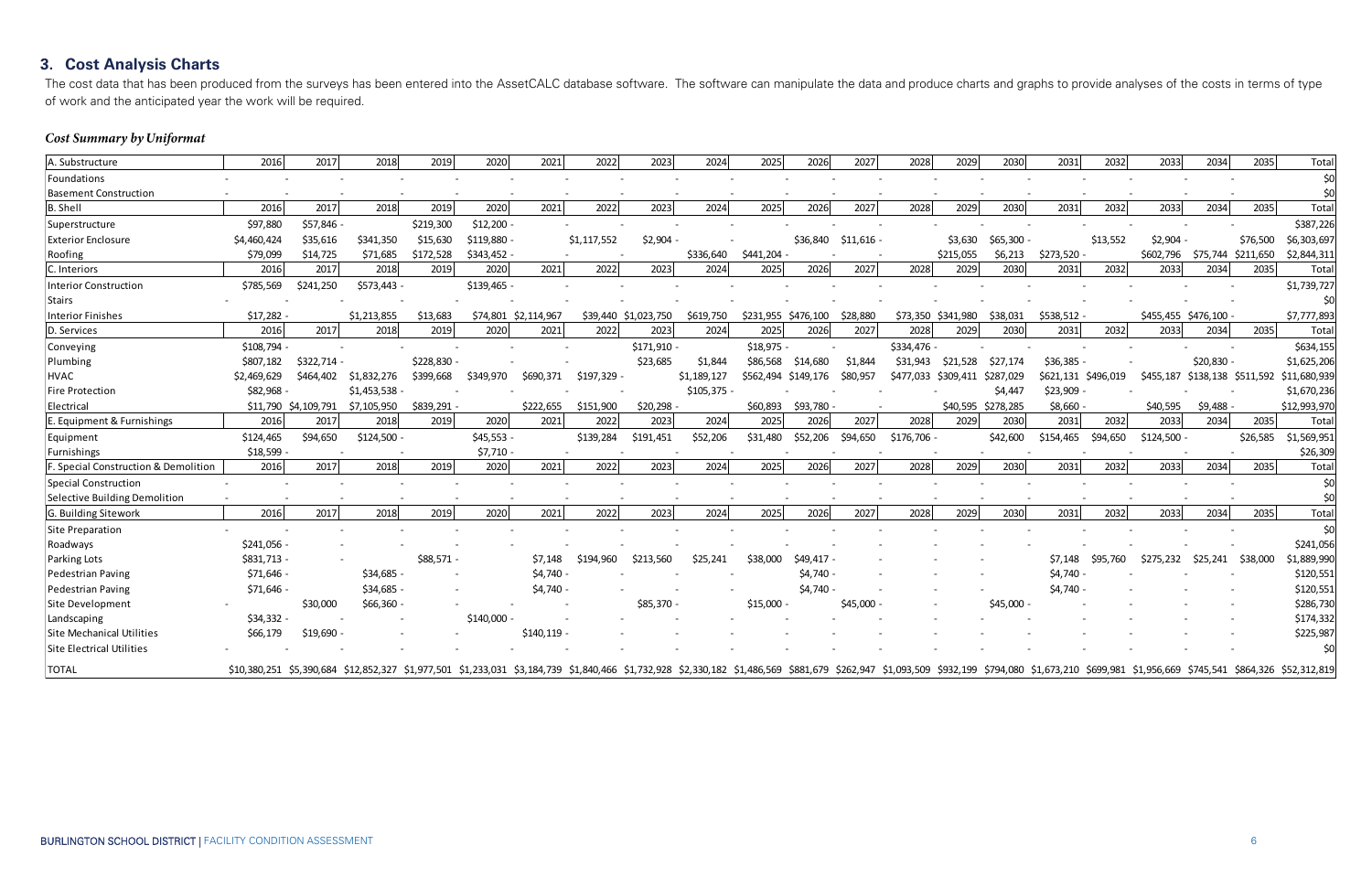### 20-Year Capital Reserve Summary Table

| Property                           | 2016        | 2017        | 2018                                                                                                                                                                                                                                            | 2019      | 2020      | 2021        | 2022        | 2023                  | 2024        | 2025      | 2026      | 2027      | 2028      | 2029      | 2030      | 2031      | 2032      | 2033                 | 2034      | 2035      | <b>Total Escalated Estimate  </b> |
|------------------------------------|-------------|-------------|-------------------------------------------------------------------------------------------------------------------------------------------------------------------------------------------------------------------------------------------------|-----------|-----------|-------------|-------------|-----------------------|-------------|-----------|-----------|-----------|-----------|-----------|-----------|-----------|-----------|----------------------|-----------|-----------|-----------------------------------|
| <b>Burlington High School</b>      | \$9,021,863 | \$697,530   | \$10,992,745                                                                                                                                                                                                                                    | \$271,112 | \$351,378 | \$1,975,681 | \$1,401,817 | \$1,642               | \$1,632,700 | \$670,711 | \$363,350 | \$124,686 | \$489,091 |           | \$529,844 | \$852,668 | \$760,743 | \$510,359            | \$522,82  | \$419,438 | \$31,590,186                      |
| Champlain Elementary               | \$370,003   | \$80,424    | \$354,246                                                                                                                                                                                                                                       |           | \$161,826 | \$249,711   | \$15,105    | \$13,158              | \$430,401   | \$10,438  | \$262,490 | \$100,565 |           | \$252,731 | \$41,681  | \$50,316  | \$68,441  | \$280,534            | \$303,033 | \$31,191  | \$3,076,293                       |
| Charles P. Smith Elementary        | \$420       | \$110,210   |                                                                                                                                                                                                                                                 | \$96,784  | \$38,899  |             | \$14,329    | \$30,776              | \$7,514     | \$53,624  |           | \$16,611  | \$465,673 | \$109,012 | \$79,659  |           | \$19,256  | \$69,487             | \$28,202  |           | \$1,140,457                       |
| Edmunds Middle & Elementary School | \$247,797   | \$179,036   | \$1,663,478                                                                                                                                                                                                                                     | \$127,618 | \$404,684 | \$1,369,669 |             | \$320,871 \$1,401,074 | \$392,676   | \$185,386 |           |           | \$71,912  | \$469,167 | \$420,931 | \$708,860 |           | \$602,61             | \$207,367 | \$90,140  | \$8,863,279                       |
| IAA - H.O. Wheeler Elementary      | \$150,414   | \$44,774    | \$406,815                                                                                                                                                                                                                                       | \$196,455 | \$60,597  | \$26,874    | \$58,690    | \$147,943             |             | \$177,210 | \$127,820 | \$64,842  | \$45,624  | \$10,656  | \$68,236  | \$278,220 | \$21,747  | \$367,602            |           | \$916,152 | \$3,170,671                       |
| <b>IIRA</b>                        | \$1,109,631 |             | \$21,534                                                                                                                                                                                                                                        | \$927,426 |           |             | \$300,305   | \$12,809              | \$133,486   | \$368,760 | \$49,510  |           |           | \$14,541  |           | \$290,384 | \$153,667 | \$33,549             |           |           | \$3,415,601                       |
| John J. Flynn Elementary           | \$121,768   | \$20,281    | \$43,294                                                                                                                                                                                                                                        | \$239,635 | \$45,290  |             |             | \$344,279             | \$29,489    |           | \$266,116 | \$38,901  | \$451,424 | \$29,808  | \$16,183  | \$15,001  |           | \$99,411 \$1,302,362 |           |           | \$3,063,240                       |
| Lyman C. Hunt                      | \$476,730   | \$4,483,566 | \$83,132                                                                                                                                                                                                                                        | \$299,847 | \$119,933 | \$63,640    | \$86,496    | \$75,241              | \$9,592     | \$405,328 |           | \$2,680   | \$35,359  | \$374,296 |           | \$21,812  |           | \$67,568             | \$54,427  | \$22,821  | \$6,682,467                       |
| <b>Property Services Building</b>  | \$154,172   | \$9,970     | \$2,228                                                                                                                                                                                                                                         | \$1,993   | \$188,073 |             |             | \$1,520               |             |           | \$23,250  | \$15,696  |           |           | \$20,273  | \$3,965   |           |                      | \$22,832  | \$9,206   | \$453,177                         |
| SA - Lawrence Barnes Elementary    | \$764,081   |             | \$30,766                                                                                                                                                                                                                                        |           | \$17,108  | \$916       |             | \$102,841             | \$315,948   | \$68,177  | \$85,997  |           |           | \$108,755 | \$24,309  | \$378,197 |           |                      | \$130,546 | \$26,653  | \$2,054,292                       |
| GrandTotal                         |             |             | \$12,416,878 \$5,625,792 \$13,598,237 \$2,160,869 \$1,387,787 \$3,686,490 \$2,197,612 \$2,131,283 \$2,951,805 \$1,378,635 \$1,178,533 \$363,980 \$1,559,082 \$1,368,966 \$1,201,117 \$2,599,421 \$1,123,265 \$3,234,076 \$1,269,234 \$1,515,602 |           |           |             |             |                       |             |           |           |           |           |           |           |           |           |                      |           |           | \$63,509,663                      |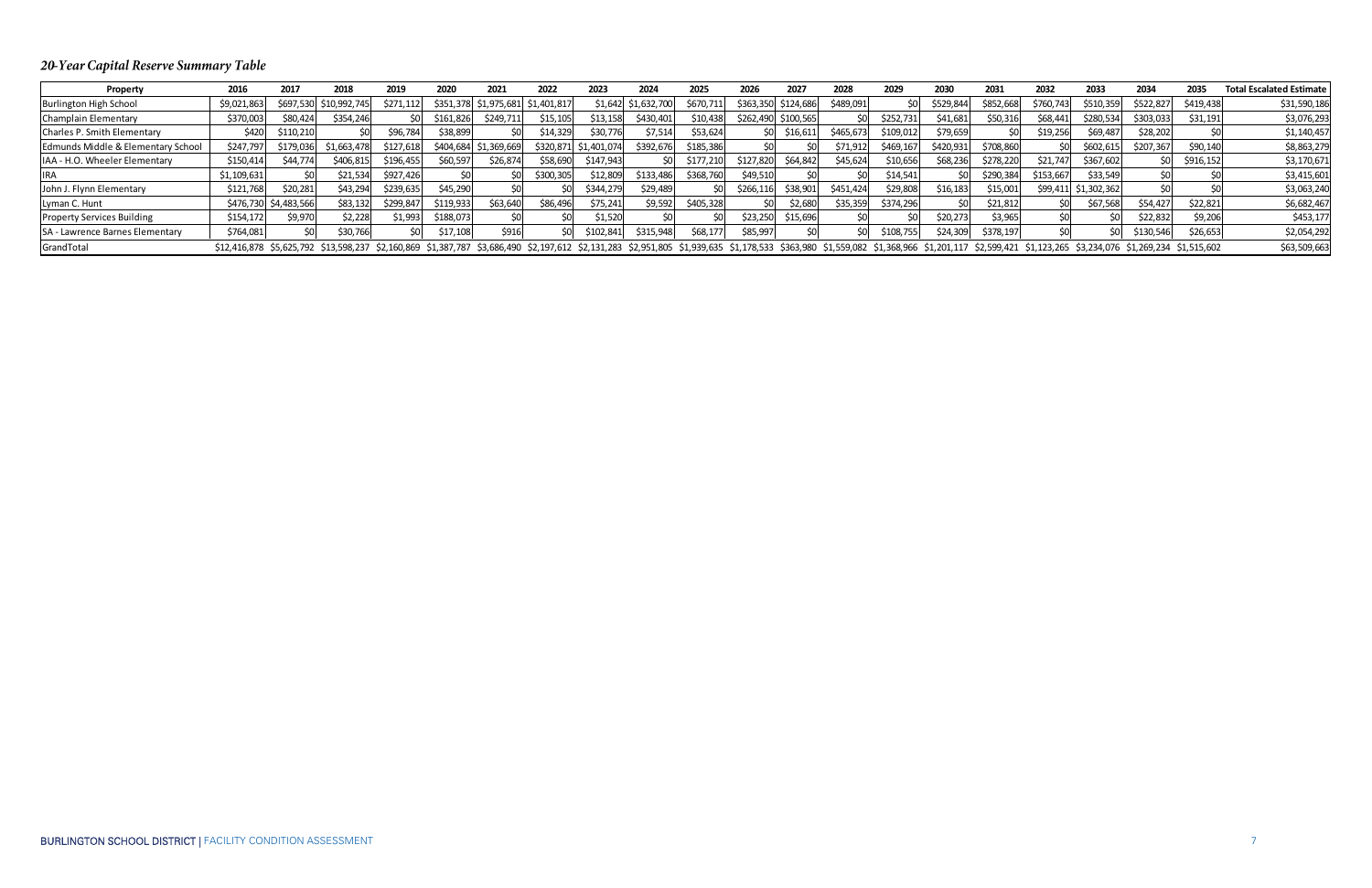## <span id="page-9-0"></span>**Appendix A: 20-Year Capital Reserve Tables by Property**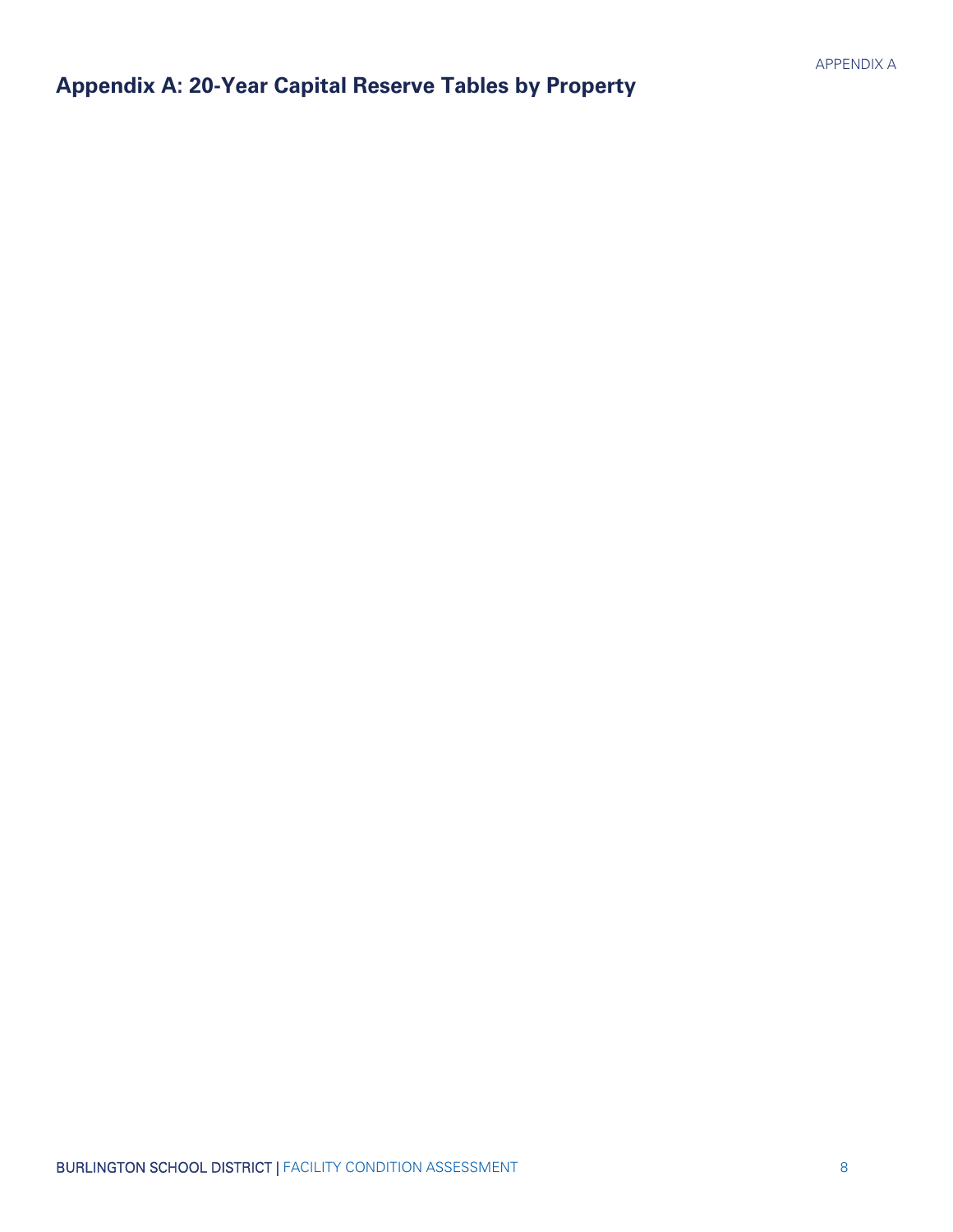| <b>Replacement Reserves Report</b><br><b>Burlington High School</b>                          |                                                                                                                     |                                       |                             |                                                |                                               |                                 |                     |           |           |      |           |             |             |      |           |           |           |          |                |          |              |           |      |           |          |                                                |
|----------------------------------------------------------------------------------------------|---------------------------------------------------------------------------------------------------------------------|---------------------------------------|-----------------------------|------------------------------------------------|-----------------------------------------------|---------------------------------|---------------------|-----------|-----------|------|-----------|-------------|-------------|------|-----------|-----------|-----------|----------|----------------|----------|--------------|-----------|------|-----------|----------|------------------------------------------------|
| 3/23/2016                                                                                    |                                                                                                                     |                                       |                             |                                                |                                               |                                 |                     |           |           |      |           |             |             |      |           |           |           |          |                |          |              |           |      |           |          |                                                |
| <b>Report Section</b><br><b>Location Description</b><br>3.1 Building A through F             | <b>Cost Description</b><br>C1021 Fire Doors, Replace<br>Z1050 ADA, Miscellaneous (Lump Sum                          | Lifespan (EUL) EAge RUL Quantity Unit | 20 20<br>$\Omega$           | 1 EA                                           | Unit Cost<br>\$241,812.00 \$241,812 \$241,812 | Subtotal                        | 2016                | 2017      | 2018      | 2019 | 2020      | 2021        | 2022        | 2023 | 2024      | 2025      | 2026      | 2027     | 2028 2029 2030 |          | 2031<br>2032 | 2033      | 2034 |           | 2035     | <b>Deficiency Repair Estimate</b><br>\$241,812 |
| 3.2 Interiors and Connections                                                                | Budgetary Allowance), Upgrade<br>Z1050 ADA, Miscellaneous (Lump Sum                                                 | $\mathbf{0}$                          | $\overline{0}$              | 1 EA                                           | \$1,951,938.00 \$1,951,938 \$1,951,938        |                                 |                     |           |           |      |           |             |             |      |           |           |           |          |                |          |              |           |      |           |          | \$1,951,938                                    |
| 3.2 Parking and Site Grounds                                                                 | Budgetary Allowance), Upgrade                                                                                       | $\overline{0}$                        | $\overline{0}$              | 1 EA                                           | \$50,000.00                                   | \$50,000                        | \$50,000            |           |           |      |           |             |             |      |           |           |           |          |                |          |              |           |      |           |          | \$50,000                                       |
| 5.2 Courtyard connecting paths                                                               | G2012 Asphalt paving, crack repair, large<br>quantities                                                             | $\mathbf{0}$                          | $\overline{0}$              | 1000 LF<br>- 0                                 | \$2.09                                        | \$2,090                         | \$2,090             |           |           |      |           |             |             |      |           |           |           |          |                |          |              |           |      |           |          | \$2,090                                        |
| B building landing and front entrance<br>5.2 sidewalk                                        | G2022 Concrete Pavement, Parking Lot,<br>Replace                                                                    | 30                                    | 30                          | 3200 SF<br>$\Omega$                            | \$19.82                                       | \$63,424                        | \$63,424            |           |           |      |           |             |             |      |           |           |           |          |                |          |              |           |      |           |          | \$63,424                                       |
| 5.2 Parking lots                                                                             | G2022 Asphalt Pavement, Parking Lot, Seal<br>& Stripe                                                               |                                       | 10 1 9                      | 100000 SF                                      | \$0.38                                        | \$38,000                        |                     |           |           |      |           |             |             |      |           | \$38,000  |           |          |                |          |              |           |      |           | \$38,000 | \$76,000                                       |
| 5.2 Student parking lots                                                                     | G2022 Asphalt Pavement, Parking Lot, Mill<br>& Overlay                                                              |                                       | 25 25                       | 45000 SF<br>$\Omega$                           | \$3.28                                        | \$147,600                       | \$147,600           |           |           |      |           |             |             |      |           |           |           |          |                |          |              |           |      |           |          | \$147,600                                      |
| 5.4 Courtyards and entrances                                                                 | G2052 Landscaping, Ground Cover,<br>Regrade/Establish                                                               |                                       | 25 21                       | $\overline{4}$<br>50000 SF                     |                                               | \$2.80 \$140,000                |                     |           |           |      | \$140,000 |             |             |      |           |           |           |          |                |          |              |           |      |           |          | \$140,000                                      |
|                                                                                              | B3011 Single-Ply EPDM Membrane Roof,                                                                                |                                       |                             |                                                |                                               |                                 |                     |           |           |      |           |             |             |      |           |           |           |          |                |          |              |           |      |           |          |                                                |
| 6.3 Flat Roof                                                                                | Replace<br>B2011 Brick Veneer, Exterior, 3+ Stories,                                                                |                                       | 20 11<br>- 9                | 16500 SF                                       |                                               | \$10.52 \$173,580               |                     |           |           |      |           |             |             |      |           | \$173,580 |           |          |                |          |              |           |      |           |          | \$173,580                                      |
| 6.4 Building A through F                                                                     | Repoint<br>B2011 Brick Veneer, Exterior, 3+ Stories,                                                                |                                       | 25 19                       | 100000 SF<br>6                                 |                                               | \$11.04 \$1,104,000             |                     |           |           |      |           |             | \$1,104,000 |      |           |           |           |          |                |          |              |           |      |           |          | \$1,104,000                                    |
| 6.4 F building - north elevation                                                             | Repair<br>B2011 Aluminum Siding, Exterior, 1-2                                                                      | $\Omega$                              | $\Omega$                    | 500 SF                                         | \$53.28                                       | \$26,640                        | \$26,640            |           |           |      |           |             |             |      |           |           |           |          |                |          |              |           |      |           |          | \$26,640                                       |
| 6.4 Building exterior                                                                        | Stories, Replace                                                                                                    | 40                                    | 26<br>14                    | 10000 SF                                       | \$6.53                                        | \$65,300                        |                     |           |           |      |           |             |             |      |           |           |           |          |                | \$65,300 |              |           |      |           |          | \$65,300                                       |
| 6.5 B building and loading dock area<br>6.6 Windows                                          | B1015 Concrete, Exterior Stairs, Replace<br>B2011 Lintel, Steel, Up to 8', Replace                                  | 50<br>40                              | 46<br>40                    | 200 SF<br>$\overline{4}$<br>200 EA<br>$\Omega$ | \$61.00<br>\$4,105.00                         | \$12,200                        | \$821,000 \$821,000 |           |           |      | \$12,200  |             |             |      |           |           |           |          |                |          |              |           |      |           |          | \$12,200<br>\$821,000                          |
| 6.6 Building A through F                                                                     | B2023 Storefront Windows without Door(s),<br>Metal-Framed, Replace                                                  |                                       | 30 30                       | 58200 SF<br>$\Omega$                           |                                               | \$48.00 \$2,793,600 \$2,793,600 |                     |           |           |      |           |             |             |      |           |           |           |          |                |          |              |           |      |           |          | \$2,793,600                                    |
| 6.6 Building A through F Connector Corridors                                                 | B2023 Storefront Windows without Door(s),<br>Metal-Framed, Replace                                                  | 30                                    | 30                          | 12000 SF<br>$\Omega$                           |                                               | \$48.00 \$576,000 \$576,000     |                     |           |           |      |           |             |             |      |           |           |           |          |                |          |              |           |      |           |          | \$576,000                                      |
| 6.6 Building A through F Entrances                                                           | B2023 Storefront Windows with Door(s),<br>Metal-Framed, Replace                                                     |                                       | 30 30                       | 2500 SF<br>$\Omega$                            | \$55.00                                       |                                 | \$137,500 \$137,500 |           |           |      |           |             |             |      |           |           |           |          |                |          |              |           |      |           |          | \$137,500                                      |
| 6.6 Exterior entrances                                                                       | B2032 Steel, Insulated, Exterior Door,<br>Replace                                                                   |                                       | 25 25<br>$\mathbf{0}$       | 25 EA                                          | \$1,098.00                                    | \$27,450                        | \$27,450            |           |           |      |           |             |             |      |           |           |           |          |                |          |              |           |      |           |          | \$27,450                                       |
| 6.6 Loading docks and industrial arts shop doors SF, Replace                                 | B2034 Steel, Roll-up Door, Automatic, 400                                                                           |                                       | 35 16<br>19                 | 10 EA                                          | \$7,650.00                                    | \$76,500                        |                     |           |           |      |           |             |             |      |           |           |           |          |                |          |              |           |      |           | \$76,500 | \$76,500                                       |
| 6.6 Fire stairs                                                                              | C1021 Fire Doors, Replace                                                                                           | 20                                    | 20<br>$\Omega$              | 21 EA                                          | \$1,536.05                                    | \$32,257                        | \$32,257            |           |           |      |           |             |             |      |           |           |           |          |                |          |              |           |      |           |          | \$32,257                                       |
| 6.6 Classrooms/Offices                                                                       | C1021 Fire Doors, Replace<br>C1033 Locker, Steel, Baked Enamel, Single<br>to 5 Tier, 12" W x 15" D x 72" H, Replace | 20                                    | 20                          | 100 EA<br>$\mathbf{0}$                         | \$950.00                                      | \$95,000                        | \$95,000            |           |           |      |           |             |             |      |           |           |           |          |                |          |              |           |      |           |          | \$95,000                                       |
| 6.8 Common corridors<br>6.8 Student restrooms                                                | (Per LF)<br>C3012 Replace all restroom finishes                                                                     | 20<br>15                              | 20<br>6                     | 1000 LF<br>$\mathbf{0}$<br>1500 SF<br>9        | \$416.50                                      | \$120.00 \$180,000              | \$416,500 \$416,500 |           |           |      |           |             |             |      |           | \$180,000 |           |          |                |          |              |           |      |           |          | \$416,500<br>\$180,000                         |
| 6.8 Common corridors/Classrooms                                                              | C3012 Concrete/Masonry, Interior Wall,<br>Prep & Paint                                                              | 8                                     | - 6                         | 300000 SF<br>$\overline{2}$                    | \$0.89                                        | \$267,000                       |                     |           | \$267,000 |      |           |             |             |      |           |           | \$267,000 |          |                |          |              |           |      | \$267,000 |          | \$801,000                                      |
| 6.8 Elementary School                                                                        | C3024 Wood Strip Flooring, Sand & Refinish                                                                          | 10                                    | - 5                         | 18000 SF<br>- 5                                | \$3.68                                        | \$66,240                        |                     |           |           |      |           | \$66,240    |             |      |           |           |           |          |                |          | \$66,240     |           |      |           |          | \$132,480                                      |
| Corridors, Classrooms, Offices and Common C3024 Vinyl Tile Flooring w/ Asbestos<br>6.8 Areas | Abatement, Replace                                                                                                  |                                       | 15 10                       | 5 200000 SF                                    |                                               | \$8.19 \$1,638,000              |                     |           |           |      |           | \$1,638,000 |             |      |           |           |           |          |                |          |              |           |      |           |          | \$1,638,000                                    |
| Hallways/Corridors, Classrooms, Offices and<br>6.8 Common Areas                              | C3024 Plywood Flooring, Replace                                                                                     |                                       | 20 12                       | 100000 SF<br>-8                                |                                               | \$3.35 \$335,000                |                     |           |           |      |           |             |             |      | \$335,000 |           |           |          |                |          |              |           |      |           |          | \$335,000                                      |
| 6.8 Gymnasium                                                                                | C3024 Wood Parquetry Flooring, Replace                                                                              |                                       | 30  28  2                   | 10000 SF                                       |                                               | \$28.23 \$282,300               |                     |           | \$282,300 |      |           |             |             |      |           |           |           |          |                |          |              |           |      |           |          | \$282,300                                      |
| 6.8 Building Stairwells                                                                      | C3024 Vinyl Sheet Flooring, Replace                                                                                 |                                       |                             | 15  13  2  24300 SF                            | \$10.01                                       | \$243,243                       |                     |           | \$243,243 |      |           |             |             |      |           |           |           |          |                |          |              | \$243,243 |      |           |          | \$486,486                                      |
| 6.8 Common corridors/Classrooms                                                              | C3032 Acoustical Tile Ceiling, Replace                                                                              |                                       | 20 9 11                     | 250 SF                                         | \$3.11                                        | \$778                           |                     |           |           |      |           |             |             |      |           |           |           | \$778    |                |          |              |           |      |           |          | \$778                                          |
| 6.8 Commercial Kitchen                                                                       | E1093 Freezer/Cooler w/ Desuperheater,<br>Commercial, Walk-In, Replace                                              |                                       | 15 15<br>- 0                | 2 EA                                           | \$45,346.71                                   | \$90,693                        | \$90,693            |           |           |      |           |             |             |      |           |           |           |          |                |          | \$90,693     |           |      |           |          | \$181,387                                      |
| 6.8 Home economics classroom                                                                 | E1093 Range/Oven, Replace                                                                                           |                                       | 15 15                       | 5 EA<br>$\mathbf{0}$                           | \$5,240.00                                    | \$26,200                        | \$26,200            |           |           |      |           |             |             |      |           |           |           |          |                |          | \$26,200     |           |      |           |          | \$52,400                                       |
| 6.8 Commericial and culinary arts kitchens                                                   | E1093 Food Service Equipment, Commercial<br>Kitchen (Allowance), Replace                                            |                                       | $5 \quad 4 \quad 1$         | 2 EA                                           | \$35,000.00                                   | \$70,000                        |                     | \$70,000  |           |      |           |             | \$70,000    |      |           |           |           | \$70,000 |                |          |              | \$70,000  |      |           |          | \$280,000                                      |
|                                                                                              | E1093A Replace Kitchen Exhaust Hood w/                                                                              |                                       |                             |                                                |                                               |                                 |                     |           |           |      |           |             |             |      |           |           |           |          |                |          |              |           |      |           |          |                                                |
| 6.8 Commercial and Culinary Arts kitchens<br>6.8 Home economics classroom                    | Makeup Air Unit<br>E1094 Dishwasher, Residential, Replace<br>E1094 Refrigerator, Residential, 14-18 CF,             | 20<br>10                              | 5 15<br>6<br>$\overline{4}$ | 2 EA<br>5 EA                                   | \$15,000.00<br>\$880.00                       | \$30,000<br>\$4,400             |                     |           |           |      | \$4,400   |             |             |      |           |           |           |          |                | \$4,400  | \$30,000     |           |      |           |          | \$30,000<br>\$8,800                            |
| 6.8 Home economics classrooms                                                                | Replace<br>E2012 Residential kitchen countertop 10.5                                                                |                                       | 15 11<br>-4                 | 5 EA                                           | \$676.90                                      | \$3,385                         |                     |           |           |      | \$3,385   |             |             |      |           |           |           |          |                |          |              |           |      |           | \$3,385  | \$6,769                                        |
| 6.8 Home economics classroom                                                                 | w/new sink and faucet<br>E2012 Kitchen Cabinet, Base and Wall                                                       |                                       | 25 21<br>$\overline{4}$     | 5 Each                                         | \$1,542.00                                    | \$7,710                         |                     |           |           |      | \$7,710   |             |             |      |           |           |           |          |                |          |              |           |      |           |          | \$7,710                                        |
| 6.8 Home economics classroom                                                                 | Section, Wood, Replace                                                                                              |                                       | 20 20                       | 50 LF                                          | \$371.98                                      | \$18,599                        | \$18,599            |           |           |      |           |             |             |      |           |           |           |          |                |          |              |           |      |           |          | \$18,599                                       |
| 7.1 Building A through F Roofs                                                               | D2021 Pipe & Fittings, Steel, 3", Replace                                                                           |                                       | 30 29                       | 2800 LF<br>1                                   | \$45.44                                       | \$127,232                       |                     | \$127,232 |           |      |           |             |             |      |           |           |           |          |                |          |              |           |      |           |          | \$127,232                                      |
| 7.1 Mechanical Rooms                                                                         | D2023 Circulator Pump, 2 HP, Replace<br>D3021 Boiler, Dual Fuel, 2,001 to 20,000                                    | 15                                    | 6<br>- 9                    | 9 EA                                           | \$5,945.45                                    | \$53,509                        |                     |           |           |      |           |             |             |      |           | \$53,509  |           |          |                |          |              |           |      |           |          | \$53,509                                       |
| 7.1 Building H                                                                               | MBH, Replace<br>D3021 Boiler, Gas, 4,201 to 10,000 MBH,                                                             |                                       | 30 22 8                     | 1 EA                                           | \$953,868.57                                  | \$953,869                       |                     |           |           |      |           |             |             |      | \$953,869 |           |           |          |                |          |              |           |      |           |          | \$953,869                                      |
| 7.1 Building G                                                                               | Replace                                                                                                             |                                       | 25 23 2                     | 3 EA                                           | \$332,867.50 \$998,603                        |                                 |                     |           | \$998,603 |      |           |             |             |      |           |           |           |          |                |          |              |           |      |           |          | \$998,603                                      |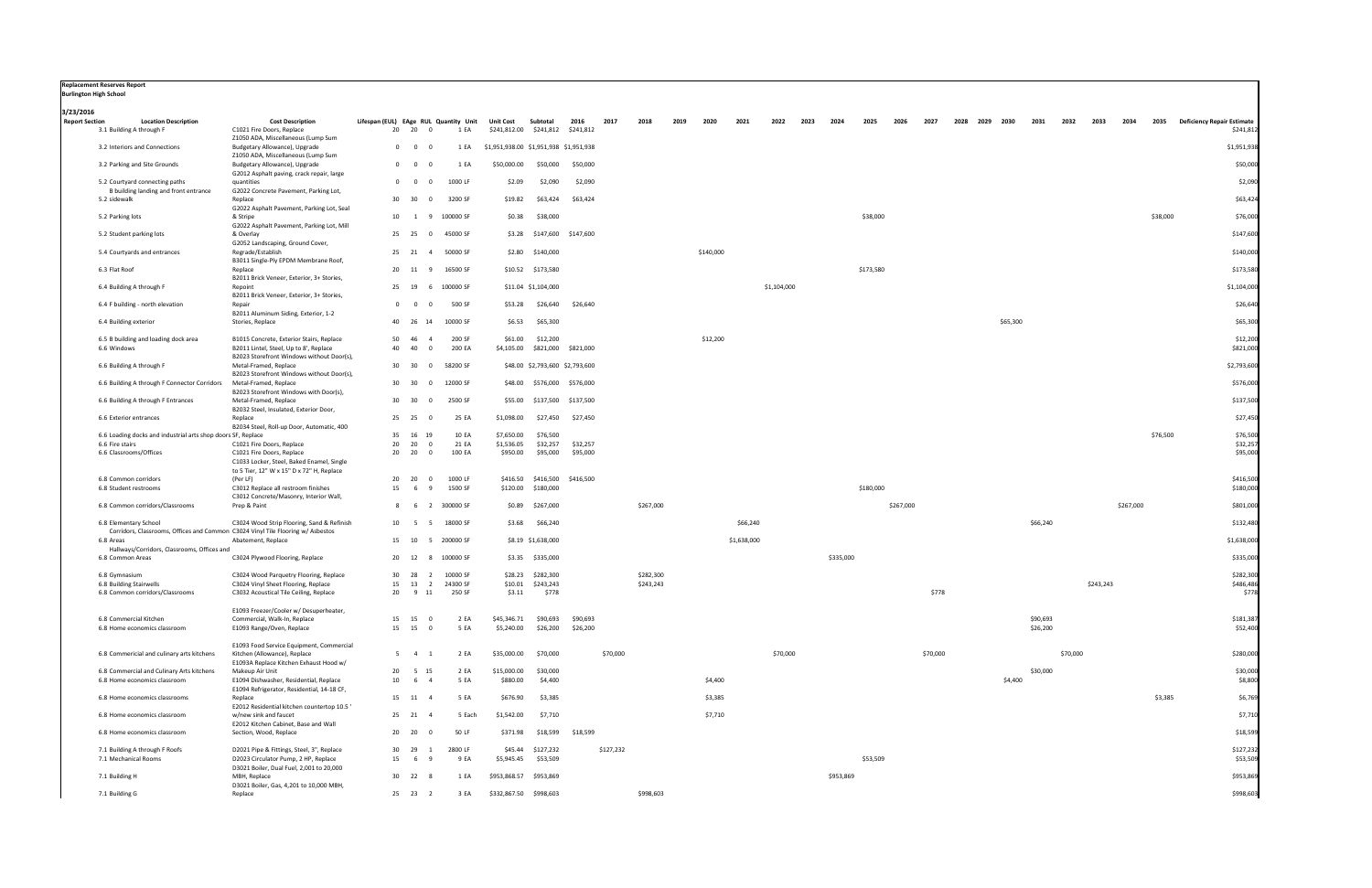|                                              | D3022 Expansion Tank, 31 to 60 GAL,                                                                             |       |                                  |                   |                               |                                |           |             |          |         |          |           |                       |          |                      |
|----------------------------------------------|-----------------------------------------------------------------------------------------------------------------|-------|----------------------------------|-------------------|-------------------------------|--------------------------------|-----------|-------------|----------|---------|----------|-----------|-----------------------|----------|----------------------|
| 7.1 Building A through F                     | Replace                                                                                                         |       | 25 23 2                          | 6 EA              | \$2,483.48                    | \$14,901                       |           | \$14,901    |          |         |          |           |                       |          | \$14,901             |
| 7.1 Building G                               | D3022 Expansion Tank, 176 to 250 GAL,<br>Replace                                                                |       | 25 25<br>$\overline{\mathbf{0}}$ | 2 EA              | \$4,696.79                    | \$9,394                        | \$9,394   |             |          |         |          |           |                       |          | \$9,394              |
| 7.1 Roof                                     | D3031 Chiller, Air-Cooled, 41 to 50 Ton,<br>Replace                                                             |       | 25 10 15                         | 1 EA              | \$78,186.30                   | \$78,186                       |           |             |          |         |          |           | \$78,186              |          | \$78,186             |
| 7.1 Roof                                     | D3031 Chiller, Air-Cooled, 21 to 30 Ton,<br>Replace                                                             |       | 25 10 15                         | 1 EA              | \$54,093.38                   | \$54,093                       |           |             |          |         |          |           | \$54,093              |          | \$54,093             |
| 7.1 Roof                                     | D3032 Condensing Unit/Heat Pump, Split<br>System, 2.5 Ton, Replace                                              |       | 15 12 3                          | 7 EA              | \$3,366.36                    | \$23,565                       |           | \$23,565    |          |         |          |           |                       | \$23,565 | \$47,129             |
| 7.1 Roof                                     | D3032 Condensing Unit/Heat Pump, Split<br>System, 2.5 Ton, Replace<br>D3032 Ductless Split System, Single Zone, |       | 15 5 10                          | 1 EA              | \$3,366.36                    | \$3,366                        |           |             |          |         | \$3,366  |           |                       |          | \$3,366              |
| 7.1 Roof                                     | 2.5 to 3 Ton, Replace<br>D3041 Fan Coil Unit, Hydronic, 4,001 to                                                |       | 15 15<br>$\overline{\mathbf{0}}$ | 2 EA              |                               | \$6,577.13 \$13,154 \$13,154   |           |             |          |         |          |           | \$13,154              |          | \$26,309             |
| 7.1 Lobby, connectors                        | 12,000 CFM, Replace                                                                                             |       | 15 15<br>$\overline{0}$          | 7 EA              | \$23,034.63                   | \$161,242 \$161,242            |           |             |          |         |          |           | \$161,242             |          | \$322,485            |
| 7.1 Administration                           | D3041 Fan Coil Unit, 2 to 2.5 Ton, Replace<br>D3041 Make-Up Air Unit, 6,001 to 12,000                           |       | 15 4 11                          | 7 EA              | \$2,756.89                    | \$19,298                       |           |             |          |         |          | \$19,298  |                       |          | \$19,298             |
| 7.1 Roof                                     | CFM, Replace<br>D3041 Unit Ventilator, 1,251 to 1,500 CFM                                                       |       | 20 16<br>-4                      | 2 EA              | \$44,658.41                   | \$89,317                       |           |             | \$89,317 |         |          |           |                       |          | \$89,317             |
| 7.1 Buildings A,B,C,D,and part of E          | (approx. 4 Ton), Replace                                                                                        | 15 14 | - 1                              | 40 EA             | \$9,974.25                    | \$398,970                      | \$398,970 |             |          |         |          |           | \$398,970             |          | \$797,940            |
| 7.1 Nursing, Early Child Development         | D3041 Fan Coil Unit, 2 to 2.5 Ton, Replace<br>D3041 Air Handler, Interior, 15,001 to                            |       | 15 12 3                          | 6 EA              | \$2,756.89                    | \$16,541                       |           | \$16,541    |          |         |          |           |                       | \$16,541 | \$33,083             |
| 7.1 Industrial arts workshops                | 20,000 CFM, Replace<br>D3042 Exhaust Fan, Centrifugal, 801 to                                                   |       | 30 11 19                         | 3 EA              | \$25,200.00                   | \$75,600                       |           |             |          |         |          |           |                       | \$75,600 | \$75,600             |
| 7.1 Roof                                     | 2,000 CFM, Replace<br>D3042 Exhaust Fan, Centrifugal, 8,001 to                                                  |       | 15 11<br>$\overline{4}$          | 12 EA             | \$2,664.18                    | \$31,970                       |           |             | \$31,970 |         |          |           |                       | \$31,970 | \$63,940             |
| 7.1 Roof                                     | 10,000 CFM, Replace<br>D3042 Exhaust Fan, Centrifugal, 3,501 to                                                 | 15    | $6^{\circ}$<br>-9                | 6 EA              | \$7,685.96                    | \$46,116                       |           |             |          |         | \$46,116 |           |                       |          | \$46,116             |
| 7.1 Industrial Arts                          | 5,000 CFM, Replace                                                                                              |       | 15 11 4                          | 2 EA              | \$4,322.55                    | \$8,645                        |           |             | \$8,645  |         |          |           |                       | \$8,645  | \$17,290             |
| 7.1 A Building                               | D3043 Replace Heat Exchanger                                                                                    | 20    | 5 15                             | 1 EA              | \$5,100.00                    | \$5,100                        |           |             |          |         |          |           | \$5,100               |          | \$5,100              |
| 7.1 C Building                               | D3043 Replace Heat Exchanger                                                                                    | 20    | 1 19                             | 1 EA              | \$5,100.00                    | \$5,100                        |           |             |          |         |          |           |                       | \$5,100  | \$5,100              |
| 7.1 D Building                               | D3043 Replace Heat Exchanger<br>D3044 Replace water source unit heaters                                         | 20    | 4 16                             | 1 EA              | \$5,100.00                    | \$5,100                        |           |             |          |         |          |           | \$5,100               |          | \$5,100              |
| 7.1 Industrial arts workshops                | with fan 43.9 MBH<br>D3044 Circulation Pump, Heating Water, 30                                                  | 20    | 30  16  14                       | 50 EA             |                               | \$4,764.00 \$238,200           |           |             |          |         |          |           | \$238,200<br>\$35,426 |          | \$238,200            |
| 7.1 Building G<br>7.1 Entrance Lobby         | to 75 HP, Replace<br>D3052 Package Unit, 16 to 20 Ton, Replace                                                  |       | 6<br>14<br>15 13 2               | 2 EA<br>1 EA      | \$17,713.00<br>\$36,777.37    | \$35,426<br>\$36,777           |           | \$36,777    |          |         |          |           |                       | \$36,777 | \$35,426<br>\$73,555 |
| 7.1 Roof                                     | D3052 Air Handling Unit, Exterior, 3.5 to 5<br>Ton, Replace                                                     | 15    | $6^{\circ}$<br>$\mathbf{q}$      | 2 EA              | \$11,419.83                   | \$22,840                       |           |             |          |         | \$22,840 |           |                       |          | \$22,840             |
|                                              | D3068 Building Automation System (HVAC                                                                          | 20    | 20<br>$\overline{0}$             | 232566 SF         |                               | \$5.36 \$1,246,554 \$1,246,554 |           |             |          |         |          |           |                       |          | \$1,246,554          |
| 7.1 Building A through F<br>7.1 Jewelry Shop | Controls), Upgrade<br>E1027 Laboratory Exhaust Hood, Variable<br>Volume, 4 LF, Replace                          | 25 21 | -4                               | 2 EA              | \$7,284.16                    | \$14,568                       |           |             | \$14,568 |         |          |           |                       |          | \$14,568             |
| 7.2 Bathrooms                                | D2011 Toilet, Tankless (Water Closet),<br>Replace                                                               | 20    | 19                               | 25 EA             | \$842.97                      | \$21,074                       | \$21,074  |             |          |         |          |           |                       |          | \$21,074             |
| 7.2 Restrooms                                | D2012 Urinal, Vitreous China, Replace                                                                           |       | 20 19<br>$\overline{1}$          | 12 EA             | \$1,193.44                    | \$14,321                       | \$14,321  |             |          |         |          |           |                       |          | \$14,321             |
| 7.2 Restrooms                                | D2013 Lavatory, Vitreous China, Replace<br>D2014 Service Sink, Porcelain Enamel, Cast                           | 20 19 |                                  | 25 EA             | \$572.66                      | \$14,317                       | \$14,317  |             |          |         |          |           |                       |          | \$14,317             |
| 7.2 Janitor closets                          | Iron, Replace<br>D2019 Emergency Eye Wash & Shower                                                              | 20 19 |                                  | 8 EA              | \$1,360.33                    | \$10,883                       | \$10,883  |             |          |         |          |           |                       |          | \$10,883             |
| 7.2 Building E                               | Station, Replace<br>D2023 Water Heater, Electric, Commercial,                                                   |       | 15 15<br>$\Omega$                | 4 EA              | \$2,114.70                    | \$8,459                        | \$8,459   |             |          |         |          |           | \$8,459               |          | \$16,918             |
| 7.2 F building                               | 30 to 80 GAL, Replace<br>D2023 Water Heater, Electric, Residential,                                             |       | 15 15 0                          | 1 EA              | \$6,963.24                    | \$6,963                        | \$6,963   |             |          |         |          |           | \$6,963               |          | \$13,926             |
| 7.2 C Building                               | 30 to 52 GAL, Replace<br>D2023 Water Heater, Electric, Commercial,                                              |       | 15 8 7                           | 1 EA              | \$1,335.00                    | \$1,335                        |           |             |          | \$1,335 |          |           |                       |          | \$1,335              |
| 7.2 E building                               | 30 to 80 GAL, Replace<br>D2023 Water Heater, Electric, Commercial,                                              |       | 15 1 14                          | 1 EA              | \$6,963.24                    | \$6,963                        |           |             |          |         |          |           | \$6,963               |          | \$6,963              |
| 7.2 D building                               | 30 to 80 GAL, Replace<br>D2023 Water Storage Tank, 80 to 150 GAL,                                               |       | 15 15 0                          | 1 EA              | \$6,963.24                    | \$6,963                        | \$6,963   |             |          |         |          |           | \$6,963               |          | \$13,926             |
| 7.2 Building A and B                         | Replace<br>D2023 Domestic Boiler, Gas, 260 to 500                                                               |       | 20 8 12                          | 4 EA              | \$2,140.56                    | \$8,562                        |           |             |          |         |          | \$8,562   |                       |          | \$8,562              |
| 7.2 Kitchen                                  | MBH, Replace                                                                                                    |       | 22 21 1                          | 1 EA              | \$20,417.07                   | \$20,417                       | \$20,417  |             |          |         |          |           |                       |          | \$20,417             |
| 7.2 Waste and vent piping                    | D2031 Pipe & Fittings, Cast Iron, 3", Replace                                                                   |       | 50 47<br>$\overline{\mathbf{3}}$ | 5000 LF           |                               | \$41.60 \$208,000              |           | \$208,000   |          |         |          |           |                       |          | \$208,000            |
| 7.2 Building A and B                         | D3021 Boiler, Gas, 126 to 250 MBH, Replace                                                                      |       | 25 8 17                          | 2 EA              | \$14,377.52                   | \$28,755                       |           |             |          |         |          |           |                       | \$28,755 | \$28,755             |
| 7.4 Building A to H                          | D5019 Electrical System, School, Upgrade<br>D1011 Elevator, Hydraulic, 3000 to 4000 LB,                         |       |                                  | 40 38 2 232566 SF |                               | \$27.25 \$6,337,424            |           | \$6,337,424 |          |         |          |           |                       |          | \$6,337,424          |
| 7.5 All buildings                            | 3 Floors, Renovate<br>Z1020 ADA, Elevator/Lift, Wheelchair Lift,                                                |       | 30 18 12                         | 4 EA              | \$83,619.00 \$334,476         |                                |           |             |          |         |          | \$334,476 |                       |          | \$334,476            |
| 7.5 F Building and B Building Library        | Up to 8', Install<br>D4019 Sprinkler System, Full Retrofit, School                                              |       | $0\qquad 0$<br>$\overline{0}$    | 2 EA              | \$23,850.00 \$47,700 \$47,700 |                                |           |             |          |         |          |           |                       |          | \$47,700             |
| 7.6 Building A through F                     | (per SF), Renovate<br>D5037 Fire Alarm System, School,                                                          |       | 50 48                            | 2 232566 SF       |                               | \$6.25 \$1,453,538             |           | \$1,453,538 |          |         |          |           |                       |          | \$1,453,538          |
| 7.6 All Buildings                            | Upgrade/Install                                                                                                 |       |                                  | 20 18 2 232566 SF |                               | \$3.13 \$727,932               |           | \$727,932   |          |         |          |           |                       |          | \$727,932            |

|    |           |           |          |          |          | \$14,901    |                    |
|----|-----------|-----------|----------|----------|----------|-------------|--------------------|
|    |           |           |          |          |          |             | \$9,394            |
|    | \$78,186  |           |          |          |          | \$78,186    |                    |
|    | \$54,093  |           |          |          |          | \$54,093    |                    |
|    |           |           |          | \$23,565 |          | \$47,129    |                    |
|    |           |           |          |          |          |             | \$3,366            |
|    | \$13,154  |           |          |          |          | \$26,309    |                    |
|    | \$161,242 |           |          |          |          | \$322,485   |                    |
|    |           |           |          |          |          | \$19,298    |                    |
|    |           |           |          |          |          | \$89,317    |                    |
|    |           | \$398,970 |          |          |          | \$797,940   |                    |
|    |           |           |          | \$16,541 |          | \$33,083    |                    |
|    |           |           |          |          | \$75,600 |             | \$75,600           |
|    |           |           |          |          | \$31,970 | \$63,940    |                    |
|    |           |           |          |          |          | \$46,116    |                    |
|    |           |           |          |          | \$8,645  | \$17,290    |                    |
|    | \$5,100   |           |          |          |          |             | \$5,100            |
|    |           | \$5,100   |          |          | \$5,100  |             | \$5,100<br>\$5,100 |
| 00 |           |           |          |          |          | \$238,200   |                    |
| 26 |           |           |          |          |          | \$35,426    |                    |
|    |           |           | \$36,777 |          |          | \$73,555    |                    |
|    |           |           |          |          |          | \$22,840    |                    |
|    |           |           |          |          |          | \$1,246,554 |                    |
|    |           |           |          |          |          | \$14,568    |                    |
|    |           |           |          |          |          |             | \$21,074           |
|    |           |           |          |          |          | \$14,321    |                    |
|    |           |           |          |          |          | \$14,317    |                    |
|    |           |           |          |          |          | \$10,883    |                    |
|    | \$8,459   |           |          |          |          |             | \$16,918           |
|    | \$6,963   |           |          |          |          |             | \$13,926           |
|    |           |           |          |          |          |             | \$1,335            |
| 63 |           |           |          |          |          |             | \$6,963            |
|    | \$6,963   |           |          |          |          |             | \$13,926           |
|    |           |           |          |          |          |             | \$8,562            |
|    |           |           |          |          |          | \$20,417    |                    |
|    |           |           |          |          |          | \$208,000   |                    |
|    |           |           | \$28,755 |          |          | \$28,755    |                    |
|    |           |           |          |          |          | \$6,337,424 |                    |
|    |           |           |          |          |          | \$334,476   |                    |
|    |           |           |          |          |          |             | \$47,700           |
|    |           |           |          |          |          | \$1,453,538 |                    |
|    |           |           |          |          |          | \$727,932   |                    |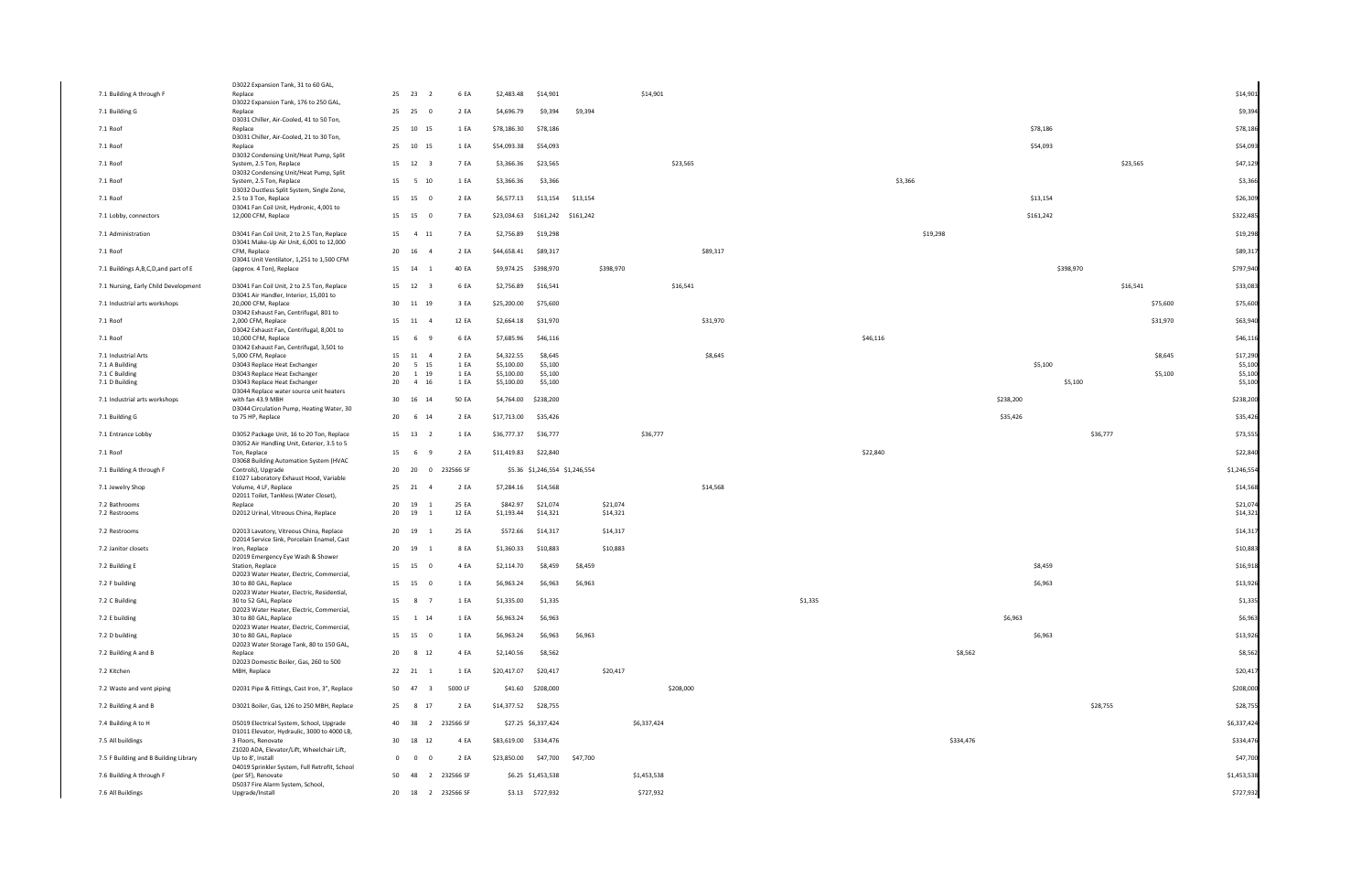|                                                         | D5037 Fire Alarm System, School, |  |         |        |         |         |  |  |           |       |       |  |                                                                                                                                                                                                            |  |  |  |              |
|---------------------------------------------------------|----------------------------------|--|---------|--------|---------|---------|--|--|-----------|-------|-------|--|------------------------------------------------------------------------------------------------------------------------------------------------------------------------------------------------------------|--|--|--|--------------|
| 7.6 Building F Dust Collection System                   | Upgrade/Install                  |  | 1000 SF | \$3.13 | \$3,130 | \$3.130 |  |  |           |       |       |  |                                                                                                                                                                                                            |  |  |  | \$3,130      |
| Totals, Unescalated                                     |                                  |  |         |        |         |         |  |  |           |       |       |  | \$9,021,863 \$677,214 \$10,361,716 \$248,106 \$312,195 \$1,704,240 \$1,174,000 \$1,335 \$1,288,869 \$514,044 \$270,366 \$90,076 \$343,038 \$0 \$350,289 \$547,295 \$474,070 \$308,775 \$307,106 \$239,200  |  |  |  | \$28,233,798 |
| Location Factor (1.00)                                  |                                  |  |         |        |         |         |  |  | <b>SO</b> | SO SO | SO(2) |  | \$0 \$0 \$0 \$0                                                                                                                                                                                            |  |  |  |              |
| Totals, Escalated (3.0% inflation, compounded annually) |                                  |  |         |        |         |         |  |  |           |       |       |  | \$9,021,863 \$697,530 \$10,992,745 \$271,112 \$351,378 \$1,975,681 \$1,401,817 \$1,642 \$1,632,700 \$670,711 \$363,350 \$124,686 \$489,091 \$0 \$529,844 \$852,668 \$760,743 \$510,359 \$522,827 \$419,438 |  |  |  | \$31,590,186 |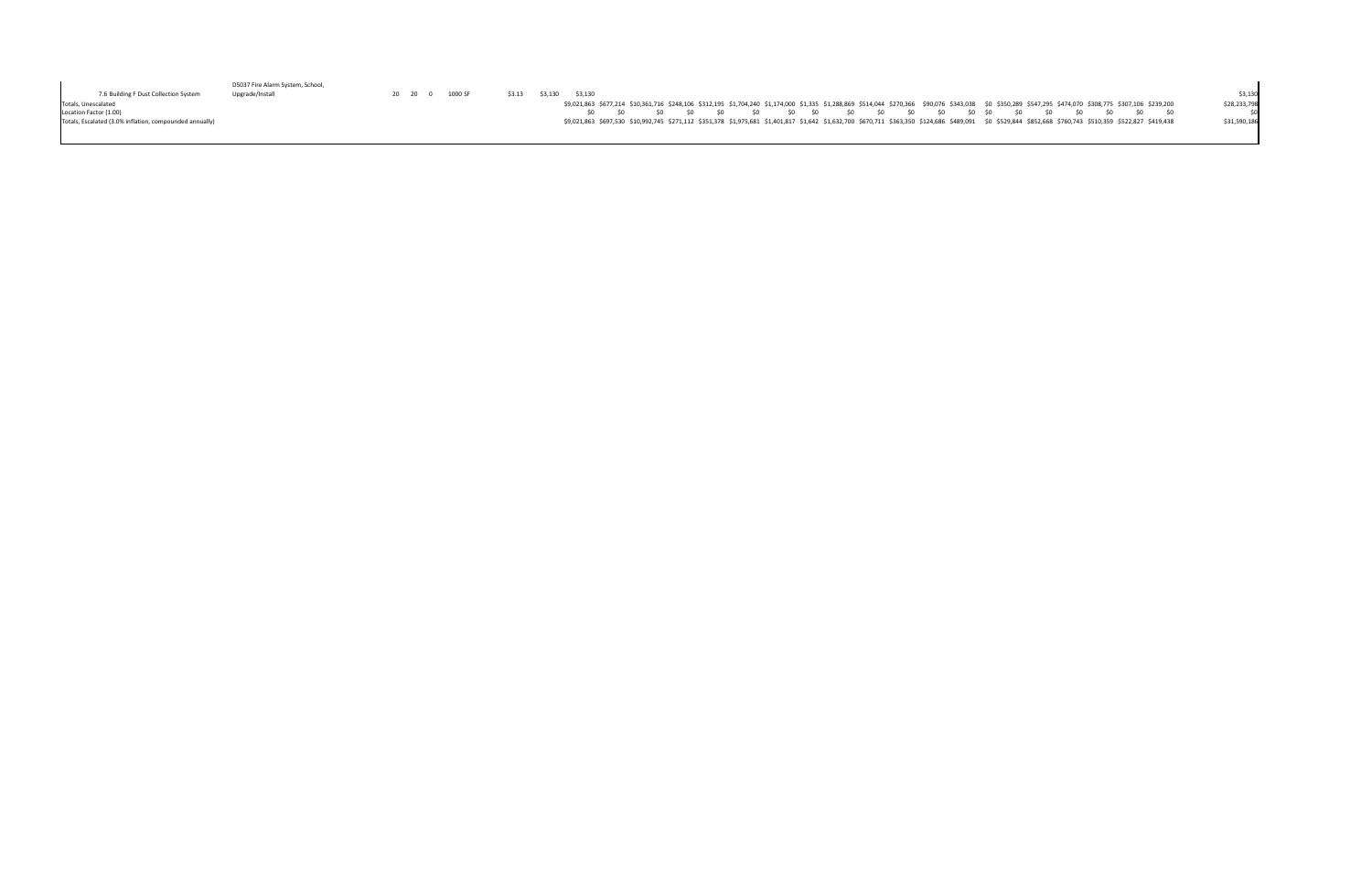|                       | <b>Replacement Reserves Report</b><br>Lyman C. Hunt Middle School        |                                                                                                                                       |          |                                |                                                 |                        |                     |                   |             |          |           |          |          |          |          |         |           |                |          |           |                          |          |          |         |                                 |
|-----------------------|--------------------------------------------------------------------------|---------------------------------------------------------------------------------------------------------------------------------------|----------|--------------------------------|-------------------------------------------------|------------------------|---------------------|-------------------|-------------|----------|-----------|----------|----------|----------|----------|---------|-----------|----------------|----------|-----------|--------------------------|----------|----------|---------|---------------------------------|
| 3/23/2016             |                                                                          |                                                                                                                                       |          |                                |                                                 |                        |                     |                   |             |          |           |          |          |          |          |         |           |                |          |           |                          |          |          |         |                                 |
| <b>Report Section</b> | <b>Location Description</b>                                              | <b>Cost Description</b>                                                                                                               |          |                                | Lifespan (EUL) EAge RUL Quantity Unit Unit Cost |                        | Subtotal            | 2016              | 2017        | 2018     | 2019      | 2020     | 2021     | 2022     | 2023     | 2024    |           | 2025 2026 2027 | 2028     |           | 2029 2030 2031 2032 2033 |          | 2034     |         | 2035 Deficiency Repair Estimate |
|                       | 3.2 Parking lot                                                          | Z1060 ADA, Parking, Designated Stall with<br>Pavement Markings & Signage (Van), Install<br>Z1060 ADA, Parking, Access Aisle Striping, |          | $\overline{0}$<br>$\mathbf{0}$ | 1 EA<br>$\overline{0}$                          | \$420.00               | \$420               | \$420             |             |          |           |          |          |          |          |         |           |                |          |           |                          |          |          |         | \$420                           |
|                       | 3.2 Crosswalk to entrance                                                | Install                                                                                                                               |          | $\overline{0}$<br>$\mathbf{0}$ | 15 LF<br>$\overline{0}$                         | \$7.25                 | \$109               | \$109             |             |          |           |          |          |          |          |         |           |                |          |           |                          |          |          |         | \$109                           |
|                       |                                                                          | Z1060 ADA, Parking, Designated Stall with                                                                                             |          |                                |                                                 |                        |                     |                   |             |          |           |          |          |          |          |         |           |                |          |           |                          |          |          |         |                                 |
|                       | 3.2 Parking lot                                                          | Pavement Markings & Signage, Install                                                                                                  |          | $0\qquad 0$                    | 7 EA<br>$\overline{0}$                          | \$375.00               | \$2,625             | \$2,625           |             |          |           |          |          |          |          |         |           |                |          |           |                          |          |          |         | \$2,625                         |
|                       | 3.2 Main entrance                                                        | Z1090 ADA, Site, Walkways, Curb Cut Ramp,<br>Install                                                                                  | 0        | $\mathbf 0$<br>- 0             | 1 EA                                            | \$1,900.00             | \$1,900             | \$1,900           |             |          |           |          |          |          |          |         |           |                |          |           |                          |          |          |         | \$1,900                         |
|                       | 5.2 Entrance Drives                                                      | G2012 Curb & Gutter, Concrete, 24" by 6"<br>straight (per LF), Replace                                                                | 25       | 25                             | 3000 LF<br>$\overline{0}$                       | \$40.08                | \$120,240 \$120,240 |                   |             |          |           |          |          |          |          |         |           |                |          |           |                          |          |          |         | \$120,240                       |
|                       | 5.2 Entrance Pavement                                                    | G2012 Curb & Gutter, Concrete, Repair                                                                                                 | $\Omega$ | $\overline{0}$                 | 300 LF<br>$\overline{0}$                        | \$24.02                |                     | \$7,206 \$7,206   |             |          |           |          |          |          |          |         |           |                |          |           |                          |          |          |         | \$7,206                         |
|                       | 5.2 Parking Area and Drive Lanes                                         | G2022 Asphalt Pavement, Parking Lot, Mill<br>& Overlay                                                                                |          | 25 25 0                        | 76000 SF                                        | \$3.28                 | \$249,280 \$249,280 |                   |             |          |           |          |          |          |          |         |           |                |          |           |                          |          |          |         | \$249,280                       |
|                       |                                                                          | G2022 Asphalt Pavement, Parking Lot, Seal                                                                                             |          |                                |                                                 |                        |                     |                   |             |          |           |          |          |          |          |         |           |                |          |           |                          |          |          |         |                                 |
|                       | 5.2 Parking Area and Drive Lanes<br>5.2 Entrance Drive and Main Entrance | & Stripe<br>G2031 Concrete Sidewalk, Replace                                                                                          | 10<br>30 | 3 7<br>30                      | 76000 SF<br>3300 SF<br>$\overline{0}$           | \$0.38<br>\$19.82      | \$28,880            | \$65,406 \$65,406 |             |          |           |          |          |          | \$28,880 |         |           |                |          |           |                          | \$28,880 |          |         | \$57,760<br>\$65,406            |
|                       | 5.3 Left and rear of building                                            | D2033 Trench Drain, 12", Replace<br>G2041 Chain Link Fence, 3' to 4' High (per                                                        | 30       | 30                             | 50 LF<br>$\overline{0}$                         | \$171.74               | \$8,587             | \$8,587           |             |          |           |          |          |          |          |         |           |                |          |           |                          |          |          |         | \$8,587                         |
|                       | 5.5 Perimeter                                                            | LF), Replace x<br>B3011 Single-Ply TPO/PVC Membrane Roof,                                                                             | 30       | 28                             | 3000 LF<br>$\overline{2}$                       | \$22.12                | \$66,360            |                   |             | \$66,360 |           |          |          |          |          |         |           |                |          |           |                          |          |          |         | \$66,360                        |
|                       | 6.3 D wing                                                               | Replace<br>C1033 Locker, Steel, Baked Enamel, Single                                                                                  | 20       | 13<br>7                        | 13500 SF                                        |                        | \$15.93 \$215,055   |                   |             |          |           |          |          |          |          |         |           |                |          | \$215,055 |                          |          |          |         | \$215,055                       |
|                       | 6.8 Building                                                             | to 5 Tier, 12" W x 15" D x 72" H, Replace<br>(Per LF)<br>C3012 Concrete/Masonry, Interior Wall,                                       |          | 20 19<br>$\mathbf{1}$          | 500 LF                                          | \$482.50               | \$241,250           |                   | \$241,250   |          |           |          |          |          |          |         |           |                |          |           |                          |          |          |         | \$241,250                       |
|                       | 6.8 Entire building                                                      | Prep & Paint                                                                                                                          |          | $\overline{\mathbf{3}}$        | 34000 SF<br>5                                   | \$0.89                 | \$30,260            |                   |             |          |           |          | \$30,260 |          |          |         |           |                |          | \$30,260  |                          |          |          |         | \$60,520                        |
|                       | 6.8 Common areas and classrooms<br>6.8 Common areas and classrooms       | C3024 Vinyl Tile Flooring, Replace<br>C3032 Acoustical Tile Ceiling, Replace                                                          | 15       | 6<br>20 17 3                   | 3000 SF<br>9<br>200 SF                          | \$4.80<br>\$3.11       | \$14,400<br>\$622   |                   |             |          | \$622     |          |          |          |          |         | \$14,400  |                |          |           |                          |          |          |         | \$14,400<br>\$622               |
|                       |                                                                          |                                                                                                                                       |          |                                |                                                 |                        |                     |                   |             |          |           |          |          |          |          |         |           |                |          |           |                          |          |          |         |                                 |
|                       | 6.8 Commercial kitchen                                                   | E1093 Food Service Equipment,<br>Commercial Kitchen (Allowance), Replace                                                              |          | $5 \quad 3 \quad 2$            | 1 EA                                            | \$12,000.00            | \$12,000            |                   |             | \$12,000 |           |          |          |          | \$12,000 |         |           |                | \$12,000 |           |                          | \$12,000 |          |         | \$48,000                        |
|                       | 6.8 Kitchen                                                              | E1093 Freezer/Cooler, Commercial, Walk-<br>In, Replace                                                                                | 15       | 9                              | 2 EA                                            | \$22,317.14            | \$44,634            |                   |             |          |           |          |          | \$44,634 |          |         |           |                |          |           |                          |          |          |         | \$44,634                        |
|                       | Kitchen                                                                  | E1093 Kitchen Exhaust Hood, Commercial,                                                                                               | 15       | 7 8                            |                                                 | \$7,571.72             |                     |                   |             |          |           |          |          |          |          | \$7,572 |           |                |          |           |                          |          |          |         | \$7,572                         |
| 6.8, 7.6              |                                                                          | Replace<br>D3021 Boiler, Gas, 2,501 to 4,200 MBH,                                                                                     |          |                                | 1 EA                                            |                        | \$7,572             |                   |             |          |           |          |          |          |          |         |           |                |          |           |                          |          |          |         |                                 |
|                       | 7.1 Boiler Room                                                          | Replace<br>D3041 Air Handler, Interior, 8,001 to 10,000                                                                               |          | 25 22<br>- 3                   | 2 EA                                            | \$120,905.15           | \$241,810           |                   |             |          | \$241,810 |          |          |          |          |         |           |                |          |           |                          |          |          |         | \$241,810                       |
|                       | 7.1 Boiler room / Gymnasium                                              | CFM, Replace<br>D3041 Unit Ventilator, 751 to 1,250 CFM                                                                               |          | 30 26<br>$\overline{4}$        | 3 EA                                            | \$31,181.53            | \$93,545            |                   |             |          |           | \$93,545 |          |          |          |         |           |                |          |           |                          |          |          |         | \$93,545                        |
|                       | 7.1 Classrooms - Heating Only                                            | (approx. 3 Ton), Replace                                                                                                              | 15       | 6<br><b>q</b>                  | 30 EA                                           | \$9,050.00             | \$271,500           |                   |             |          |           |          |          |          |          |         | \$271,500 |                |          |           |                          |          |          |         | \$271,500                       |
|                       | 7.1 Site                                                                 | D3042 Exhaust Fan, Centrifugal, 8,001 to<br>10,000 CFM, Replace                                                                       |          | 15 11 4                        | 1 EA                                            | \$7,685.96             | \$7,686             |                   |             |          |           | \$7,686  |          |          |          |         |           |                |          |           |                          |          |          | \$7,686 | \$15,372                        |
|                       |                                                                          | D3042 Exhaust Fan, Centrifugal, 801 to                                                                                                |          |                                |                                                 |                        |                     |                   |             |          |           |          |          |          |          |         |           |                |          |           |                          |          |          |         |                                 |
|                       | 7.1 Building Interior General                                            | 2,000 CFM, Replace<br>D3042 Exhaust Fan, Centrifugal, 801 to                                                                          | 15       | 11                             | 2 EA                                            | \$2,664.18             | \$5,328             |                   |             |          |           | \$5,328  |          |          |          |         |           |                |          |           |                          |          |          | \$5,328 | \$10,657                        |
|                       | 7.1 Roof                                                                 | 2,000 CFM, Replace<br>D3044 Circulation Pump, Heating Water, 20                                                                       |          | 15 12 3                        | 12 EA                                           | \$2,664.18             | \$31,970            |                   |             |          | \$31,970  |          |          |          |          |         |           |                |          |           |                          |          | \$31,970 |         | \$63,940                        |
|                       | 7.1 Boiler room                                                          | to 25 HP, Replace<br>D3051 Unit Heater, Hydronic, 13 to 36                                                                            |          | 20 11 9                        | 2 EA                                            | \$12,375.00            | \$24,750            |                   |             |          |           |          |          |          |          |         | \$24,750  |                |          |           |                          |          |          |         | \$24,750                        |
|                       | 7.1 Building Interior General                                            | MBH, Replace                                                                                                                          | 20       | 7 13                           | 3 EA                                            | \$1,516.80             | \$4,550             |                   |             |          |           |          |          |          |          |         |           |                |          | \$4,550   |                          |          |          |         | \$4,550                         |
|                       | 7.1 Rooftop                                                              | D3052 Air Handling Unit, Exterior, 11 to 15<br>Ton, Replace                                                                           | 15       | 9                              | 1 EA<br>- 6                                     | \$27,804.57            | \$27,805            |                   |             |          |           |          |          | \$27,805 |          |         |           |                |          |           |                          |          |          |         | \$27,805                        |
|                       | 7.1 Rooftop                                                              | D3052 Heat Pump, 2.5 to 3 Ton, Replace                                                                                                | 15       | 2 13                           | 1 EA                                            | \$5,012.00             | \$5,012             |                   |             |          |           |          |          |          |          |         |           |                |          | \$5,012   |                          |          |          |         | \$5,012                         |
|                       | 7.1 Rooftop                                                              | D3052 Package Unit, 13 to 15 Ton, Replace<br>D2023 Water Heater, Electric, Commercial,                                                |          | 15 10                          | 1 EA<br>5                                       | \$24,636.00            | \$24,636            |                   |             |          |           |          | \$24,636 |          |          |         |           |                |          |           |                          |          |          |         | \$24,636                        |
|                       | 7.2 D wing                                                               | 30 to 80 GAL, Replace<br>D2023 Water Heater, Gas, Commercial, 60                                                                      |          | 15 3 12                        | 1 EA                                            | \$12,800.00            | \$12,800            |                   |             |          |           |          |          |          |          |         |           |                | \$12,800 |           |                          |          |          |         | \$12,800                        |
|                       | 7.2 Boiler Room                                                          | to 120 GAL, Replace                                                                                                                   |          | 15 15                          | 1 EA<br>$\overline{\mathbf{0}}$                 | \$14,000.00            |                     | \$14,000 \$14,000 |             |          |           |          |          |          |          |         |           |                |          |           | \$14,000                 |          |          |         | \$28,000                        |
|                       | 7.2 Kitchen                                                              | P1000 Engineer, Plumbing, Domestic Water<br>Supply System, Evaluate/Report                                                            |          | $\mathbf{0}$<br>$\mathbf{0}$   | 1 EA<br>$\overline{0}$                          | \$6,957.50             | \$6,958             | \$6,958           |             |          |           |          |          |          |          |         |           |                |          |           |                          |          |          |         | \$6,958                         |
|                       | 7.4 Lyman C. Hunt                                                        | D5012 Building/Main Switchgear, 208 Y,<br>120 V, 1,200 Amp, Replace                                                                   |          | 30 29                          | 1 EA                                            | \$212,265.31 \$212,265 |                     |                   | \$212,265   |          |           |          |          |          |          |         |           |                |          |           |                          |          |          |         | \$212,265                       |
|                       |                                                                          |                                                                                                                                       |          |                                |                                                 |                        |                     |                   |             |          |           |          |          |          |          |         |           |                |          |           |                          |          |          |         |                                 |
|                       | 7.4 Building                                                             | D5019 Electrical System, School, Upgrade                                                                                              |          |                                | 40 39 1 77633 SF                                |                        | \$49.78 \$3,864,571 |                   | \$3,864,571 |          |           |          |          |          |          |         |           |                |          |           |                          |          |          |         | \$3,864,571                     |

| <b>Replacement Reserves Report</b> |  |  |
|------------------------------------|--|--|
| <b>Luman C. Hunt Middle Cchool</b> |  |  |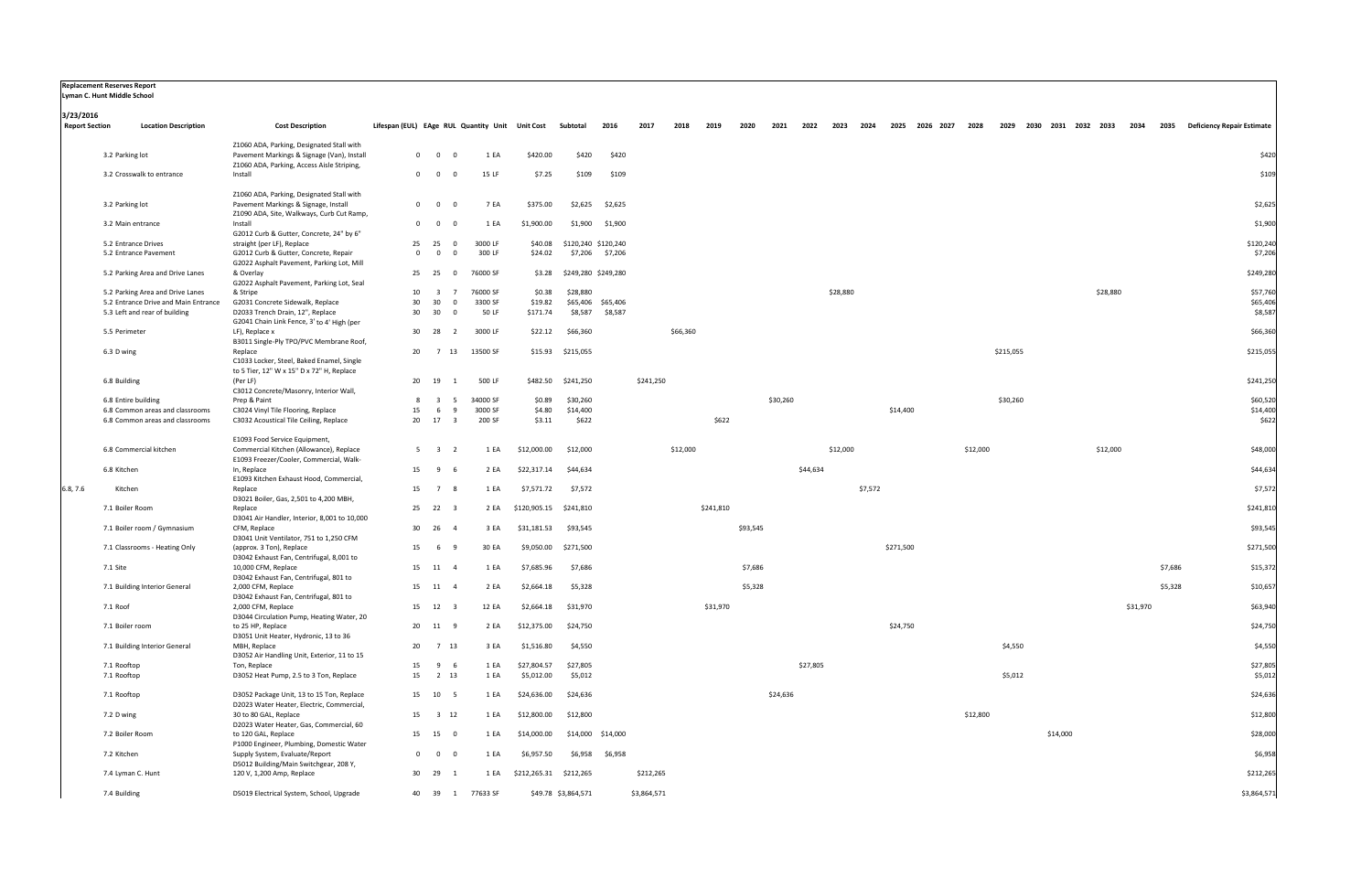| 7.4 Auditorium                                                                                           | D5029 Lighting System, Interior, School,<br>Upgrade<br>D5037 Fire Alarm Control Panel, | 25 24 | 1500 SF | \$21.97     | \$32,955 | \$32,955                                                                                                                                                                                                                                                                                                                                                                                                                  | \$32,955                   |
|----------------------------------------------------------------------------------------------------------|----------------------------------------------------------------------------------------|-------|---------|-------------|----------|---------------------------------------------------------------------------------------------------------------------------------------------------------------------------------------------------------------------------------------------------------------------------------------------------------------------------------------------------------------------------------------------------------------------------|----------------------------|
| 7.6 Electrical Room                                                                                      | Addressable, Replace<br>B2011 Exterior Wall Paint, 1-2 Stories, Prep                   | 15 8  | 1 EA    | \$20,297.59 | \$20,298 | \$20,298                                                                                                                                                                                                                                                                                                                                                                                                                  | \$20,298                   |
| 9 Storage shed                                                                                           | & Paint                                                                                | 10    | 800 SF  | \$2.42      | \$1,936  | \$1,936<br>\$1,936                                                                                                                                                                                                                                                                                                                                                                                                        | \$3,872                    |
| Totals, Unescalated<br>Location Factor (1.00)<br>Totals, Escalated (3.0% inflation, compounded annually) |                                                                                        |       |         |             |          | \$476,730 \$4,352,977 \$78,360 \$274,402 \$106,559 \$54,896 \$72,439 \$61,178 \$7,572 \$310,650 \$0 \$1,936 \$24,800 \$24,877 \$0 \$14,000 \$0 \$40,880 \$31,970 \$13,014<br>\$0<br>- SO<br>\$0<br>SO.<br>-SO<br>\$0<br>S0<br>⊂∩<br>\$0 \$0<br>\$476,730 \$4,483,566 \$83,132 \$299,847 \$119,933 \$63,640 \$86,496 \$75,241 \$9,592 \$405,328 \$0 \$2,680 \$35,359 \$374,296 \$0 \$21,812 \$0 \$67,568 \$54,427 \$22,821 | \$6,177,241<br>\$6,682,467 |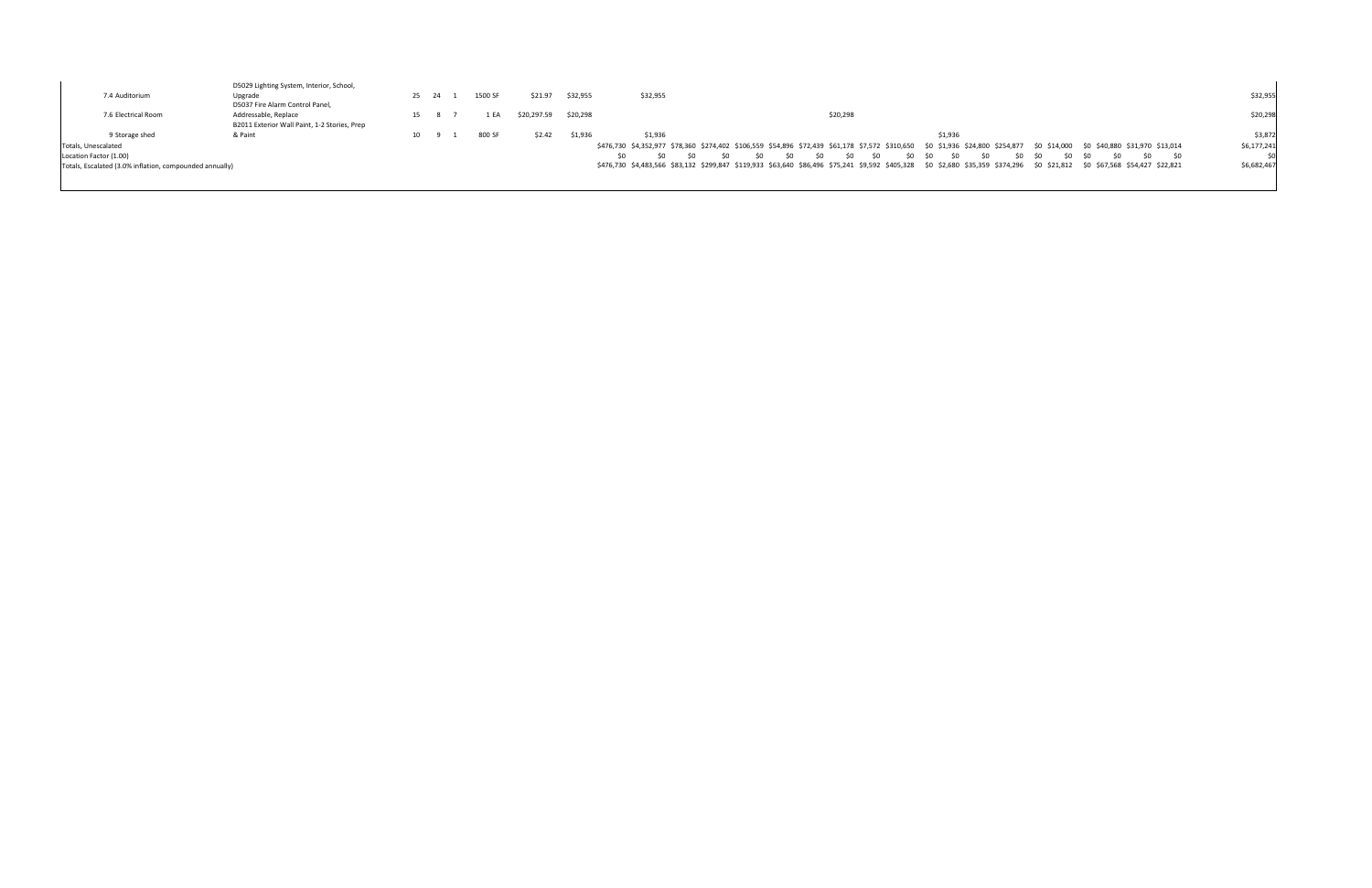|                                    | Replacement Reserves Report<br>Edmunds Middle & Elementary School                                     |                                                                                                                                                                                   |                                             |                                                      |                        |                                       |          |                     |           |          |           |           |           |             |           |          |                |           |      |           |      |           |          |          |                                 |
|------------------------------------|-------------------------------------------------------------------------------------------------------|-----------------------------------------------------------------------------------------------------------------------------------------------------------------------------------|---------------------------------------------|------------------------------------------------------|------------------------|---------------------------------------|----------|---------------------|-----------|----------|-----------|-----------|-----------|-------------|-----------|----------|----------------|-----------|------|-----------|------|-----------|----------|----------|---------------------------------|
| 3/23/2016<br><b>Report Section</b> | <b>Location Description</b>                                                                           | <b>Cost Description</b>                                                                                                                                                           |                                             | Lifespan (EUL) EAge RUL Quantity Unit Unit Cost      |                        | Subtotal                              | 2016     | 2017                | 2018      | 2019     | 2020      | 2021      | 2022      | 2023        | 2024      | 2025     | 2026 2027 2028 | 2029      | 2030 | 2031      | 2032 | 2033      | 2034     |          | 2035 Deficiency Repair Estimate |
|                                    | 3.2 Parking lot                                                                                       | Z1060 ADA, Parking, Designated Stall with<br>Pavement Markings & Signage (Van), Install                                                                                           | $0\qquad 0$                                 | 1 EA<br>$\overline{0}$                               | \$420.00               | \$420                                 | \$420    |                     |           |          |           |           |           |             |           |          |                |           |      |           |      |           |          |          | \$420                           |
| 3.2, 5.2                           | <b>Building Attached</b><br>5.2 Gymnasium - Fire Escape                                               | B1015 Concrete, Exterior Stairs, Replace<br>B1015 Metal, Exterior Stairs, Replace                                                                                                 | 50<br>49<br>39<br>40                        | 1000 SF<br>200 SF<br>-1                              | \$48.94<br>\$44.53     | \$48,940<br>\$8,906                   |          | \$48,940<br>\$8,906 |           |          |           |           |           |             |           |          |                |           |      |           |      |           |          |          | \$48,940<br>\$8,906             |
|                                    | 5.2 Parking and service drives                                                                        | G2022 Asphalt Pavement, Parking Lot, Mill &<br>Overlay                                                                                                                            | 25<br>25                                    | 41500 SF<br>$\overline{0}$                           |                        | \$3.28 \$136,120 \$136,120            |          |                     |           |          |           |           |           |             |           |          |                |           |      |           |      |           |          |          | \$136,120                       |
|                                    | 5.2 Throughout Parking Areas                                                                          | G2022 Asphalt Pavement, Parking Lot, Cut &<br>Patch                                                                                                                               | 19<br>25                                    | 20000 SF                                             | \$4.96                 | \$99,200                              |          |                     |           |          |           |           | \$99,200  |             |           |          |                |           |      |           |      |           |          |          | \$99,200                        |
|                                    | 5.2 All parking and service drives                                                                    | G2022 Asphalt Pavement, Parking Lot, Seal<br>& Stripe                                                                                                                             | 10                                          | 66400 SF<br>$\overline{z}$<br>-8                     | \$0.38                 | \$25,232                              |          |                     |           |          |           |           |           |             | \$25,232  |          |                |           |      |           |      |           | \$25,232 |          | \$50,464                        |
|                                    | 5.2 Site                                                                                              | G2031 Concrete Sidewalk, Replace                                                                                                                                                  | 30<br>28                                    | 1750 SF<br>$\overline{2}$                            | \$19.82                | \$34,685                              |          |                     | \$34,685  |          |           |           |           |             |           |          |                |           |      |           |      |           |          |          | \$34,685                        |
|                                    | 5.5 East side of property                                                                             | G2047 Play Structure, Small, Replace<br>B3011 Single-Ply EPDM Membrane Roof,                                                                                                      | 20<br>19                                    | 2 EA                                                 | \$15,000.00            | \$30,000                              |          | \$30,000            |           |          |           |           |           |             |           |          |                |           |      |           |      |           |          |          | \$30,000                        |
|                                    | 6.3 Elementary School                                                                                 | Replace<br>B3011 Single-Ply EPDM Membrane Roof,                                                                                                                                   | 20                                          | 13300 SF<br>3 17                                     |                        | \$10.52 \$139,916                     |          |                     |           |          |           |           |           |             |           |          |                |           |      |           |      | \$139,916 |          |          | \$139,916                       |
|                                    | 6.3 Cafeteria building                                                                                | Replace<br>B3011 Single-Ply TPO/PVC Membrane Roof,                                                                                                                                | 20<br>2                                     | 7200 SF<br>18                                        | \$10.52                | \$75,744                              |          |                     |           |          |           |           |           |             |           |          |                |           |      |           |      |           | \$75,744 |          | \$75,744                        |
|                                    | 6.3 Gymnasium<br>6.3 Middle School -snow guards                                                       | Replace<br>B3011 Metal Roof, Repair                                                                                                                                               | 20<br>16<br>$\overline{\mathbf{0}}$<br>$-1$ | 11400 SF<br>4<br>47500 SF<br>$\overline{1}$          | \$0.31                 | \$15.93 \$181,602<br>\$14,725         |          | \$14,725            |           |          | \$181,602 |           |           |             |           |          |                |           |      |           |      |           |          |          | \$181,602<br>\$14,725           |
|                                    | 6.3 Middle School Attic                                                                               | X1010 ECM, Attic Insulation Levels, Upgrade                                                                                                                                       | $0 \quad -1$                                | 47500 SF<br>- 1                                      | \$1.50                 | \$71,250                              |          | \$71,250            |           |          |           |           |           |             |           |          |                |           |      |           |      |           |          |          | \$71,250                        |
|                                    | 6.5 B and C Building Entrances                                                                        | B1015 Concrete, Exterior Stairs, Replace                                                                                                                                          | 50<br>50                                    | 2000 SF                                              | \$48.94                | \$97,880                              | \$97,880 |                     |           |          |           |           |           |             |           |          |                |           |      |           |      |           |          |          | \$97,880                        |
|                                    | 6.6 Elementary School and Middle School                                                               | B2021 Wood Window, Repair<br>B2021 Aluminum Window, Double Glazed,                                                                                                                | $\overline{0}$                              | 56 EA<br>$\overline{0}$                              | \$238.87               | \$13,377 \$13,377                     |          |                     |           |          |           |           |           |             |           |          |                |           |      |           |      |           |          |          | \$13,377                        |
|                                    | 6.6 Cafeteria Building                                                                                | 3+ Stories, 24 SF, Replace<br>B2023 Storefront Windows without Door(s),                                                                                                           | 30<br>- 28                                  | 100 EA<br>- 2                                        | \$1,450.00             | \$145,000                             |          |                     | \$145,000 |          |           |           |           |             |           |          |                |           |      |           |      |           |          |          | \$145,000                       |
|                                    | 6.6 Gymnasium                                                                                         | Metal-Framed, Replace<br>B2023 Storefront Windows with Door(s),                                                                                                                   | 30 27                                       | 250 SF<br>- 3                                        | \$48.00                | \$12,000                              |          |                     |           | \$12,000 |           |           |           |             |           |          |                |           |      |           |      |           |          |          | \$12,000                        |
|                                    | 6.6 Building Connectors and Entrances                                                                 | Metal-Framed, Replace                                                                                                                                                             | 30<br>28                                    | 1600 SF<br>$\overline{2}$                            | \$55.00                | \$88,000                              |          |                     | \$88,000  |          |           |           |           |             |           |          |                |           |      |           |      |           |          |          | \$88,000                        |
|                                    | 6.6 Elementary School                                                                                 | C1021 Wood, Solid Core w/ Safety Glass,<br>Painted/Stained, Interior Door, Replace<br>C1033 Locker, Steel, Baked Enamel, Single to<br>5 Tier, 12" W x 15" D x 72" H, Replace (Per | 20 16                                       | 98 EA<br>$\overline{a}$                              |                        | \$1,423.11 \$139,465                  |          |                     |           |          | \$139,465 |           |           |             |           |          |                |           |      |           |      |           |          |          | \$139,465                       |
|                                    | 6.8 Elementary School and Middle School                                                               | LF)<br>C3012 Concrete/Masonry, Interior Wall,                                                                                                                                     | 18<br>20                                    | 1100 LF<br>$\overline{2}$                            |                        | \$482.50 \$530,750                    |          |                     | \$530,750 |          |           |           |           |             |           |          |                |           |      |           |      |           |          |          | \$530,750                       |
|                                    | 6.8 Entire building<br>6.8 Building Stairwells                                                        | Prep & Paint<br>C3024 Vinyl Sheet Flooring, Replace                                                                                                                               | 8<br>15<br>13                               | 205650 SF<br>-3<br>- 5<br>14000 SF<br>$\overline{2}$ |                        | \$1.45 \$298,193<br>\$10.01 \$140,140 |          |                     | \$140,140 |          |           | \$298,193 |           |             |           |          |                | \$298,193 |      |           |      | \$140,140 |          |          | \$596,385<br>\$280,280          |
|                                    | Hallways/Corridors, Classrooms, Offices and C3024 Vinyl Tile Flooring w/ Asbestos<br>6.8 Common Areas | Abatement, Replace                                                                                                                                                                | 15                                          | 125000 SF<br>$\overline{7}$                          |                        | \$8.19 \$1,023,750                    |          |                     |           |          |           |           |           | \$1,023,750 |           |          |                |           |      |           |      |           |          |          | \$1,023,750                     |
|                                    | Hallways/Corridors, Classrooms, Offices and<br>6.8 Common Areas                                       | C3024 Plywood Flooring, Replace                                                                                                                                                   | 20<br>12                                    | 85000 SF<br>8                                        |                        | \$3.35 \$284,750                      |          |                     |           |          |           |           |           |             | \$284,750 |          |                |           |      |           |      |           |          |          | \$284,750                       |
|                                    | 6.8 Elementary School                                                                                 | C3024 Wood Strip Flooring, Sand & Refinish                                                                                                                                        | 10                                          | 18000 SF<br>5<br>5                                   | \$3.68                 | \$66,240                              |          |                     |           |          |           | \$66,240  |           |             |           |          |                |           |      | \$66,240  |      |           |          |          | \$132,480                       |
|                                    | 6.8 1904 Building Stairwells                                                                          | C3024 Vinyl Sheet Flooring, Replace                                                                                                                                               | 15                                          | 3600 SF<br>13 2                                      | \$10.01                | \$36,036                              |          |                     | \$36,036  |          |           |           |           |             |           |          |                |           |      |           |      | \$36,036  |          |          | \$72,072                        |
|                                    | 6.8 Hallways, classrooms                                                                              | C3032 Acoustical Tile Ceiling, Replace                                                                                                                                            | 20                                          | 5 15 125000 SF                                       |                        | \$3.11 \$388,750                      |          |                     |           |          |           |           |           |             |           |          |                |           |      | \$388,750 |      |           |          |          | \$388,750                       |
|                                    | 7.1 Mechanical Room                                                                                   | D2091 Air Compressor, 2 HP, Replace<br>D3021 Boiler, Gas, 4,201 to 10,000 MBH,                                                                                                    | 20 11 9                                     | 5 EA                                                 |                        | \$6,611.73 \$33,059                   |          |                     |           |          |           |           |           |             |           | \$33,059 |                |           |      |           |      |           |          |          | \$33,059                        |
|                                    | 7.1 Boiler Room                                                                                       | Replace<br>D3022 Condensate Receiver Station, 15 GAL,                                                                                                                             | 25 20 5                                     | 2 EA                                                 | \$332,867.50 \$665,735 |                                       |          |                     |           |          |           | \$665,735 |           |             |           |          |                |           |      |           |      |           |          |          | \$665,735                       |
|                                    | 7.1 Mechanical Room                                                                                   | Replace<br>D3023 Heat Exchanger, Steam-to-Water, 76                                                                                                                               | 25 16 9                                     | 4 EA                                                 | \$7,732.67             | \$30,931                              |          |                     |           |          |           |           |           |             |           | \$30,931 |                |           |      |           |      |           |          |          | \$30,931                        |
|                                    | 7.1 Elementary School - Building B                                                                    | to 105 GPM, Replace<br>D3041 Air Handler, Interior, 10,001 to                                                                                                                     | 35 16 19                                    | 1 EA                                                 | \$12,916.17 \$12,916   |                                       |          |                     |           |          |           |           |           |             |           |          |                |           |      |           |      |           |          | \$12,916 | \$12,916                        |
|                                    | 7.1 Mechanical Room                                                                                   | 15,000 CFM, Replace<br>D3041 Variable Air Volume (VAV) Unit, 100                                                                                                                  | 30 27 3                                     | 2 EA                                                 |                        | \$41,979.17 \$83,958                  |          |                     |           | \$83,958 |           |           |           |             |           |          |                |           |      |           |      |           |          |          | \$83,958                        |
|                                    | 7.1 All Buildings                                                                                     | to 400 CFM, Replace<br>D3042 Exhaust Fan, Propeller, 1,000 CFM,                                                                                                                   | 15<br>- 9                                   | 38 EA                                                |                        | \$4,141.92 \$157,393                  |          |                     |           |          |           |           | \$157,393 |             |           |          |                |           |      |           |      |           |          |          | \$157,393                       |
|                                    | 7.1 Kitchen, Gym                                                                                      | Replace<br>D3042 Exhaust Fan, Centrifugal, 2,001 to                                                                                                                               | 15 11 4                                     | 3 EA                                                 | \$1,402.69             | \$4,208                               |          |                     |           |          | \$4,208   |           |           |             |           |          |                |           |      |           |      |           |          | \$4,208  | \$8,416                         |
|                                    | 7.1 Attic                                                                                             | 3,500 CFM, Replace<br>D3042 Exhaust Fan, Centrifugal, 251 to 800                                                                                                                  | 15 11 4                                     | 3 EA                                                 | \$3,072.78             | \$9,218                               |          |                     |           |          | \$9,218   |           |           |             |           |          |                |           |      |           |      |           |          | \$9,218  | \$18,437                        |
|                                    | 7.1 Building Interior General                                                                         | CFM, Replace<br>D3042 Exhaust Fan, Roof Mounted, 1,001 to                                                                                                                         | 15                                          | 6 EA<br>$9\quad 6$                                   | \$2,021.87             | \$12,131                              |          |                     |           |          |           |           | \$12,131  |             |           |          |                |           |      |           |      |           |          |          | \$12,131                        |
|                                    | 7.1 Roof                                                                                              | 1,500 CFM, Replace<br>D3044 Circulation Pump, Heating Water, 10                                                                                                                   | 15 11 4                                     | 13 EA                                                | \$1,927.94             | \$25,063                              |          |                     |           |          | \$25,063  |           |           |             |           |          |                |           |      |           |      |           |          | \$25,063 | \$50,126                        |
|                                    | 7.1 Boiler room                                                                                       | HP, Replace<br>D3051 Unit Heater, Hydronic, 37 to 85 MBH,                                                                                                                         | 20 11 9                                     | 2 EA                                                 | \$11,175.00            | \$22,350                              |          |                     |           |          |           |           |           |             |           | \$22,350 |                |           |      |           |      |           |          |          | \$22,350                        |
|                                    | 7.1 Building Interior General                                                                         | Replace                                                                                                                                                                           | 20 7 13                                     | 1 EA                                                 | \$1,900.28             | \$1,900                               |          |                     |           |          |           |           |           |             |           |          |                | \$1,900   |      |           |      |           |          |          | \$1,900                         |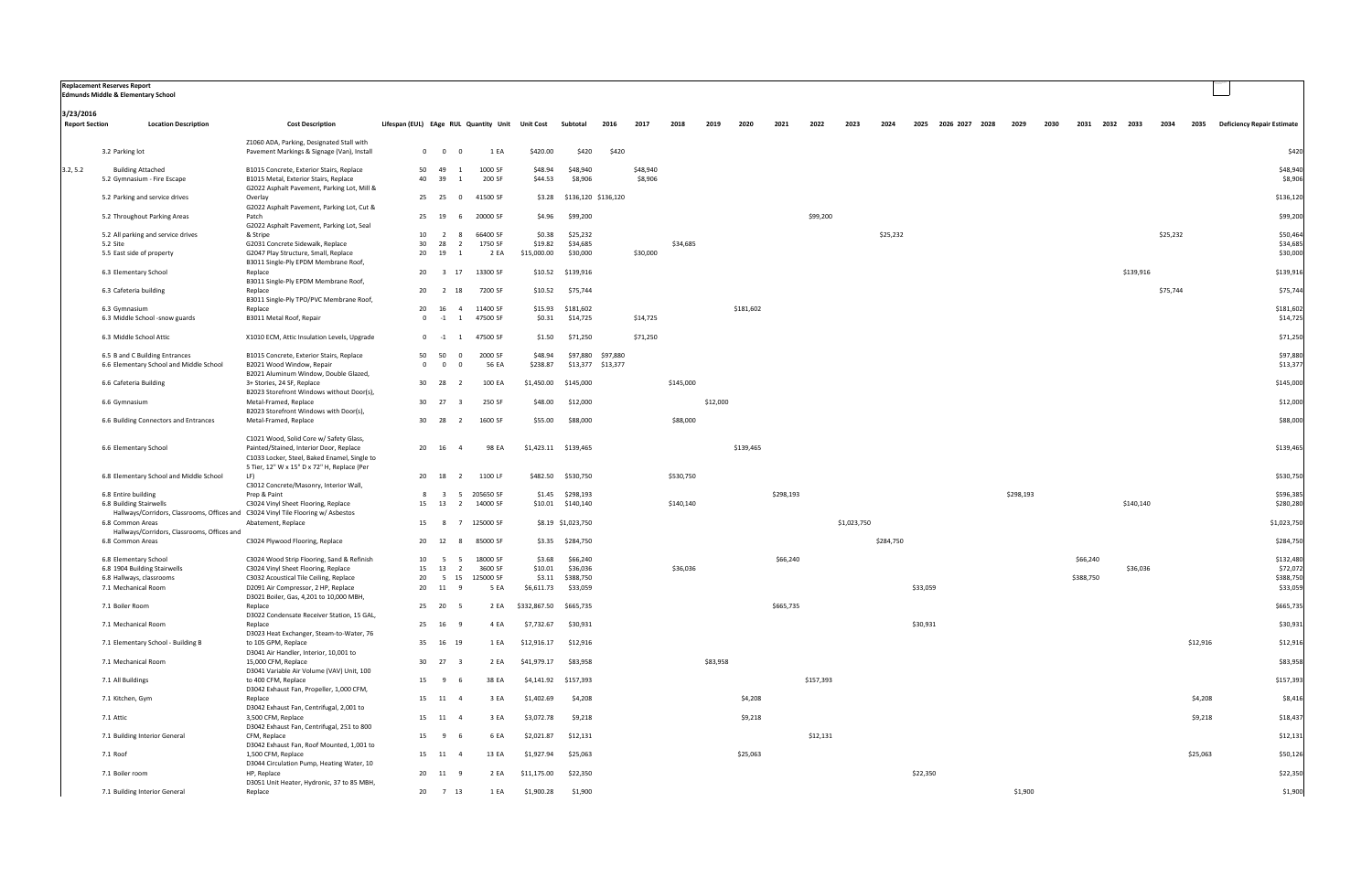| <b>Replacement Reserves Report</b>            |                                                         |                                                               |    |                     |                                                 |             |                      |      |                                                                                                           |           |          |      |           |      |          |      |          |            |                                            |          |           |      |            |                                                                             |      |                                   |
|-----------------------------------------------|---------------------------------------------------------|---------------------------------------------------------------|----|---------------------|-------------------------------------------------|-------------|----------------------|------|-----------------------------------------------------------------------------------------------------------|-----------|----------|------|-----------|------|----------|------|----------|------------|--------------------------------------------|----------|-----------|------|------------|-----------------------------------------------------------------------------|------|-----------------------------------|
| <b>Edmunds Middle &amp; Elementary School</b> |                                                         |                                                               |    |                     |                                                 |             |                      |      |                                                                                                           |           |          |      |           |      |          |      |          |            |                                            |          |           |      |            |                                                                             |      |                                   |
|                                               |                                                         |                                                               |    |                     |                                                 |             |                      |      |                                                                                                           |           |          |      |           |      |          |      |          |            |                                            |          |           |      |            |                                                                             |      |                                   |
| 3/23/2016                                     |                                                         |                                                               |    |                     |                                                 |             |                      |      |                                                                                                           |           |          |      |           |      |          |      |          |            |                                            |          |           |      |            |                                                                             |      |                                   |
| <b>Report Section</b>                         | <b>Location Description</b>                             | <b>Cost Description</b>                                       |    |                     | Lifespan (EUL) EAge RUL Quantity Unit Unit Cost |             | Subtotal             | 2016 | 2017                                                                                                      | 2018      | 2019     | 2020 | 2021      | 2022 | 2023     | 2024 | 2025     | 2026 2027  | 2028                                       | 2029     | 2030      | 2031 | 2032       | 2034<br>2033                                                                | 2035 | <b>Deficiency Repair Estimate</b> |
|                                               |                                                         | D3051 Unit Heater, Hydronic, 101 to 160                       |    |                     |                                                 |             |                      |      |                                                                                                           |           |          |      |           |      |          |      |          |            |                                            |          |           |      |            |                                                                             |      |                                   |
|                                               | 7.1 Building Interior General                           | MBH, Replace                                                  |    | 20 11               | 11 EA                                           | \$2,469.66  | \$27,166             |      |                                                                                                           |           |          |      |           |      |          |      | \$27,166 |            |                                            |          |           |      |            |                                                                             |      | \$27,166                          |
|                                               |                                                         | D3068 Building Automation System (HVAC                        |    | 20 18               |                                                 |             |                      |      |                                                                                                           | \$544,876 |          |      |           |      |          |      |          |            |                                            |          |           |      |            |                                                                             |      |                                   |
|                                               | 7.1 Elementary School, Gym and Cafeteria                | Controls), Upgrade<br>E1093 Kitchen Exhaust Hood, Commercial, |    |                     | 101656 SF<br>$\overline{2}$                     |             | \$5.36 \$544,876     |      |                                                                                                           |           |          |      |           |      |          |      |          |            |                                            |          |           |      |            |                                                                             |      | \$544,876                         |
| 7.1 Kitchen                                   |                                                         | Replace                                                       | 15 | 69                  | 1 EA                                            | \$7,571.72  | \$7,572              |      |                                                                                                           |           |          |      |           |      |          |      | \$7,572  |            |                                            |          |           |      |            |                                                                             |      | \$7,572                           |
| 7.1 Kitchen                                   |                                                         | E1094 Ceiling Fan, Residential, Replace                       | 15 | - 6                 | 2 EA                                            | \$354.11    | \$708                |      |                                                                                                           |           |          |      |           |      |          |      | \$708    |            |                                            |          |           |      |            |                                                                             |      | \$708                             |
|                                               |                                                         | G3011 Pipe & Fittings, Copper, 2",                            |    |                     |                                                 |             |                      |      |                                                                                                           |           |          |      |           |      |          |      |          |            |                                            |          |           |      |            |                                                                             |      |                                   |
|                                               | 7.1 Elementary School                                   | Replace/Install                                               |    | 40 35               | 1875 LF                                         |             | \$74.73 \$140,119    |      |                                                                                                           |           |          |      | \$140,119 |      |          |      |          |            |                                            |          |           |      |            |                                                                             |      | \$140,119                         |
|                                               |                                                         | D2023 Water Heater, Electric, Commercial,                     |    |                     |                                                 |             |                      |      |                                                                                                           |           |          |      |           |      |          |      |          |            |                                            |          |           |      |            |                                                                             |      |                                   |
|                                               | 7.2 Mechanical room                                     | 121 to 300 GAL, Replace                                       |    | 15 12 3             | 1 EA                                            | \$10,415.00 | \$10,415             |      |                                                                                                           |           | \$10,415 |      |           |      |          |      |          |            |                                            |          |           |      |            | \$10,415                                                                    |      | \$20,830                          |
|                                               |                                                         | D2023 Water Heater, Electric, Residential,                    |    |                     |                                                 |             |                      |      |                                                                                                           |           |          |      |           |      |          |      |          |            |                                            |          |           |      |            |                                                                             |      |                                   |
|                                               | 7.2 Mechanical room                                     | 16 to 29 GAL, Replace                                         |    | 15 3 12             | 1 EA                                            | \$1,937.53  | \$1,938              |      |                                                                                                           |           |          |      |           |      |          |      |          |            | \$1,938                                    |          |           |      |            |                                                                             |      | \$1,938                           |
|                                               |                                                         | D2023 Water Heater, Electric, Commercial                      |    |                     |                                                 |             |                      |      |                                                                                                           |           |          |      |           |      |          |      |          |            |                                            |          |           |      |            |                                                                             |      |                                   |
|                                               | 7.2 Mechanical room                                     | 81 to 100 GAL, Replace                                        |    | 15 2 13             | 3 EA                                            | \$6,462.33  | \$19,387             |      |                                                                                                           |           |          |      |           |      |          |      |          |            |                                            | \$19,387 |           |      |            |                                                                             |      | \$19,387                          |
|                                               |                                                         | D2023 Water Heater, Electric, Commercial                      |    |                     |                                                 |             |                      |      |                                                                                                           |           |          |      |           |      |          |      |          |            |                                            |          |           |      |            |                                                                             |      |                                   |
|                                               | 7.2 Mechanical room                                     | 121 to 300 GAL, Replace                                       |    | 15 12 3             | 1 EA                                            | \$10,415.00 | \$10,415             |      |                                                                                                           |           | \$10,415 |      |           |      |          |      |          |            |                                            |          |           |      |            | \$10,415                                                                    |      | \$20,830                          |
|                                               |                                                         | D5012 Distribution Panel, 480 Y, 277 V, 400                   |    |                     |                                                 |             |                      |      |                                                                                                           |           |          |      |           |      |          |      |          |            |                                            |          |           |      |            |                                                                             |      |                                   |
|                                               | 7.4 Boiler Room                                         | Amp, Replace                                                  |    | 30 25 5             | 1 EA                                            | \$11,202.02 | \$11,202             |      |                                                                                                           |           |          |      | \$11,202  |      |          |      |          |            |                                            |          |           |      |            |                                                                             |      | \$11,202                          |
|                                               |                                                         | D5012 Distribution Panel, 208 Y, 120 V, 225                   |    |                     |                                                 |             |                      |      |                                                                                                           |           |          |      |           |      |          |      |          |            |                                            |          |           |      |            |                                                                             |      |                                   |
|                                               | 7.4 Building Interior General                           | Amp, Replace                                                  |    | 30 16 14            | 35 EA                                           |             | \$7,951.00 \$278,285 |      |                                                                                                           |           |          |      |           |      |          |      |          |            |                                            |          | \$278,285 |      |            |                                                                             |      | \$278,285                         |
|                                               |                                                         | D5037 Fire Alarm Control Panel,                               |    |                     |                                                 |             |                      |      |                                                                                                           |           |          |      |           |      |          |      |          |            |                                            |          |           |      |            |                                                                             |      |                                   |
|                                               | 7.6 Mechanical Room                                     | Addressable, Replace                                          |    | 15 6 9              | 1 EA                                            | \$20,297.59 | \$20,298             |      |                                                                                                           |           |          |      |           |      |          |      | \$20,298 |            |                                            |          |           |      |            |                                                                             |      | \$20,298                          |
|                                               |                                                         | E1093 Food Service Equipment, Commercial                      |    |                     |                                                 |             |                      |      |                                                                                                           |           |          |      |           |      |          |      |          |            |                                            |          |           |      |            |                                                                             |      |                                   |
|                                               | 8.2 Commercial kitchen                                  | Kitchen (Allowance), Replace                                  |    | $5 \quad 3 \quad 2$ | 1 EA                                            | \$48,500.00 | \$48,500             |      |                                                                                                           | \$48,500  |          |      |           |      | \$48,500 |      |          |            | \$48,500                                   |          |           |      |            | \$48,500                                                                    |      | \$194,000                         |
|                                               |                                                         | E1093 Freezer/Cooler, Commercial, Walk-In,                    |    |                     |                                                 |             |                      |      |                                                                                                           |           |          |      |           |      |          |      |          |            |                                            |          |           |      |            |                                                                             |      |                                   |
| 8.2 Kitchen                                   |                                                         | Replace                                                       |    | 15 8 7              | 3 EA                                            | \$22,317.14 | \$66,951             |      |                                                                                                           |           |          |      |           |      | \$66,951 |      |          |            |                                            |          |           |      |            |                                                                             |      | \$66,951                          |
| Totals, Unescalated                           |                                                         |                                                               |    |                     |                                                 |             |                      |      | \$247,797 \$173,821 \$1,567,987 \$116,788 \$359,556 \$1,181,488 \$268,724 \$1,139,201 \$309,982 \$142,083 |           |          |      |           |      |          |      |          | \$0        | \$0 \$50,438 \$319,480 \$278,285 \$454,990 |          |           |      |            | \$0 \$364,592 \$121,806 \$51,406                                            |      | \$7,148,425                       |
| Location Factor (1.00)                        |                                                         |                                                               |    |                     |                                                 |             |                      | \$0  | \$0                                                                                                       | \$0       | \$0      | \$0  | \$0       | \$0  | -SO      | \$0  |          | \$0<br>\$0 | \$0<br>\$0                                 | \$0      |           | \$0  | \$0<br>\$0 | \$0                                                                         | \$0  | \$0<br>\$0                        |
|                                               |                                                         |                                                               |    |                     |                                                 |             |                      |      |                                                                                                           |           |          |      |           |      |          |      |          |            |                                            |          |           |      |            |                                                                             |      | \$8,863,279                       |
|                                               | Totals, Escalated (3.0% inflation, compounded annually) |                                                               |    |                     |                                                 |             |                      |      | \$247,797 \$179,036 \$1,663,478 \$127,618 \$404,684 \$1,369,669 \$320,871 \$1,401,074 \$392,676 \$185,386 |           |          |      |           |      |          |      |          | \$0        |                                            |          |           |      |            | \$0 \$71,912 \$469,167 \$420,931 \$708,860 \$0 \$602,615 \$207,367 \$90,140 |      |                                   |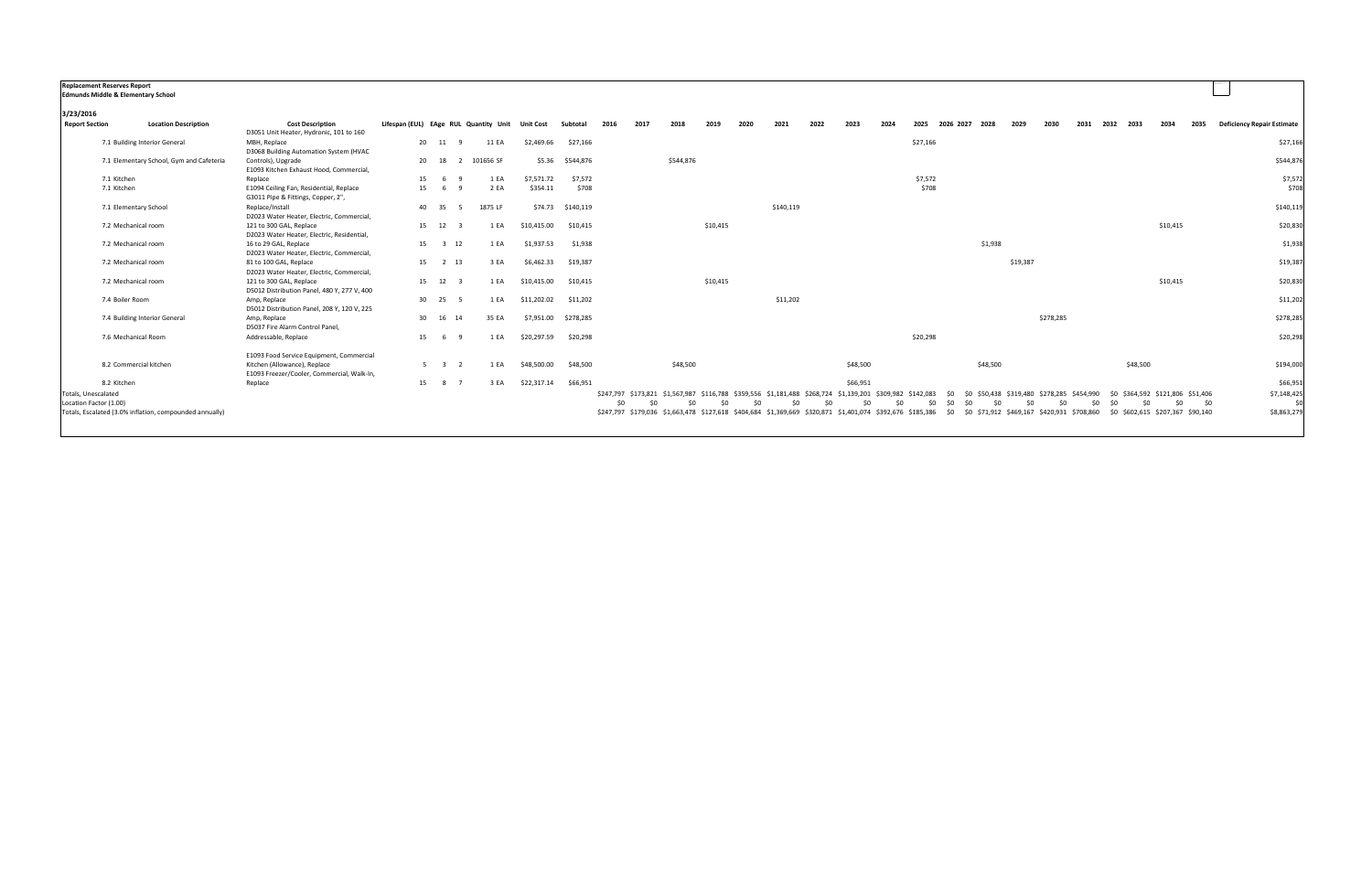| <b>Replacement Reserves Report</b><br>Champlain Elementary |                                               |                                                                                         |                                                                    |                                          |           |                                       |                   |                            |          |           |                |           |           |          |          |           |         |           |          |                |          |          |          |           |           |         |                                   |
|------------------------------------------------------------|-----------------------------------------------|-----------------------------------------------------------------------------------------|--------------------------------------------------------------------|------------------------------------------|-----------|---------------------------------------|-------------------|----------------------------|----------|-----------|----------------|-----------|-----------|----------|----------|-----------|---------|-----------|----------|----------------|----------|----------|----------|-----------|-----------|---------|-----------------------------------|
| 3/23/2016<br><b>Report Section</b>                         | <b>Location Description</b>                   | <b>Cost Description</b>                                                                 | Lifespan (EUL) EAge RUL Quantity Unit Unit Cost Subtotal 2016 2017 |                                          |           |                                       |                   |                            |          |           | 2018 2019 2020 |           | 2021      | 2022     | 2023     | 2024      | 2025    | 2026      |          | 2027 2028 2029 | 2030     | 2031     | 2032     | 2033      | 2034      | 2035    | <b>Deficiency Repair Estimate</b> |
|                                                            | 3.2 Main parking lot                          | Z1060 ADA, Parking, Designated Stall with<br>Pavement Markings & Signage, Install       | $\overline{0}$                                                     | $\overline{0}$<br>$\overline{0}$         | 1 EA      | \$375.00                              | \$375             | \$375                      |          |           |                |           |           |          |          |           |         |           |          |                |          |          |          |           |           |         | \$375                             |
|                                                            |                                               | Z1060 ADA, Parking, Designated Stall with                                               |                                                                    |                                          |           |                                       |                   |                            |          |           |                |           |           |          |          |           |         |           |          |                |          |          |          |           |           |         |                                   |
|                                                            | 3.2 Front Parking lot                         | Pavement Markings & Signage (Van), Install<br>G2022 Asphalt Pavement, Parking Lot, Seal | $\overline{0}$                                                     | $\overline{0}$<br>$\overline{0}$         | 1 EA      | \$420.00                              | \$420             | \$420                      |          |           |                |           |           |          |          |           |         |           |          |                |          |          |          |           |           |         | \$420                             |
|                                                            | 5.2 Parking lots                              | & Stripe<br>G2022 Asphalt Pavement, Parking Lot, Mill &                                 | 10                                                                 | $\overline{0}$<br>10                     | 45 SF     | \$0.38                                | \$17              |                            |          |           |                |           |           |          |          |           |         | \$17      |          |                |          |          |          |           |           |         | \$17                              |
|                                                            | 5.2 Parking lots, drive aisles                | Overlay                                                                                 |                                                                    | 25 25<br>$\overline{\mathbf{0}}$         | 55000 SF  |                                       |                   | \$3.28 \$180,422 \$180,422 |          |           |                |           |           |          |          |           |         |           |          |                |          |          |          |           |           |         | \$180,422                         |
|                                                            | 5.2 Site walkways                             | G2031 Asphalt Sidewalk, Seal                                                            | 5                                                                  | $\overline{\phantom{0}}$<br>$\mathbf{0}$ | 5000 SF   | \$0.79                                | \$3,950           | \$3,950                    |          |           |                |           | \$3,950   |          |          |           |         | \$3,950   |          |                |          | \$3,950  |          |           |           |         | \$15,800                          |
|                                                            | 5.2 Site walkways                             | G2031 Asphalt Sidewalk, Replace<br>G2052 Drainage Swale, Concrete,                      |                                                                    | 25 25<br>$\overline{0}$                  | 2000 SF   | \$0.75                                | \$1,500           | \$1,500                    |          |           |                |           |           |          |          |           |         |           |          |                |          |          |          |           |           |         | \$1,500                           |
|                                                            | 5.3 Side parking area                         | Replace/Install<br>G3031 Pipe & Fittings, Cast Iron, 10",                               |                                                                    | 25 25<br>$\Omega$                        | 250 LF    | \$40.81                               |                   | \$10,203 \$10,203          |          |           |                |           |           |          |          |           |         |           |          |                |          |          |          |           |           |         | \$10,203                          |
|                                                            | 5.3 Building to manhole                       | Replace/Install<br>P1000 Engineer, Civil, Roadway & Driveway,                           | 50                                                                 | 50<br>- 0                                | 150 LF    |                                       |                   | \$188.43 \$28,265 \$28,265 |          |           |                |           |           |          |          |           |         |           |          |                |          |          |          |           |           |         | \$28,265                          |
|                                                            | 5.3 Parking lot sewer line                    | Evaluate/Report<br>B3011 Single-Ply EPDM Membrane Roof,                                 | $\overline{0}$                                                     | $\overline{\mathbf{0}}$                  | 1 EA      | \$6,325.00                            | \$6,325           | \$6,325                    |          |           |                |           |           |          |          |           |         |           |          |                |          |          |          |           |           |         | \$6,325                           |
|                                                            | 6.3 Primary roofs                             | Replace                                                                                 |                                                                    | 20 12<br>8                               | 32000 SF  |                                       | \$10.52 \$336,637 |                            |          |           |                |           |           |          |          | \$336,637 |         |           |          |                |          |          |          |           |           |         | \$336,637                         |
|                                                            | 6.4 Boiler room exterior                      | B2011 Brick Veneer, Exterior, 1-2 Stories,<br>Repair                                    | $\overline{0}$                                                     | $\mathbf{0}$                             | 175 SF    | \$50.88                               | \$8,904           | \$8,904                    |          |           |                |           |           |          |          |           |         |           |          |                |          |          |          |           |           |         | \$8,904                           |
|                                                            | 6.8 Classroom windows                         | B2021 Aluminum Window, Double Glazed,<br>3+ Stories, 24 SF, Replace                     |                                                                    | 30 26<br>$\overline{4}$                  | 2400 EA   |                                       | \$49.95 \$119,880 |                            |          |           |                | \$119,880 |           |          |          |           |         |           |          |                |          |          |          |           |           |         | \$119,880                         |
|                                                            | 6.8 Classrooms/Common Corridors               | C3012 Concrete/Masonry, Interior Wall,<br>Prep & Paint                                  | 8                                                                  | 6<br>$\overline{2}$                      | 200000 SF |                                       | \$0.89 \$178,000  |                            |          | \$178,000 |                |           |           |          |          |           |         | \$178,000 |          |                |          |          |          |           | \$178,000 |         | \$534,000                         |
|                                                            | 6.8 Classrooms/common corridors               | C3024 Vinyl Tile Flooring, Replace                                                      | 15                                                                 | 15<br>$\overline{0}$                     | 3500 SF   |                                       |                   | \$4.80 \$16,802 \$16,802   |          |           |                |           |           |          |          |           |         |           |          |                |          | \$16,802 |          |           |           |         | \$33,604                          |
|                                                            | 6.8 Building interior                         | C3032 Acoustical Tile Ceiling, Replace                                                  | 20                                                                 | 6 14                                     | 35 SF     | \$3.11                                | \$109             |                            |          |           |                |           |           |          |          |           |         |           |          |                | \$109    |          |          |           |           |         | \$109                             |
|                                                            |                                               | E1093 Food Service Equipment, Commercial                                                |                                                                    |                                          |           |                                       |                   |                            |          |           |                |           |           |          |          |           |         |           |          |                |          |          |          |           |           |         |                                   |
| 6.8 Kitchen                                                |                                               | Kitchen (Allowance), Replace                                                            | 5                                                                  | 4 1                                      | 1 EA      | \$12,650.00 \$12,650                  |                   |                            | \$12,650 |           |                |           |           | \$12,650 |          |           |         |           | \$12,650 |                |          |          | \$12,650 |           |           |         | \$50,600                          |
| 6.8 Kitchen                                                |                                               | E1093 Food Service Equipment, Commercial<br>Kitchen (Allowance), Replace                |                                                                    | $5 \quad 1 \quad 4$                      | 1 EA      | \$8,000.00                            | \$8,000           |                            |          |           |                | \$8,000   |           |          |          |           | \$8,000 |           |          |                | \$8,000  |          |          |           |           | \$8,000 | \$32,000                          |
|                                                            | 7.1 Building Interior                         | D3022 Pipe & Fittings, Steel, 3", Replace<br>D3032 Condensing Unit/Heat Pump, Split     | 40                                                                 | 39                                       | 800 LF    |                                       | \$44.29 \$35,432  |                            | \$35,432 |           |                |           |           |          |          |           |         |           |          |                |          |          |          |           |           |         | \$35,432                          |
| 7.1 Roof                                                   |                                               | System, 2 Ton, Replace<br>D3032 Condensing Unit/Heat Pump, Split                        |                                                                    | 15 13<br>$\overline{\mathbf{2}}$         | 5 EA      | \$3,122.18                            | \$15,611          |                            |          | \$15,611  |                |           |           |          |          |           |         |           |          |                |          |          |          | \$15,611  |           |         | \$31,222                          |
| 7.1 Roof                                                   |                                               | System, 2 Ton, Replace                                                                  | 15                                                                 | $\overline{7}$<br>- 8                    | 1 EA      | \$3,122.18                            | \$3,122           |                            |          |           |                |           |           |          |          | \$3,122   |         |           |          |                |          |          |          |           |           |         | \$3,122                           |
|                                                            | 7.1 Split systems - classrooms                | D3032 Condensing Unit/Heat Pump, Split<br>System, 3.5 Ton, Replace                      |                                                                    | 15 11 4                                  | 2 EA      | \$4,894.00                            | \$9,788           |                            |          |           |                | \$9,788   |           |          |          |           |         |           |          |                |          |          |          |           |           | \$9,788 | \$19,576                          |
|                                                            | 7.1 Gymnasium                                 | D3041 Unit Ventilator, 1,501 to 2,000 CFM<br>(approx. 5 Ton), Replace                   |                                                                    | 15 14<br>$\overline{1}$                  | 2 EA      | \$15,000.00 \$30,000                  |                   |                            | \$30,000 |           |                |           |           |          |          |           |         |           |          |                |          |          | \$30,000 |           |           |         | \$60,000                          |
|                                                            | 7.1 Gymnasium                                 | D3042 Exhaust Fan, Centrifugal, 251 to 800<br>CFM, Replace                              |                                                                    | 15 15<br>- 0                             | 2 EA      | \$2,021.87                            | \$4,044           | \$4,044                    |          |           |                |           |           |          |          |           |         |           |          |                |          | \$4,044  |          |           |           |         | \$8,087                           |
|                                                            | 7.1 Common areas/basement                     | D3044 Replace water source unit heaters<br>with fan 43.9 MBH                            |                                                                    | 30  26  4                                | 8 EA      | \$764.00 \$6,112                      |                   |                            |          |           |                | \$6,112   |           |          |          |           |         |           |          |                |          |          |          |           |           |         | \$6,112                           |
|                                                            |                                               | D3044 Circulation Pump, Heating Water, 7.5                                              |                                                                    |                                          |           |                                       |                   |                            |          |           |                |           |           |          |          |           |         |           |          |                |          |          |          |           |           |         |                                   |
|                                                            | 7.1 Boiler Room                               | HP, Replace<br>D3051 Unit Heater, Electric, 3 to 6 kW,                                  |                                                                    | 20 3 17                                  | 2 EA      | \$6,037.49 \$12,075                   |                   |                            |          |           |                |           |           |          |          |           |         |           |          |                |          |          |          | \$12,075  |           |         | \$12,075                          |
|                                                            | 7.1 Building Interior General                 | Replace<br>D3052 Air Handling Unit, Exterior, 21 to 25                                  | 20                                                                 | $3 \quad 17$                             | 1 EA      | \$1,741.57 \$1,742                    |                   |                            |          |           |                |           |           |          |          |           |         |           |          |                |          |          |          | \$1,742   |           |         | \$1,742                           |
|                                                            | 7.1 Gym Air Handling Unit                     | Ton, Replace                                                                            |                                                                    | 15 2 13                                  |           | 1 EA \$151,800.00 \$151,800           |                   |                            |          |           |                |           |           |          |          |           |         |           |          | \$151,800      |          |          |          |           |           |         | \$151,800                         |
|                                                            | 7.1 RTU - 2nd floor classrooms (VFD Addition) | D3052 Air Handling Unit, Exterior, 26 to 40                                             | 15                                                                 | $0$ 15                                   | 1 EA      | \$7,500.00 \$7,500                    |                   |                            |          |           |                |           |           |          |          |           |         |           |          |                |          | \$7,500  |          |           |           |         | \$7,500                           |
|                                                            | 7.1 RTU - Library and Offices                 | Ton, Replace<br>D3052 Replace rooftop unit                                              | 15                                                                 | 4 11                                     | 20 Ton    | \$3,000.00 \$60,000                   |                   |                            |          |           |                |           |           |          |          |           |         |           | \$60,000 |                |          |          |          |           |           |         | \$60,000                          |
|                                                            | 7.1 RTU - 2nd floor classrooms                | D3052 Replace rooftop unit                                                              |                                                                    | 15 13 2                                  | 40 Ton    | \$3,507.50 \$140,300                  |                   |                            |          | \$140,300 |                |           |           |          |          |           |         |           |          |                |          |          |          | \$140,300 |           |         | \$280,600                         |
|                                                            |                                               | E1093 Kitchen Exhaust Hood, Commercial,                                                 |                                                                    |                                          |           |                                       |                   |                            |          |           |                |           |           |          |          |           |         |           |          |                |          |          |          |           |           |         |                                   |
| 7.1 Kitchen                                                |                                               | Replace<br>D2023 Water Heater, Electric, Residential,                                   |                                                                    | 15  1  14                                | 1 EA      | \$15,000.00 \$15,000                  |                   |                            |          |           |                |           |           |          |          |           |         |           |          |                | \$15,000 |          |          |           |           |         | \$15,000                          |
|                                                            | 7.2 Custodian Closets                         | 30 to 52 GAL, Replace<br>D2023 Water Heater, Gas, Commercial, 60                        |                                                                    | 12  2  10                                | 10 EA     | \$1,335.00 \$13,350                   |                   |                            |          |           |                |           |           |          |          |           |         | \$13,350  |          |                |          |          |          |           |           |         | \$13,350                          |
|                                                            | 7.2 Boiler Room                               | to 120 GAL, Replace                                                                     |                                                                    | 15 8 7                                   | 1 EA      | \$10,698.82 \$10,699                  |                   |                            |          |           |                |           |           |          | \$10,699 |           |         |           |          |                |          |          |          |           |           |         | \$10,699                          |
|                                                            | 7.4 Electrical Room                           | D5012 Secondary Transformer, Dry, 150<br>kVA, Replace                                   |                                                                    | 30 25 5                                  | 1 EA      | \$15,803.27 \$15,803                  |                   |                            |          |           |                |           | \$15,803  |          |          |           |         |           |          |                |          |          |          |           |           |         | \$15,803                          |
|                                                            | 7.4 Electrical Room                           | D5012 Building/Main Switchgear, 480 Y, 277<br>V, 1,000 Amp, Replace                     |                                                                    | 30 25 5                                  |           | 1 EA \$195,649.21 \$195,649           |                   |                            |          |           |                |           | \$195,649 |          |          |           |         |           |          |                |          |          |          |           |           |         | \$195,649                         |
|                                                            | 7.5 Common corridor                           | D1011 Elevator, Hydraulic, 1500 to 2500 LB,<br>2 Floors, Renovate                       |                                                                    | 30 30 0                                  |           | 1 EA \$108,794.40 \$108,794 \$108,794 |                   |                            |          |           |                |           |           |          |          |           |         |           |          |                |          |          |          |           |           |         | \$108,794                         |
|                                                            |                                               |                                                                                         |                                                                    |                                          |           |                                       |                   |                            |          |           |                |           |           |          |          |           |         |           |          |                |          |          |          |           |           |         |                                   |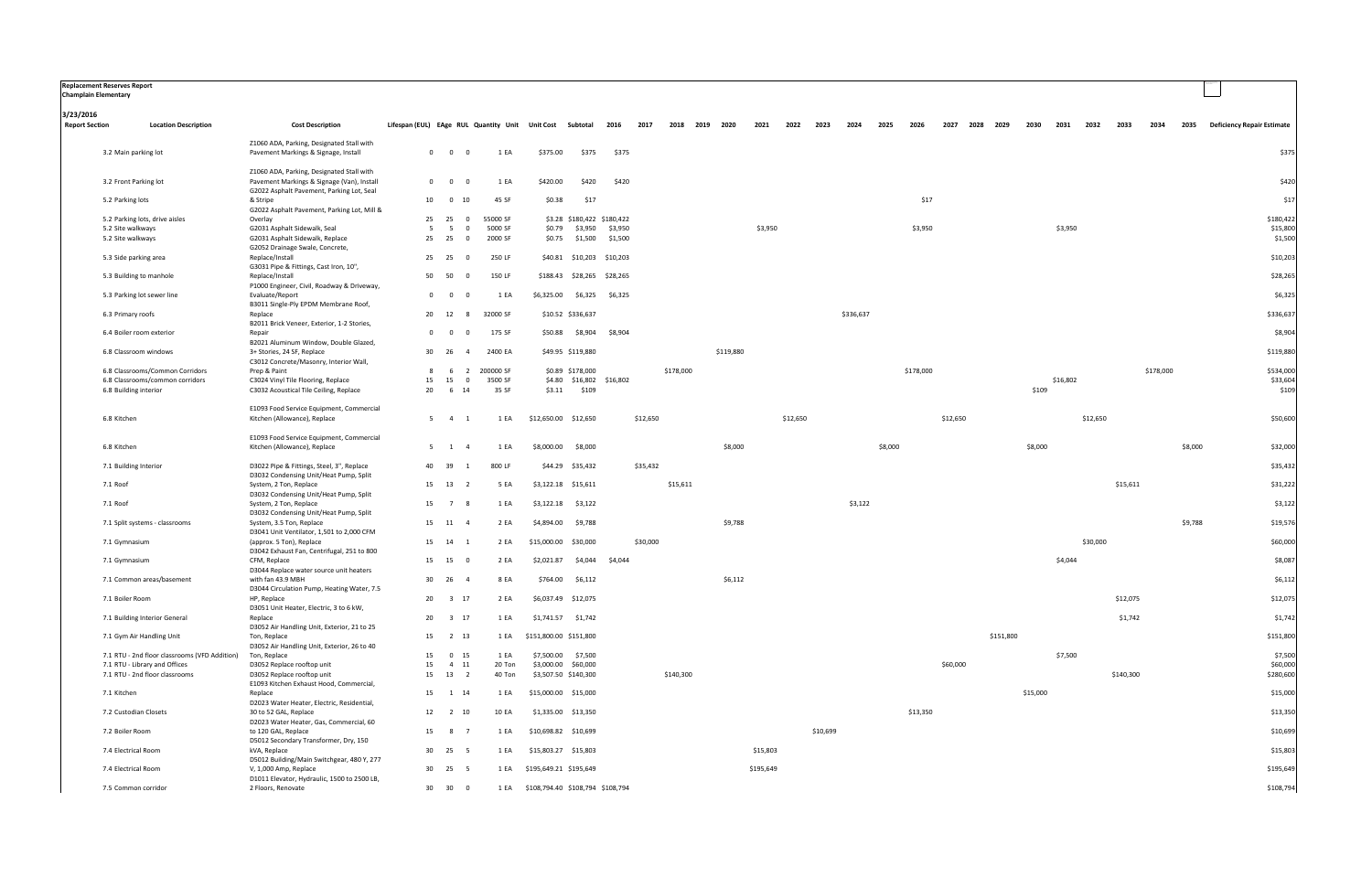| <b>Replacement Reserves Report</b><br><b>Champlain Elementary</b> |                                                         |                                       |                                       |         |      |           |                      |                                                                                                                                                                                     |      |      |         |                |      |      |      |      |      |      |      |      |          |         |      |      |      |      |            |                                   |
|-------------------------------------------------------------------|---------------------------------------------------------|---------------------------------------|---------------------------------------|---------|------|-----------|----------------------|-------------------------------------------------------------------------------------------------------------------------------------------------------------------------------------|------|------|---------|----------------|------|------|------|------|------|------|------|------|----------|---------|------|------|------|------|------------|-----------------------------------|
| 3/23/2016                                                         |                                                         |                                       |                                       |         |      |           |                      |                                                                                                                                                                                     |      |      |         |                |      |      |      |      |      |      |      |      |          |         |      |      |      |      |            |                                   |
| <b>Report Section</b>                                             | <b>Location Description</b>                             | <b>Cost Description</b>               | Lifespan (EUL) EAge RUL Quantity Unit |         |      | Unit Cost | Subtotal             | 2016                                                                                                                                                                                | 2017 | 2018 | 2019    | 2020           | 2021 | 2022 | 2023 | 2024 | 2025 | 2026 | 2027 | 2028 | 2029     | 2030    | 2031 | 2032 | 2033 | 2034 | 2035       | <b>Deficiency Repair Estimate</b> |
|                                                                   |                                                         | D4091 Kitchen Fire Suppression System |                                       |         |      |           |                      |                                                                                                                                                                                     |      |      |         |                |      |      |      |      |      |      |      |      |          |         |      |      |      |      |            |                                   |
| 7.6 Kitchen                                                       |                                                         | (CO2), Replace                        |                                       | 15 1 14 | 1 EA |           | \$4,447.10 \$4,447   |                                                                                                                                                                                     |      |      |         |                |      |      |      |      |      |      |      |      |          | \$4,447 |      |      |      |      |            | \$4,447                           |
|                                                                   |                                                         | D5037 Fire Alarm Control Panel,       |                                       |         |      |           |                      |                                                                                                                                                                                     |      |      |         |                |      |      |      |      |      |      |      |      |          |         |      |      |      |      |            |                                   |
| 7.6 Electrical closet                                             |                                                         | Addressable, Replace                  |                                       | 15 2 13 | 1 EA |           | \$20,297.59 \$20,298 |                                                                                                                                                                                     |      |      |         |                |      |      |      |      |      |      |      |      | \$20,298 |         |      |      |      |      |            | \$20,298                          |
| Totals, Unescalated                                               |                                                         |                                       |                                       |         |      |           |                      | \$370,003 \$78,082 \$333,911 \$0 \$143,780 \$215,402 \$12,650 \$10,699 \$339,759 \$8,000 \$195,317 \$72,650 \$0 \$172,098 \$27,556 \$32,296 \$42,650 \$169,727 \$178,000 \$17,788   |      |      |         |                |      |      |      |      |      |      |      |      |          |         |      |      |      |      |            | \$2,420,368                       |
| Location Factor (1.00)                                            |                                                         |                                       |                                       |         |      |           |                      | \$0                                                                                                                                                                                 |      |      | \$0 \$0 | S <sub>0</sub> | SO.  | \$0  | \$0  | -SO  | -SO  | \$0  |      | SO.  |          | SO.     | -SO  | SO.  | SO.  |      | \$0<br>\$0 | \$0                               |
|                                                                   | Totals, Escalated (3.0% inflation, compounded annually) |                                       |                                       |         |      |           |                      | \$370,003 \$80,424 \$354,246 \$0 \$161,826 \$249,711 \$15,105 \$13,158 \$430,397 \$10,438 \$262,490 \$100,565 \$0 \$252,731 \$41,681 \$50,316 \$68,441 \$280,534 \$303,033 \$31,191 |      |      |         |                |      |      |      |      |      |      |      |      |          |         |      |      |      |      |            | \$3,076,289                       |
|                                                                   |                                                         |                                       |                                       |         |      |           |                      |                                                                                                                                                                                     |      |      |         |                |      |      |      |      |      |      |      |      |          |         |      |      |      |      |            |                                   |
|                                                                   |                                                         |                                       |                                       |         |      |           |                      |                                                                                                                                                                                     |      |      |         |                |      |      |      |      |      |      |      |      |          |         |      |      |      |      |            |                                   |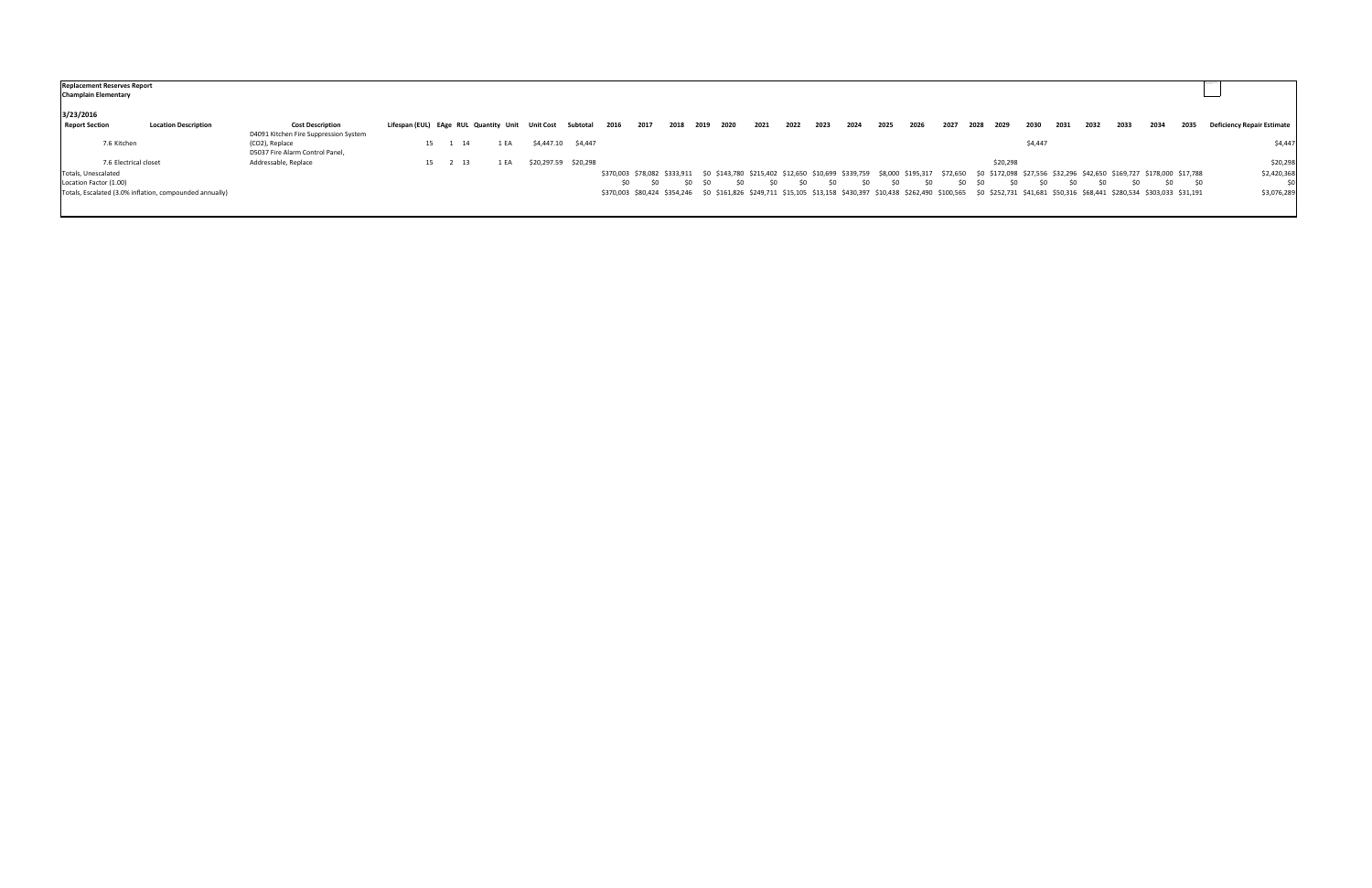|                                    | <b>Replacement Reserves Report</b><br>SA - Lawrence Barnes Elementary |                                                                                                              |                                                                                                  |                                           |                     |                               |                                    |                   |                                                                                                                                                                       |          |                |          |          |          |                     |            |          |          |           |                     |          |            | company<br>System and<br>System and the<br>System and company<br>System and company |
|------------------------------------|-----------------------------------------------------------------------|--------------------------------------------------------------------------------------------------------------|--------------------------------------------------------------------------------------------------|-------------------------------------------|---------------------|-------------------------------|------------------------------------|-------------------|-----------------------------------------------------------------------------------------------------------------------------------------------------------------------|----------|----------------|----------|----------|----------|---------------------|------------|----------|----------|-----------|---------------------|----------|------------|-------------------------------------------------------------------------------------|
| 3/23/2016<br><b>Report Section</b> | <b>Location Description</b>                                           | <b>Cost Description</b>                                                                                      | Lifespan (EUL) EAge RUL Quantity Unit Unit Cost Subtotal 2016 2017 2018 2019 2020 2021 2022 2023 |                                           |                     |                               |                                    |                   |                                                                                                                                                                       |          |                |          | 2024     | 2025     | 2026 2027 2028 2029 |            |          | 2030     |           | 2031 2032 2033 2034 |          | 2035       | <b>Deficiency Repair Estimate</b>                                                   |
|                                    | 3.2 Parking lot                                                       | Z1060 ADA, Parking, Designated Stall with<br>Pavement Markings & Signage (Van), Install                      | $\mathbf{0}$                                                                                     | $\overline{\mathbf{0}}$<br>- 0            | 1 EA                | \$420.00                      | \$420                              | \$420             |                                                                                                                                                                       |          |                |          |          |          |                     |            |          |          |           |                     |          |            | \$420                                                                               |
|                                    | 3.2 Parking lot                                                       | Z1060 ADA, Parking, Designated Stall with<br>Pavement Markings & Signage, Install                            | $\mathbf{0}$                                                                                     | $\overline{\mathbf{0}}$<br>$\overline{0}$ | 3.21 EA             | \$375.00                      |                                    | \$1,204 \$1,204   |                                                                                                                                                                       |          |                |          |          |          |                     |            |          |          |           |                     |          |            | \$1,204                                                                             |
|                                    | 5.2 Parking lots                                                      | G2022 Asphalt Pavement, Parking Lot, Seal<br>& Stripe                                                        | 10                                                                                               | 10<br>$\mathbf{0}$                        | 90000 SF            | \$0.38                        |                                    | \$34,200 \$34,200 |                                                                                                                                                                       |          |                |          |          |          | \$34,200            |            |          |          |           |                     |          |            | \$68,400                                                                            |
|                                    | 5.2 Side and rear yards                                               | G2031 Asphalt Sidewalk, Seal<br>B3011 Single-Ply EPDM Membrane Roof,                                         | 5                                                                                                | $5^{\circ}$<br>$\overline{0}$             | 1000 SF             | \$0.79                        | \$790                              | \$790             |                                                                                                                                                                       |          | \$790          |          |          |          | \$790               |            |          |          | \$790     |                     |          |            | \$3,160                                                                             |
|                                    | 6.3 Roof                                                              | Replace                                                                                                      | 20                                                                                               | 5 15                                      | 23000 SF            |                               | \$10.52 \$241,960                  |                   |                                                                                                                                                                       |          |                |          |          |          |                     |            |          |          | \$241,960 |                     |          |            | \$241,960                                                                           |
|                                    | 6.4 1993 Wing                                                         | B2021 Steel Window, Repair<br>C3012 Concrete/Masonry, Interior Wall,                                         | $\Omega$                                                                                         | $\mathbf 0$<br>$\Omega$                   | 25 EA               | \$133.50                      | \$3,338                            | \$3,338           |                                                                                                                                                                       |          |                |          |          |          |                     |            |          |          |           |                     |          |            | \$3,338                                                                             |
|                                    | 6.8 Common corridors/classrooms<br>6.8 Common corridors/classrooms    | Prep & Paint<br>C3024 Vinyl Tile Flooring, Replace                                                           | 8<br>15                                                                                          | $\overline{2}$<br>- 6<br>6<br>- 9         | 20000 SF<br>3490 SF |                               | \$1.45 \$29,000<br>\$4.80 \$16,754 |                   | \$29,000                                                                                                                                                              |          |                |          |          | \$16,754 | \$29,000            |            |          |          |           |                     | \$29,000 |            | \$87,000<br>\$16,754                                                                |
|                                    | 6.8 Common corridors/classrooms                                       | C3032 Acoustical Tile Ceiling, Replace<br>E1093 Freezer/Cooler, Commercial, Walk-                            | 20                                                                                               | 6 14                                      | 280 SF              | \$3.11                        | \$871                              |                   |                                                                                                                                                                       |          |                |          |          |          |                     |            |          | \$871    |           |                     |          |            | \$871                                                                               |
|                                    | 6.8 Kitchen                                                           | In, Replace<br>D3021 Boiler, Gas, 301 to 750 MBH,                                                            | 15                                                                                               | $7\overline{ }$                           | 2 EA                | \$22,317.14 \$44,634          |                                    |                   |                                                                                                                                                                       |          |                |          | \$44,634 |          |                     |            |          |          |           |                     |          |            | \$44,634                                                                            |
|                                    | 7.1 Mechanical Room                                                   | Replace                                                                                                      | 25                                                                                               | 7 18                                      | 2 EA                | \$23,840.87 \$47,682          |                                    |                   |                                                                                                                                                                       |          |                |          |          |          |                     |            |          |          |           |                     | \$47,682 |            | \$47,682                                                                            |
|                                    | 7.1 Classrooms                                                        | D3032 Condensing Unit/Heat Pump, Split<br>System, 2.5 Ton, Replace<br>D3041 Make-Up Air Unit, 2,000 to 6,000 | 15                                                                                               | 7 8                                       | 26 EA               | \$3,366.36 \$87,525           |                                    |                   |                                                                                                                                                                       |          |                |          | \$87,525 |          |                     |            |          |          |           |                     |          |            | \$87,525                                                                            |
|                                    | 7.1 Roof                                                              | CFM, Replace<br>D3042 Exhaust Fan, Centrifugal, 3,501 to                                                     | 20                                                                                               | 7 13                                      | 1 EA                | \$32,062.66 \$32,063          |                                    |                   |                                                                                                                                                                       |          |                |          |          |          |                     |            | \$32,063 |          |           |                     |          |            | \$32,063                                                                            |
|                                    | 7.1 Roof                                                              | 5,000 CFM, Replace<br>D3044 Circulation Pump, Heating Water, 3                                               | 15                                                                                               | $\overline{7}$                            | 2 EA                | \$4,322.55                    | \$8,645                            |                   |                                                                                                                                                                       |          |                |          | \$8,645  |          |                     |            |          |          |           |                     |          |            | \$8,645                                                                             |
|                                    | 7.1 Mechanical Room                                                   | HP, Replace<br>D3045 Circulation Pump, Chiller &                                                             | 20                                                                                               | 7 13                                      | 2 EA                | \$4,652.29                    | \$9,305                            |                   |                                                                                                                                                                       |          |                |          |          |          |                     |            | \$9,305  |          |           |                     |          |            | \$9,305                                                                             |
|                                    | 7.1 Mechanical Room                                                   | Condenser Water, 10 HP, Replace<br>D3045 Circulation Pump, Chiller &                                         | 20                                                                                               | 7 13                                      | 2 EA                | \$6,237.69 \$12,475           |                                    |                   |                                                                                                                                                                       |          |                |          |          |          |                     |            | \$12,475 |          |           |                     |          |            | \$12,475                                                                            |
|                                    | 7.1 Mechanical Room                                                   | Condenser Water, 5 HP, Replace<br>D3051 Unit Heater, Hydronic, 13 to 36                                      | 20                                                                                               | 7 13                                      | 3 EA                | \$5,518.88 \$16,557           |                                    |                   |                                                                                                                                                                       |          |                |          |          |          |                     |            | \$16,557 |          |           |                     |          |            | \$16,557                                                                            |
|                                    | 7.1 Electrical Room                                                   | MBH, Replace<br>D3052 Air Handling Unit, Exterior, 16 to 20                                                  | 20                                                                                               | 7 13                                      | 1 EA                | \$1,516.80                    | \$1,517                            |                   |                                                                                                                                                                       |          |                |          |          |          |                     |            | \$1,517  |          |           |                     |          |            | \$1,517                                                                             |
|                                    | 7.1 Roof                                                              | Ton, Replace<br>D3052 Air Handling Unit, Exterior, 16 to 20                                                  | 15                                                                                               | $\overline{7}$                            | 1 EA                | \$37,802.95 \$37,803          |                                    |                   |                                                                                                                                                                       |          |                |          | \$37,803 |          |                     |            |          |          |           |                     |          |            | \$37,803                                                                            |
|                                    | 7.1 Roof                                                              | Ton, Replace<br>D3052 Air Handling Unit, Exterior, 3.5 to 5                                                  | 15                                                                                               | 7 8                                       | 1 EA                | \$37,802.95 \$37,803          |                                    |                   |                                                                                                                                                                       |          |                |          | \$37,803 |          |                     |            |          |          |           |                     |          |            | \$37,803                                                                            |
|                                    | 7.1 Roof                                                              | Ton, Replace<br>D3052 Air Handling Unit, Exterior, 8 to 10                                                   | 15                                                                                               | 7 8                                       | 1 EA                | \$11,419.83 \$11,420          |                                    |                   |                                                                                                                                                                       |          |                |          | \$11,420 |          |                     |            |          |          |           |                     |          |            | \$11,420                                                                            |
|                                    | 7.1 Roof                                                              | Ton, Replace<br>D2023 Water Heater, Gas, Tankless, 6.5 to                                                    |                                                                                                  | 15 7 8                                    |                     | 1 EA \$19,738.18 \$19,738     |                                    |                   |                                                                                                                                                                       |          |                |          | \$19,738 |          |                     |            |          |          |           |                     |          |            | \$19,738                                                                            |
|                                    | 7.2 Mechanical Room                                                   | 9.5 GPM, Replace<br>D2023 Water Storage Tank, 80 to 150 GAL,                                                 | 15                                                                                               | 7 8                                       | 1 EA                | \$1,843.56                    | \$1,844                            |                   |                                                                                                                                                                       |          |                |          | \$1,844  |          |                     |            |          |          |           |                     |          |            | \$1,844                                                                             |
|                                    | 7.2 Mechanical Room                                                   | Replace                                                                                                      |                                                                                                  | 20 7 13                                   | 1 EA                | $$2,140.56$ $$2,141$          |                                    |                   |                                                                                                                                                                       |          |                |          |          |          |                     |            | \$2,141  |          |           |                     |          |            | \$2,141                                                                             |
|                                    | 7.2 Piping Distribution System                                        | D2029 Plumbing System, School, Upgrade<br>D1011 Elevator, Hydraulic, 3000 to 4000 LB,                        | 40                                                                                               | 40<br>$\overline{0}$                      | 35014 SF            |                               | \$20.00 \$700,280 \$700,280        |                   |                                                                                                                                                                       |          |                |          |          |          |                     |            |          |          |           |                     |          |            | \$700,280                                                                           |
|                                    | 7.5 Lobby                                                             | 3 Floors, Renovate<br>Z1020 ADA, Elevator/Lift, Wheelchair Lift,                                             |                                                                                                  | 30 23 7                                   | 1 EA                | \$83,619.00 \$83,619          |                                    |                   |                                                                                                                                                                       |          |                | \$83,619 |          |          |                     |            |          |          |           |                     |          |            | \$83,619                                                                            |
|                                    | 7.5 Main lobby                                                        | Up to 8', Install<br>D5037 Fire Alarm Control Panel,                                                         | $\mathbf{0}$                                                                                     | $\overline{\mathbf{0}}$<br>$\overline{0}$ | 1 EA                | \$23,850.00 \$23,850 \$23,850 |                                    |                   |                                                                                                                                                                       |          |                |          |          |          |                     |            |          |          |           |                     |          |            | \$23,850                                                                            |
|                                    | 7.6 Electric room                                                     | Addressable, Replace                                                                                         | 15                                                                                               | 6 9                                       |                     | 1 EA \$20,297.59 \$20,298     |                                    |                   |                                                                                                                                                                       |          |                |          |          | \$20,298 |                     |            |          |          |           |                     |          |            | \$20,298                                                                            |
|                                    | 8.2 Commercial kitchen                                                | E1093 Food Service Equipment,<br>Commercial Kitchen (Allowance), Replace                                     |                                                                                                  | $5 \quad 1 \quad 4$                       |                     | 1 EA \$15,200.00 \$15,200     |                                    |                   |                                                                                                                                                                       | \$15,200 |                |          |          | \$15,200 |                     |            |          | \$15,200 |           |                     |          | \$15,200   | \$60,800                                                                            |
| Totals, Unescalated                |                                                                       |                                                                                                              |                                                                                                  |                                           |                     |                               |                                    |                   | \$764,081 \$0 \$29,000 \$0 \$15,200 \$790 \$0 \$83,619 \$249,412 \$52,252 \$63,990 \$0 \$0 \$74,057 \$16,071 \$242,750 \$0 \$0 \$76,682 \$15,200                      |          |                |          |          |          |                     |            |          |          |           |                     |          |            | \$1,683,104                                                                         |
| Location Factor (1.00)             | Totals, Escalated (3.0% inflation, compounded annually)               |                                                                                                              |                                                                                                  |                                           |                     |                               |                                    |                   | \$0 \$0<br>\$0<br>\$764,081 \$0 \$30,766 \$0 \$17,108 \$916 \$0 \$102,841 \$315,948 \$68,177 \$85,997 \$0 \$0 \$108,755 \$24,309 \$378,197 \$0 \$0 \$130,546 \$26,653 | \$0      | \$0<br>\$0 \$0 | \$0      | \$0      | \$0      | \$0                 | \$0<br>\$0 | \$0      | \$0      | \$0       | \$0 \$0             | \$0      | $\sim$ \$0 | \$2,054,292                                                                         |
|                                    |                                                                       |                                                                                                              |                                                                                                  |                                           |                     |                               |                                    |                   |                                                                                                                                                                       |          |                |          |          |          |                     |            |          |          |           |                     |          |            |                                                                                     |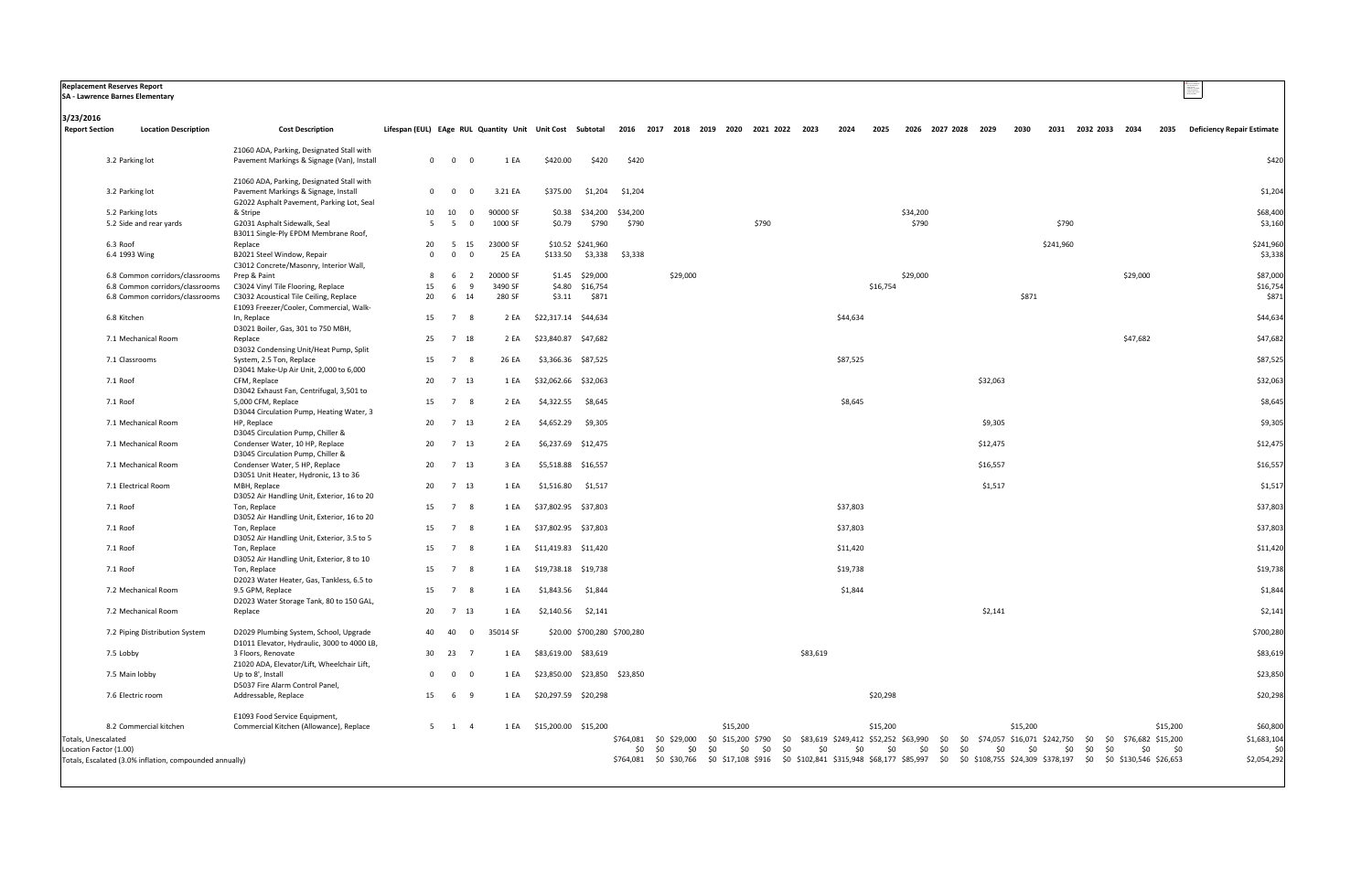|                                    | Replacement Reserves Report<br>IAA - H.O. Wheeler Elementary |                                                                                                                              |                                                          |                                           |                    |                            |                                     |         |          |           |           |          |          |          |      |      |          |      |          |      |         |          |           |          |          |                |           |                                   |
|------------------------------------|--------------------------------------------------------------|------------------------------------------------------------------------------------------------------------------------------|----------------------------------------------------------|-------------------------------------------|--------------------|----------------------------|-------------------------------------|---------|----------|-----------|-----------|----------|----------|----------|------|------|----------|------|----------|------|---------|----------|-----------|----------|----------|----------------|-----------|-----------------------------------|
| 3/23/2016<br><b>Report Section</b> | <b>Location Description</b>                                  | <b>Cost Description</b>                                                                                                      | Lifespan (EUL) EAge RUL Quantity Unit Unit Cost Subtotal |                                           |                    |                            |                                     | 2016    | 2017     | 2018      | 2019      | 2020     | 2021     | 2022     | 2023 | 2024 | 2025     | 2026 | 2027     | 2028 | 2029    | 2030     | 2031      | 2032     |          | 2033 2034 2035 |           | <b>Deficiency Repair Estimate</b> |
|                                    | 3.2 East and west sides of property                          | Z1050 ADA, Miscellaneous, Signage,<br>Directional, Wall-Mounted, Install                                                     | $\overline{0}$                                           | $\overline{0}$<br>$\overline{0}$          | 2 EA               | \$280.00                   | \$560                               | \$560   |          |           |           |          |          |          |      |      |          |      |          |      |         |          |           |          |          |                |           | \$560                             |
|                                    |                                                              | Z1060 ADA, Parking, Designated Stall with                                                                                    |                                                          |                                           |                    |                            |                                     |         |          |           |           |          |          |          |      |      |          |      |          |      |         |          |           |          |          |                |           |                                   |
|                                    | 3.2 East side parking                                        | Pavement Markings & Signage (Van), Install                                                                                   |                                                          | $0\qquad 0$<br>- 0                        | 1 EA               | \$420.00                   | \$420                               | \$420   |          |           |           |          |          |          |      |      |          |      |          |      |         |          |           |          |          |                |           | \$420                             |
|                                    | 3.2 East and west sides of property                          | Z1060 ADA, Parking, Designated Stall with<br>Pavement Markings & Signage, Install                                            | $\mathbf{0}$                                             | $\overline{0}$<br>$\Omega$                | 3 EA               | \$375.00                   | \$1,125                             | \$1,125 |          |           |           |          |          |          |      |      |          |      |          |      |         |          |           |          |          |                |           | \$1,125                           |
|                                    | 3.2 Accessible restroom                                      | Z1080 ADA, Restroom, Lavatory Pipe Wraps,<br>Install                                                                         | $\mathbf{O}$                                             | $\overline{\mathbf{0}}$<br>$\Omega$       | 2 EA               | \$120.00                   | \$240                               | \$240   |          |           |           |          |          |          |      |      |          |      |          |      |         |          |           |          |          |                |           | \$240                             |
|                                    | 5.2 Recreation area at rear of property                      | G2022 Asphalt Pavement, Parking Lot, Mill &<br>Overlay                                                                       | 25                                                       | 17<br>- 8                                 | 7000 SF            |                            | \$3.28 \$22,963                     |         |          |           |           |          |          |          |      |      |          |      |          |      |         |          |           |          | \$22,963 |                |           | \$22,963                          |
|                                    |                                                              | G2022 Asphalt Pavement, Parking Lot, Mill &                                                                                  |                                                          |                                           |                    |                            |                                     |         |          |           |           |          |          |          |      |      |          |      |          |      |         |          |           |          |          |                |           |                                   |
|                                    | 5.2 Parking lots                                             | Overlay<br>G2022 Asphalt Pavement, Parking Lot, Seal &                                                                       | 25                                                       | 17<br>- 8                                 | 11800 SF           |                            | \$3.28 \$38,709                     |         |          |           |           |          |          |          |      |      |          |      |          |      |         |          |           |          | \$38,709 |                |           | \$38,709                          |
|                                    | 5.2 Asphalt parking lots throughout site                     | Stripe<br>G2052 Drainage Swale, Concrete,                                                                                    | 10                                                       | - 5<br>- 5                                | 18810 SF           | \$0.38                     | \$7,148                             |         |          |           |           |          | \$7,148  |          |      |      |          |      |          |      |         |          | \$7,148   |          |          |                |           | \$14,296                          |
|                                    | 5.3 West parking lot<br>5.5 West, north and northeast sides  | Replace/Install<br>G2047 Play Structure, Small, Replace                                                                      | 25<br>20                                                 | 25<br>$\overline{0}$<br>11<br>9           | 150 LF<br>3 EA     | \$31.26<br>\$15,000.00     | \$4,689<br>\$45,000                 | \$4,689 |          |           |           |          |          |          |      |      |          |      | \$45,000 |      |         |          |           |          |          |                |           | \$4,689<br>\$45,000               |
|                                    |                                                              | B3011 Single-Ply EPDM Membrane Roof,                                                                                         |                                                          |                                           |                    |                            |                                     |         |          |           |           |          |          |          |      |      |          |      |          |      |         |          |           |          |          |                |           |                                   |
|                                    | 6.3 North portion of building                                | Replace<br>B3011 Single-Ply TPO/PVC Membrane Roof,                                                                           | 20                                                       | 17                                        | 16400 SF           |                            | \$10.52 \$172,528                   |         |          |           | \$172,528 |          |          |          |      |      |          |      |          |      |         |          |           |          |          |                |           | \$172,528                         |
|                                    | 6.3 West and central portion of building                     | Replace                                                                                                                      | 20                                                       | 18<br>$\overline{2}$                      | 4500 SF            |                            | \$15.93 \$71,685                    |         |          | \$71,685  |           |          |          |          |      |      |          |      |          |      |         |          |           |          |          |                |           | \$71,685                          |
|                                    | 6.3 Original Building - Snow Guards<br>6.3 Original building | B3011 Metal Roof, Repair<br>B3011 Metal Roof, Replace                                                                        | $\Omega$<br>40                                           | $\Omega$<br>$\Omega$<br>21 19             | 8500 SF<br>8500 SF |                            | \$0.31 \$2,635<br>\$24.90 \$211,650 | \$2,635 |          |           |           |          |          |          |      |      |          |      |          |      |         |          |           |          |          |                | \$211,650 | \$2,63<br>\$211,650               |
|                                    | 6.3 Gymnasium                                                | B3011 Single-Ply EPDM Membrane Roof,<br>Replace                                                                              | 20                                                       | 5 15                                      | 3000 SF            |                            | \$10.52 \$31,560                    |         |          |           |           |          |          |          |      |      |          |      |          |      |         |          | \$31,560  |          |          |                |           | \$31,560                          |
|                                    | 6.3 1904 Building Attic                                      | X1010 ECM, Attic Insulation Levels, Upgrade                                                                                  | $\mathbf{O}$                                             | $\mathbf{0}$<br>$\mathbf{0}$              | 10800 SF           | \$0.75                     | \$8,100                             | \$8,100 |          |           |           |          |          |          |      |      |          |      |          |      |         |          |           |          |          |                |           | \$8,100                           |
|                                    | 6.4 North portion of building                                | B2011 Exterior Wall Paint, 1-2 Stories, Prep<br>& Paint                                                                      | 10                                                       | $\overline{4}$<br>- 6                     | 5600 SF            |                            | \$2.42 \$13,552                     |         |          |           |           |          |          | \$13,552 |      |      |          |      |          |      |         |          |           | \$13,552 |          |                |           | \$27,104                          |
|                                    | 6.6 Exterior                                                 | B2021 Aluminum Window, Double Glazed,<br>3+ Stories, 24 SF, Replace                                                          | 30                                                       | 28<br>2                                   | 56 EA              |                            | \$1,934.82 \$108,350                |         |          | \$108,350 |           |          |          |          |      |      |          |      |          |      |         |          |           |          |          |                |           | \$108,350                         |
|                                    | 6.6 1993 Building                                            | B2023 Storefront Windows without Door(s),<br>Metal-Framed, Replace                                                           | 30                                                       | 29                                        | 500 SF             |                            | \$48.00 \$24,000                    |         | \$24,000 |           |           |          |          |          |      |      |          |      |          |      |         |          |           |          |          |                |           | \$24,000                          |
|                                    | 6.6 Classrooms                                               | B2032 Steel, Insulated, Exterior Door,<br>Replace                                                                            |                                                          | 25 25<br>- 0                              | 10 EA              |                            | \$1,577.53 \$15,775 \$15,775        |         |          |           |           |          |          |          |      |      |          |      |          |      |         |          |           |          |          |                |           | \$15,775                          |
|                                    |                                                              |                                                                                                                              |                                                          |                                           |                    |                            |                                     |         |          |           |           |          |          |          |      |      |          |      |          |      |         |          |           |          |          |                |           |                                   |
|                                    | 6.6 1904 Classrooms                                          | C1021 Wood, Solid Core w/ Safety Glass,<br>Painted/Stained, Interior Door, Replace<br>C3012 Concrete/Masonry, Interior Wall, |                                                          | 20 18<br>$\overline{\mathbf{2}}$          | 30 EA              |                            | \$1,423.11 \$42,693                 |         |          | \$42,693  |           |          |          |          |      |      |          |      |          |      |         |          |           |          |          |                |           | \$42,693                          |
|                                    | 6.8 Hallways, classrooms                                     | Prep & Paint                                                                                                                 |                                                          | $\overline{2}$<br>6                       | 40000 SF           |                            | \$0.89 \$35,600                     |         |          |           |           |          |          | \$35,600 |      |      |          |      |          |      |         | \$35,600 |           |          |          |                |           | \$71,200                          |
|                                    | 6.8 1904 Building Stairwells<br>6.8 Classrooms, common areas | C3024 Vinyl Sheet Flooring, Replace<br>C3024 Vinyl Tile Flooring, Replace                                                    | 15<br>15                                                 | 13<br>$\overline{2}$<br>10<br>- 5         | 3600 SF<br>3340 SF |                            | \$10.01 \$36,036<br>\$4.80 \$16,034 |         |          | \$36,036  |           |          | \$16,034 |          |      |      |          |      |          |      |         |          |           |          | \$36,036 |                |           | \$72,07<br>\$16,034               |
|                                    |                                                              | C3025 Carpet, Standard Commercial,                                                                                           |                                                          |                                           |                    |                            |                                     |         |          |           |           |          |          |          |      |      |          |      |          |      |         |          |           |          |          |                |           |                                   |
|                                    | 6.8 Offices, classrooms                                      | Medium Traffic, Replace<br>D3021 Boiler, Gas, 2,001 to 2,500 MBH,                                                            | 10                                                       | $\overline{7}$<br>$\overline{\mathbf{3}}$ | 1000 SF            | \$7.26                     | \$7,256                             |         |          |           | \$7,256   |          |          |          |      |      |          |      |          |      | \$7,256 |          |           |          |          |                |           | \$14,512                          |
|                                    | 7.1 Boiler Room                                              | Replace<br>D3022 Condensate Receiver Station, 15 GAL,                                                                        |                                                          | 25 10 15                                  |                    | 2 EA \$54,195.22 \$108,390 |                                     |         |          |           |           |          |          |          |      |      |          |      |          |      |         |          | \$108,390 |          |          |                |           | \$108,390                         |
|                                    | 7.1 Boiler Room                                              | Replace<br>D3023 Heat Exchanger, Steam-to-Water, 41                                                                          |                                                          | 25 16 9                                   | 1 EA               |                            | \$7,732.67 \$7,733                  |         |          |           |           |          |          |          |      |      | \$7,733  |      |          |      |         |          |           |          |          |                |           | \$7,733                           |
|                                    | 7.1 Boiler Room                                              | to 75 GPM, Replace<br>D3041 Unit Ventilator, 751 to 1,250 CFM                                                                |                                                          | 35 16 19                                  | 2 EA               |                            | \$9,484.21 \$18,968                 |         |          |           |           |          |          |          |      |      |          |      |          |      |         |          |           |          |          |                | \$18,968  | \$18,968                          |
|                                    | 7.1 South portion of building                                | (approx. 3 Ton), Replace                                                                                                     |                                                          | 15 13 2                                   | 8 EA               |                            | \$9,050.00 \$72,400                 |         |          | \$72,400  |           |          |          |          |      |      |          |      |          |      |         |          |           |          | \$72,400 |                |           | \$144,800                         |
|                                    | 7.1 North portion of building                                | D3041 Unit Ventilator, 751 to 1,250 CFM<br>(approx. 3 Ton), Replace<br>D3042 Exhaust Fan, Centrifugal, 251 to 800            |                                                          | 15 6 9                                    | 10 EA              |                            | \$9,050.00 \$90,500                 |         |          |           |           |          |          |          |      |      | \$90,500 |      |          |      |         |          |           |          |          |                |           | \$90,500                          |
|                                    | 7.1 Attic                                                    | CFM, Replace<br>D3042 Exhaust Fan, Roof Mounted, 801 to                                                                      |                                                          | 15 11 4                                   | 5 EA               |                            | \$2,021.87 \$10,109                 |         |          |           |           | \$10,109 |          |          |      |      |          |      |          |      |         |          |           |          |          |                | \$10,109  | \$20,219                          |
|                                    | 7.1 Roof                                                     | 1,000 CFM, Replace<br>D3044 Circulation Pump, Heating Water, 3                                                               |                                                          | 15 11 4                                   | 9 EA               |                            | \$1,769.49 \$15,925                 |         |          |           |           | \$15,925 |          |          |      |      |          |      |          |      |         |          |           |          |          |                | \$15,925  | \$31,851                          |
|                                    | 7.1 Boiler Room                                              | HP, Replace<br>D3052 Air Handling Unit, Exterior, 11 to 15                                                                   |                                                          | 20 11 9                                   | 4 EA               |                            | \$4,652.29 \$18,609                 |         |          |           |           |          |          |          |      |      | \$18,609 |      |          |      |         |          |           |          |          |                |           | \$18,609                          |
|                                    | 7.1 Roof                                                     | Ton, Replace<br>D3068 Building Automation System (HVAC                                                                       |                                                          | 15 11 4                                   | 1 EA               | \$27,804.57 \$27,805       |                                     |         |          |           |           | \$27,805 |          |          |      |      |          |      |          |      |         |          |           |          |          |                | \$27,805  | \$55,609                          |
|                                    | 7.1 Building Interior General                                | Controls), Upgrade                                                                                                           | 20                                                       | 1 19                                      | 44405 SF           |                            | \$5.36 \$238,011                    |         |          |           |           |          |          |          |      |      |          |      |          |      |         |          |           |          |          |                | \$238,011 | \$238,011                         |
|                                    | 7.2 New and Old Building                                     | D2021 Backflow Preventer, 3", Replace                                                                                        | 15                                                       | 1 14                                      | 2 EA               |                            | \$4,756.10 \$9,512                  |         |          |           |           |          |          |          |      |      |          |      |          |      |         | \$9,512  |           |          |          |                |           | \$9,512                           |
|                                    | 7.2 Site                                                     | D2021 Pipe & Fittings, Steel, 3", Replace                                                                                    |                                                          | 30 30<br>$\overline{0}$                   | 100 LF             |                            | \$100.00 \$10,000 \$10,000          |         |          |           |           |          |          |          |      |      |          |      |          |      |         |          |           |          |          |                |           | \$10,000                          |

|  | 3/23/2016 |
|--|-----------|
|--|-----------|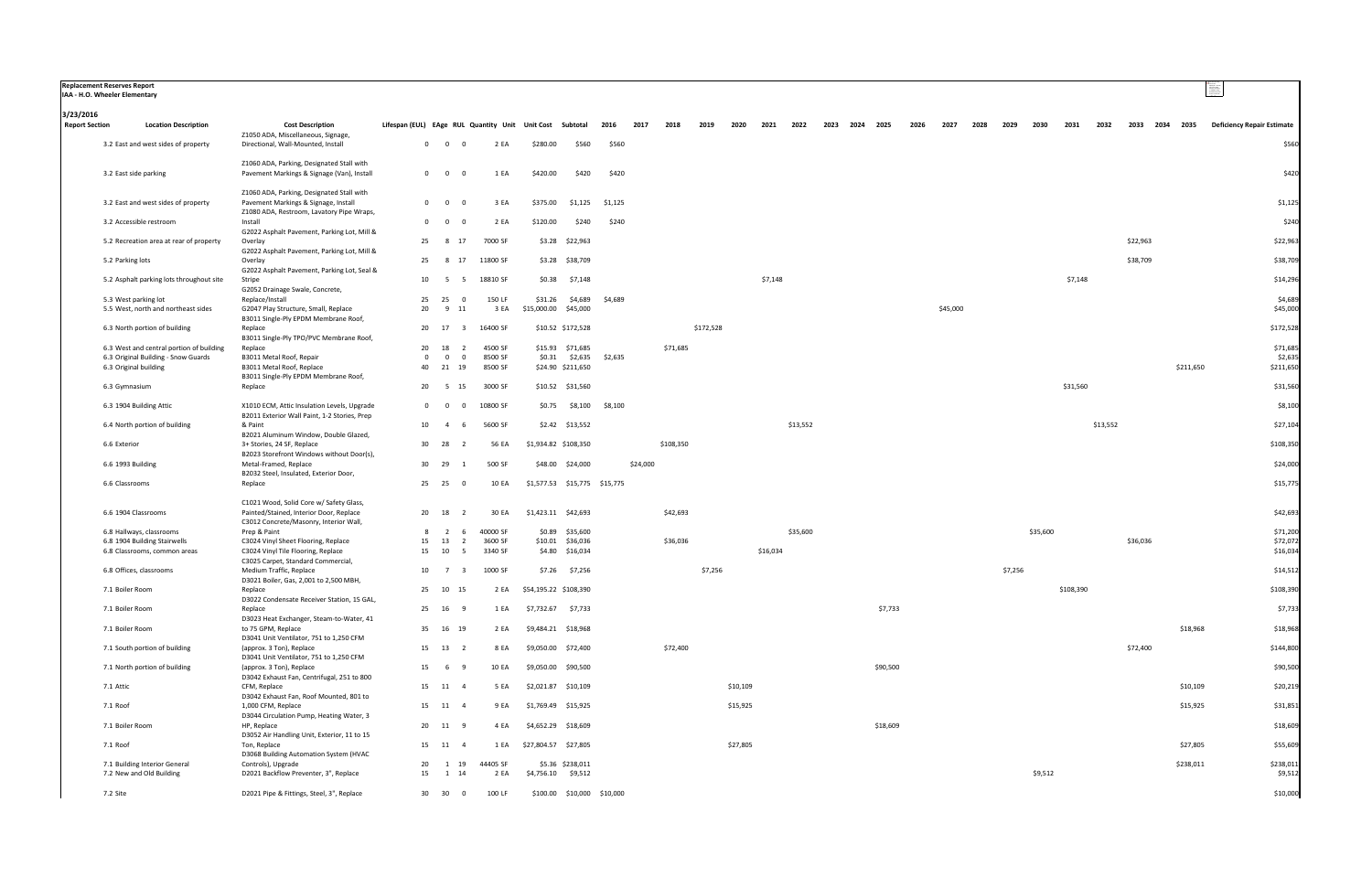|                                                         | D2023 Water Heater, Gas, Residential, 30 to                                                |    |                                   |                            |                               |          |                            |                                                                                                                     |                                                                               |                                                                                                               |                    |
|---------------------------------------------------------|--------------------------------------------------------------------------------------------|----|-----------------------------------|----------------------------|-------------------------------|----------|----------------------------|---------------------------------------------------------------------------------------------------------------------|-------------------------------------------------------------------------------|---------------------------------------------------------------------------------------------------------------|--------------------|
| 7.2 Mechanical room                                     | 50 GAL, Replace                                                                            | 10 | 10<br>$\Omega$                    | 1 EA                       | \$1,330.00                    | \$1,330  | \$1,330                    |                                                                                                                     | \$1,330                                                                       |                                                                                                               | \$2,660            |
|                                                         | D2023 Water Heater, Gas, Tankless, 6.5 to                                                  |    |                                   |                            |                               |          |                            |                                                                                                                     |                                                                               |                                                                                                               |                    |
| 7.2 Boiler Room                                         | 9.5 GPM, Replace                                                                           |    | 15 4 11                           | 1 EA                       | \$1,843.56                    | \$1,844  |                            |                                                                                                                     | \$1,844                                                                       |                                                                                                               | \$1,844            |
| 7.2 Kitchen                                             | D2029 Plumbing System, School, Upgrade                                                     |    | 40 39<br>$\overline{1}$           | 500 SF                     | \$38.94                       | \$19,470 | \$19,470                   |                                                                                                                     |                                                                               |                                                                                                               | \$19,470           |
| 7.2 Boiler Room, New Building                           | D2031 Pipe & Fittings, Cast Iron, 4", Replace<br>D5012 Secondary Transformer, Dry, 50 kVA, |    | 50 50<br>$\Omega$                 | 100 LF                     |                               |          | \$150.00 \$15,000 \$15,000 |                                                                                                                     |                                                                               |                                                                                                               | \$15,000           |
| 7.4 Electrical Room                                     | Replace<br>D5012 Distribution Panel, 208 Y, 120 V, 200                                     |    | 30 20 10                          | 2 EA                       | \$6,857.93 \$13,716           |          |                            |                                                                                                                     | \$13,716                                                                      |                                                                                                               | \$13,716           |
| 7.4 Building Interior General                           | Amp, Replace<br>D5012 Distribution Panel, 480 Y, 277 V, 400                                |    | 30 20 10                          | 5 EA                       | \$7,906.20                    | \$39,531 |                            |                                                                                                                     | \$39,531                                                                      |                                                                                                               | \$39,531           |
| 7.4 Electrical Room                                     | Amp, Replace<br>D5012 Distribution Panel, 480 Y, 277 V, 200                                |    | 30  20  10                        | 1 EA                       | \$11,202.02 \$11,202          |          |                            |                                                                                                                     | \$11,202                                                                      |                                                                                                               | \$11,202           |
| 7.4 Electrical Room                                     | Amp, Replace<br>D1011 Elevator Controls, Automatic, 6 Car                                  |    | 30 20 10                          | 3 EA                       | \$9,777.06 \$29,331           |          |                            |                                                                                                                     | \$29,331                                                                      |                                                                                                               | \$29,331           |
| 7.5 Elevator                                            | Cluster, Modernize                                                                         |    | 20 13<br>$\overline{7}$           | 1 FA                       | \$88,291.00                   | \$88,291 |                            | \$88,291                                                                                                            |                                                                               |                                                                                                               | \$88,291           |
| 7.5 Elevator                                            | D1011 Replace passenger cab finishes                                                       |    | 20 11<br>- 9                      | 1 EA                       | \$18,975.00 \$18,975          |          |                            |                                                                                                                     | \$18,975                                                                      |                                                                                                               | \$18,975           |
| 7.6 Building Interior General                           | D4019 Sprinkler Heads (per SF), Replace<br>D5037 Fire Alarm Control Panel,                 |    | 20 20                             | $\overline{0}$<br>44405 SF |                               |          | \$1.33 \$59,059 \$59,059   |                                                                                                                     |                                                                               |                                                                                                               | \$59,059           |
| 7.6 Mechanical room                                     | Addressable, Replace<br>D4091 Kitchen Fire Suppression System                              |    | 15 13<br>$\overline{\phantom{a}}$ | 1 EA                       | \$20,297.59 \$20,298          |          |                            | \$20,298                                                                                                            |                                                                               | \$20,298                                                                                                      | \$40,595           |
| 8.2 Commercial kitchen                                  | (CO2), Replace<br>E1093 Kitchen Exhaust Hood, Commercial,                                  |    | 15 15 0                           | 1 EA                       | \$23,909.00 \$23,909 \$23,909 |          |                            |                                                                                                                     |                                                                               | \$23,909                                                                                                      | \$47,818           |
| 8.2 Kitchen                                             | Replace                                                                                    |    | 15 15 0                           | 1 EA                       |                               |          | \$7,571.72 \$7,572 \$7,572 |                                                                                                                     |                                                                               | \$7,572                                                                                                       | \$15,143           |
|                                                         | E1093 Food Service Equipment, Commercial                                                   |    |                                   |                            |                               |          |                            |                                                                                                                     |                                                                               |                                                                                                               |                    |
| 8.2 Commercial kitchen                                  | Kitchen (Allowance), Replace                                                               |    | $5 \quad 3 \quad 2$               | 1 EA                       | \$32,000.00 \$32,000          |          |                            | \$32,000<br>\$32,000                                                                                                | \$32,000                                                                      | \$32,000                                                                                                      | \$128,000          |
| Totals, Unescalated<br>Location Factor (1.00)           |                                                                                            |    |                                   |                            |                               |          | 50<br>\$0                  | \$150,414 \$43,470 \$383,462 \$179,784 \$53,839 \$23,182 \$49,152 \$120,291<br>50<br>\$0<br>\$0<br>\$0<br>50<br>\$0 | \$95,110 \$46,844 \$32,000<br>\$0 \$135,817<br>\$0<br>50<br>\$0<br>\$0<br>\$0 | \$0 \$522,469<br>\$7,256 \$45,112 \$178,579 \$13,552 \$222,405<br>\$0<br>\$0<br>\$0<br>50<br>50<br>SO.<br>\$0 | \$2,302,737<br>\$C |
| Totals, Escalated (3.0% inflation, compounded annually) |                                                                                            |    |                                   |                            |                               |          |                            | \$150,414 \$44,774 \$406,815 \$196,455 \$60,597 \$26,874 \$58,690 \$147,943                                         |                                                                               | \$0 \$177,210 \$127,820 \$64,842 \$45,624 \$10,656 \$68,236 \$278,220 \$21,747 \$367,602 \$0 \$916,152        | \$3,170,671        |
|                                                         |                                                                                            |    |                                   |                            |                               |          |                            |                                                                                                                     |                                                                               |                                                                                                               |                    |

| \$2,660              |               |     |           |     |                                       |          |      |
|----------------------|---------------|-----|-----------|-----|---------------------------------------|----------|------|
| \$1,844              |               |     |           |     |                                       |          |      |
| \$19,470             |               |     |           |     |                                       |          |      |
| \$15,000             |               |     |           |     |                                       |          |      |
| \$13,716             |               |     |           |     |                                       |          |      |
| \$39,531             |               |     |           |     |                                       |          |      |
| \$11,202             |               |     |           |     |                                       |          |      |
| \$29,331             |               |     |           |     |                                       |          |      |
| \$88,291<br>\$18,975 |               |     |           |     |                                       |          |      |
| \$59,059             |               |     |           |     |                                       |          |      |
| \$40,595             |               |     | \$20,298  |     |                                       |          |      |
| \$47,818             |               |     |           |     | \$23,909                              |          |      |
| \$15,143             |               |     |           |     | \$7,572                               |          |      |
|                      |               |     |           |     |                                       |          |      |
| \$128,000            |               |     | \$32,000  |     |                                       |          |      |
| \$2,302,737          | \$0 \$522,469 |     | \$222,405 |     | \$178,579 \$13,552                    | \$45,112 | ,256 |
| \$0                  | \$0           | \$0 | \$0       | \$0 | \$0                                   | \$0      | \$0  |
| \$3,170,671          | \$0 \$916,152 |     |           |     | \$68,236 \$278,220 \$21,747 \$367,602 |          | ,656 |
|                      |               |     |           |     |                                       |          |      |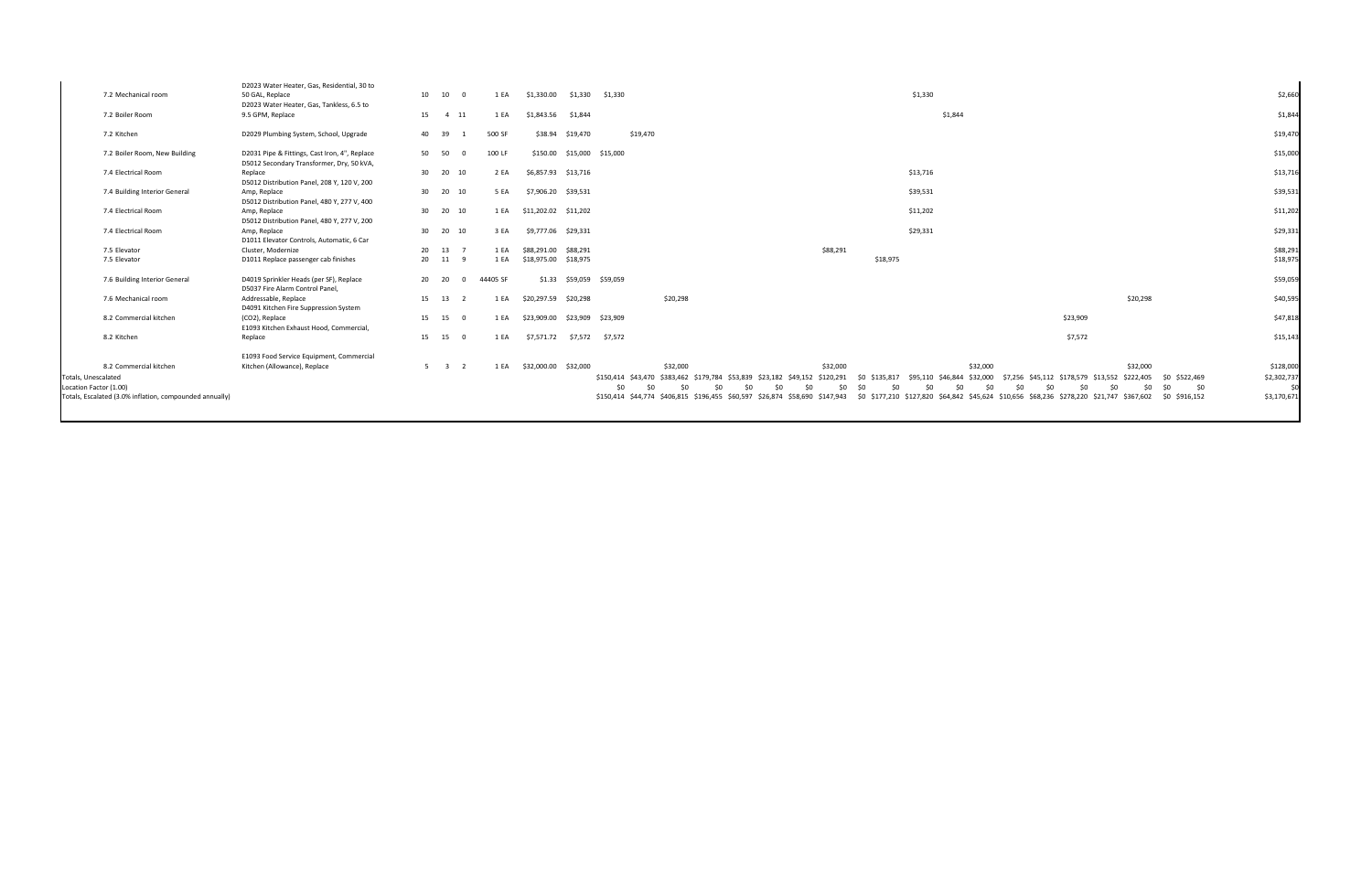| <b>Charles P. Smith Elementary</b> | <b>Replacement Reserves Report</b>               |                                                                                                                     |                                                                                             |                                             |                    |                           |                                     |          |          |         |          |         |          |                     |          |          |          |                |      |          |          |                                      |
|------------------------------------|--------------------------------------------------|---------------------------------------------------------------------------------------------------------------------|---------------------------------------------------------------------------------------------|---------------------------------------------|--------------------|---------------------------|-------------------------------------|----------|----------|---------|----------|---------|----------|---------------------|----------|----------|----------|----------------|------|----------|----------|--------------------------------------|
| 03/23/2016                         |                                                  |                                                                                                                     |                                                                                             |                                             |                    |                           |                                     |          |          |         |          |         |          |                     |          |          |          |                |      |          |          |                                      |
| <b>Report Section</b>              | <b>Location Description</b>                      | <b>Cost Description</b>                                                                                             | Lifespan (EUL) EAge RUL Quantity Unit Unit Cost Subtotal 2016 2017 2018 2019 2020 2021 2022 |                                             |                    |                           |                                     |          |          |         | 2023     |         |          | 2024 2025 2026 2027 | 2028     | 2029     |          | 2030 2031 2032 | 2033 |          |          | 2034 2035 Deficiency Repair Estimate |
|                                    |                                                  | Z1060 ADA, Parking, Designated Stall with                                                                           |                                                                                             |                                             |                    |                           |                                     |          |          |         |          |         |          |                     |          |          |          |                |      |          |          |                                      |
|                                    | 3.2 Parking lot                                  | Pavement Markings & Signage (Van), Install<br>G2022 Asphalt Pavement, Parking Lot, Mill                             |                                                                                             | $0\qquad 0$<br>$\overline{\mathbf{0}}$      | 1 EA               | \$420.00                  | \$420 \$420                         |          |          |         |          |         |          |                     |          |          |          |                |      |          |          | \$420                                |
|                                    | 5.2 Parking lot                                  | & Overlay                                                                                                           |                                                                                             | 25 22<br>$\overline{\mathbf{3}}$            | 27000 SF           |                           | \$3.28 \$88,571                     |          | \$88,571 |         |          |         |          |                     |          |          |          |                |      |          |          | \$88,571                             |
|                                    | 5.2 Parking lot                                  | G2022 Asphalt Pavement, Parking Lot, Seal<br>& Stripe<br>G2041 Chain Link Fence, 3' to 4' High (per                 | 10                                                                                          | $\overline{2}$<br>-8                        | 24.3 SF            | \$0.38                    | \$9                                 |          |          |         |          | \$9     |          |                     |          |          |          |                |      |          | \$9      | \$18                                 |
|                                    | 5.5 Perimeter                                    | LF), Replace x                                                                                                      | 30                                                                                          | 23<br>- 7                                   | 1000 LF            |                           | \$22.12 \$22,120                    |          |          |         | \$22,120 |         |          |                     |          |          |          |                |      |          |          | \$22,120                             |
|                                    | 5.5 Playground                                   | G2047 Play Structure, Small, Replace<br>B3011 Single-Ply TPO/PVC Membrane Roof,                                     | 20                                                                                          | 14<br>6                                     | 3 EA               | \$15,000.00 \$45,000      |                                     |          |          |         |          |         |          |                     |          |          | \$45,000 |                |      |          |          | \$45,000                             |
|                                    | 6.3 Roof                                         | Replace<br>B2011 Exterior Wall Paint, 1-2 Stories, Prep                                                             | 20                                                                                          | 6<br>14                                     | 390 SF             |                           | $$15.93$ $$6,213$                   |          |          |         |          |         |          |                     |          |          | \$6,213  |                |      |          |          | \$6,213                              |
|                                    | 6.4 Exterior trim                                | & Paint                                                                                                             | 10                                                                                          | $\overline{\mathbf{3}}$<br>- 7              | 1200 SF            |                           | $$2.42$ $$2,904$                    |          |          |         | \$2,904  |         |          |                     |          |          |          |                |      | \$2,904  |          | \$5,808                              |
|                                    | 6.8 Hallways, classrooms                         | C3012 Gypsum Board/Plaster/Metal,<br>Interior Wall, Prep & Paint                                                    |                                                                                             | 8 4<br>$\overline{4}$                       | 32000 SF           |                           | \$0.84 \$26,880                     |          | \$26,880 |         |          |         |          |                     | \$26,880 |          |          |                |      |          |          | \$53,760                             |
|                                    |                                                  | C3012 Concrete/Masonry, Interior Wall,                                                                              |                                                                                             |                                             |                    |                           |                                     |          |          |         |          |         |          |                     |          |          |          |                |      |          |          |                                      |
|                                    | 6.8 Gymnasium<br>6.8 Common areas and classrooms | Prep & Paint<br>C3024 Vinyl Tile Flooring, Replace<br>C3025 Carpet, Standard Commercial,                            | 8<br>15                                                                                     | $\overline{4}$<br>$\overline{a}$<br>-9<br>6 | 7000 SF<br>4333 SF |                           | $$0.89$ $$6,230$<br>\$4.80 \$20,801 |          |          | \$6,230 |          |         | \$20,801 |                     | \$6,230  |          |          |                |      |          |          | \$12,460<br>\$20,801                 |
|                                    | 6.8 Offices, classrooms                          | Medium Traffic, Replace                                                                                             | 10                                                                                          | 6<br>-4                                     | 200 SF             |                           | \$7.26 \$1,451                      |          |          | \$1,451 |          |         |          |                     |          |          | \$1,451  |                |      |          |          | \$2,902                              |
|                                    | 7.1 Kitchen                                      | D3041 Fan Coil Unit, 1 to 1.5 Ton, Replace                                                                          | 15                                                                                          | $\overline{7}$<br>-8                        | 1 EA               | \$1,878.84 \$1,879        |                                     |          |          |         |          | \$1,879 |          |                     |          |          |          |                |      |          |          | \$1,879                              |
|                                    | 7.1 Roof                                         | D3042 Exhaust Fan, Centrifugal, 2,001 to<br>3,500 CFM, Replace<br>D3042 Exhaust Fan, Centrifugal, 251 to 800        | 15                                                                                          | $\overline{\mathbf{3}}$<br>12               | 1 EA               | \$3,072.78 \$3,073        |                                     |          |          |         |          |         |          |                     | \$3,073  |          |          |                |      |          |          | \$3,073                              |
|                                    | 7.1 Electrical Room                              | CFM, Replace<br>D3044 Circulation Pump, Heating Water, 3                                                            | 15                                                                                          | $\overline{7}$                              | 2 EA               | \$2,021.87                | \$4,044                             |          |          |         |          | \$4,044 |          |                     |          |          |          |                |      |          |          | \$4,044                              |
|                                    | 7.1 Boiler Room                                  | HP, Replace                                                                                                         | 20                                                                                          | $\overline{\mathbf{3}}$<br>17               | 5 EA               | \$4,652.29 \$23,261       |                                     |          |          |         |          |         |          |                     |          |          |          |                |      | \$23,261 |          | \$23,261                             |
|                                    | 7.1 Boiler Room                                  | D3045 Circulation Pump, Chiller &<br>Condenser Water, 5 HP, Replace                                                 | 20                                                                                          | $\overline{2}$<br>18                        | 3 EA               | \$5,518.88 \$16,557       |                                     |          |          |         |          |         |          |                     |          |          |          |                |      |          | \$16,557 | \$16,557                             |
|                                    | 7.1 Boiler Room                                  | D3045 Circulation Pump, Chiller &<br>Condenser Water, 7.5 HP, Replace<br>D3051 Unit Heater, Hydronic, 37 to 85 MBH, | 20                                                                                          | $\overline{\mathbf{3}}$<br>17               | 2 EA               | \$6,037.49 \$12,075       |                                     |          |          |         |          |         |          |                     |          |          |          |                |      | \$12,075 |          | \$12,075                             |
|                                    | 7.1 Gymnasium, Boiler Room                       | Replace<br>D3052 Air Handling Unit, Exterior, 16 to 20                                                              | 20                                                                                          | 3 17                                        | 2 EA               | \$1,900.28 \$3,801        |                                     |          |          |         |          |         |          |                     |          |          |          |                |      | \$3,801  |          | \$3,801                              |
|                                    | 7.1 Roof                                         | Ton, Replace                                                                                                        | 15                                                                                          | 3 12                                        | 1 EA               | \$42,000.00 \$42,000      |                                     |          |          |         |          |         |          |                     | \$42,000 |          |          |                |      |          |          | \$42,000                             |
|                                    | 7.1 Office, Custodian                            | D3052 Heat Pump, 2.5 to 3 Ton, Replace<br>D3052 Air Handling Unit, Exterior, 16 to 20                               | 15                                                                                          | $3 \quad 12$                                | 2 EA               | \$5,770.93 \$11,542       |                                     |          |          |         |          |         |          |                     | \$11,542 |          |          |                |      |          |          | \$11,542                             |
|                                    | 7.1 Roof                                         | Ton, Replace                                                                                                        | 15                                                                                          | $\overline{\mathbf{3}}$<br>12               | 1 EA               | \$34,000.00 \$34,000      |                                     |          |          |         |          |         |          |                     | \$34,000 |          |          |                |      |          |          | \$34,000                             |
|                                    | 7.1 Office                                       | D3052 Heat Pump, 2.5 to 3 Ton, Replace<br>D3052 Air Handling Unit, Exterior, 16 to 20                               | 15                                                                                          | 3 12                                        | 1 EA               | \$5,770.93 \$5,771        |                                     |          |          |         |          |         |          |                     | \$5,771  |          |          |                |      |          |          | \$5,771                              |
|                                    | 7.1 Roof                                         | Ton, Replace                                                                                                        | 15                                                                                          | $3 \quad 12$                                | 1 EA               | \$42,000.00 \$42,000      |                                     |          |          |         |          |         |          |                     | \$42,000 |          |          |                |      |          |          | \$42,000                             |
|                                    | 7.1 Classrooms                                   | D3052 Heat Pump, 1.5 to 2 Ton, Replace<br>D3052 Air Handling Unit, Exterior, 16 to 20                               | 15                                                                                          | 2 13                                        | 18 EA              | \$4,124.00 \$74,232       |                                     |          |          |         |          |         |          |                     |          | \$74,232 |          |                |      |          |          | \$74,232                             |
|                                    | 7.1 Roof                                         | Ton, Replace<br>D3052 Air Handling Unit, Exterior, 16 to 20                                                         |                                                                                             | 15 3 12                                     | 1 EA               | \$42,000.00 \$42,000      |                                     |          |          |         |          |         |          |                     | \$42,000 |          |          |                |      |          |          | \$42,000                             |
|                                    | 7.1 Roof                                         | Ton, Replace                                                                                                        |                                                                                             | 15 3 12                                     | 1 EA               | \$42,000.00 \$42,000      |                                     |          |          |         |          |         |          |                     | \$42,000 |          |          |                |      |          |          | \$42,000                             |
|                                    | 7.1 Entrances                                    | D3052 Heat Pump, 0.75 to 1 Ton, Replace<br>E1093 Kitchen Exhaust Hood, Commercial,                                  |                                                                                             | 15 3 12                                     | 3 EA               | \$4,175.73 \$12,527       |                                     |          |          |         |          |         |          |                     | \$12,527 |          |          |                |      |          |          | \$12,527                             |
|                                    | 7.1 Kitchen                                      | Replace<br>D2023 Water Heater, Gas, Tankless, 6.5 to                                                                |                                                                                             | 15 3 12                                     | 1 EA               | \$7,571.72 \$7,572        |                                     |          |          |         |          |         |          |                     | \$7,572  |          |          |                |      |          |          | \$7,572                              |
|                                    | 7.2 Boiler room                                  | 9.5 GPM, Replace<br>D2023 Water Heater, Electric, Residential, 5                                                    |                                                                                             | 15 3 12                                     | 1 EA               | \$2,259.00 \$2,259        |                                     |          |          |         |          |         |          |                     | \$2,259  |          |          |                |      |          |          | \$2,259                              |
|                                    | 7.2 Classrooms                                   | to 15 GAL, Replace                                                                                                  | 15                                                                                          | 14 1                                        | 19 EA              | \$5,000.00 \$95,000       |                                     | \$95,000 |          |         |          |         |          |                     |          |          |          |                |      |          |          | \$95,000                             |
|                                    | 7.2 Pit                                          | D2043 Sump Pump, 3 HP, Replace<br>D5037 Fire Alarm Control Panel,                                                   |                                                                                             | 15 3 12                                     | 2 EA               | \$2,062.81 \$4,126        |                                     |          |          |         |          |         |          |                     | \$4,126  |          |          |                |      |          |          | \$4,126                              |
|                                    | 7.6 Electrical room                              | Addressable, Replace<br>E1093 Freezer/Cooler, Commercial, Walk-In,                                                  | 15                                                                                          | 6 9                                         | 1 EA               | \$20,297.59 \$20,298      |                                     |          |          |         |          |         | \$20,298 |                     |          |          |          |                |      |          |          | \$20,298                             |
|                                    | 8.2 Kitchen                                      | Replace                                                                                                             |                                                                                             | 15 3 12                                     |                    | 2 EA \$22,317.14 \$44,634 |                                     |          |          |         |          |         |          |                     | \$44,634 |          |          |                |      |          |          | \$44,634                             |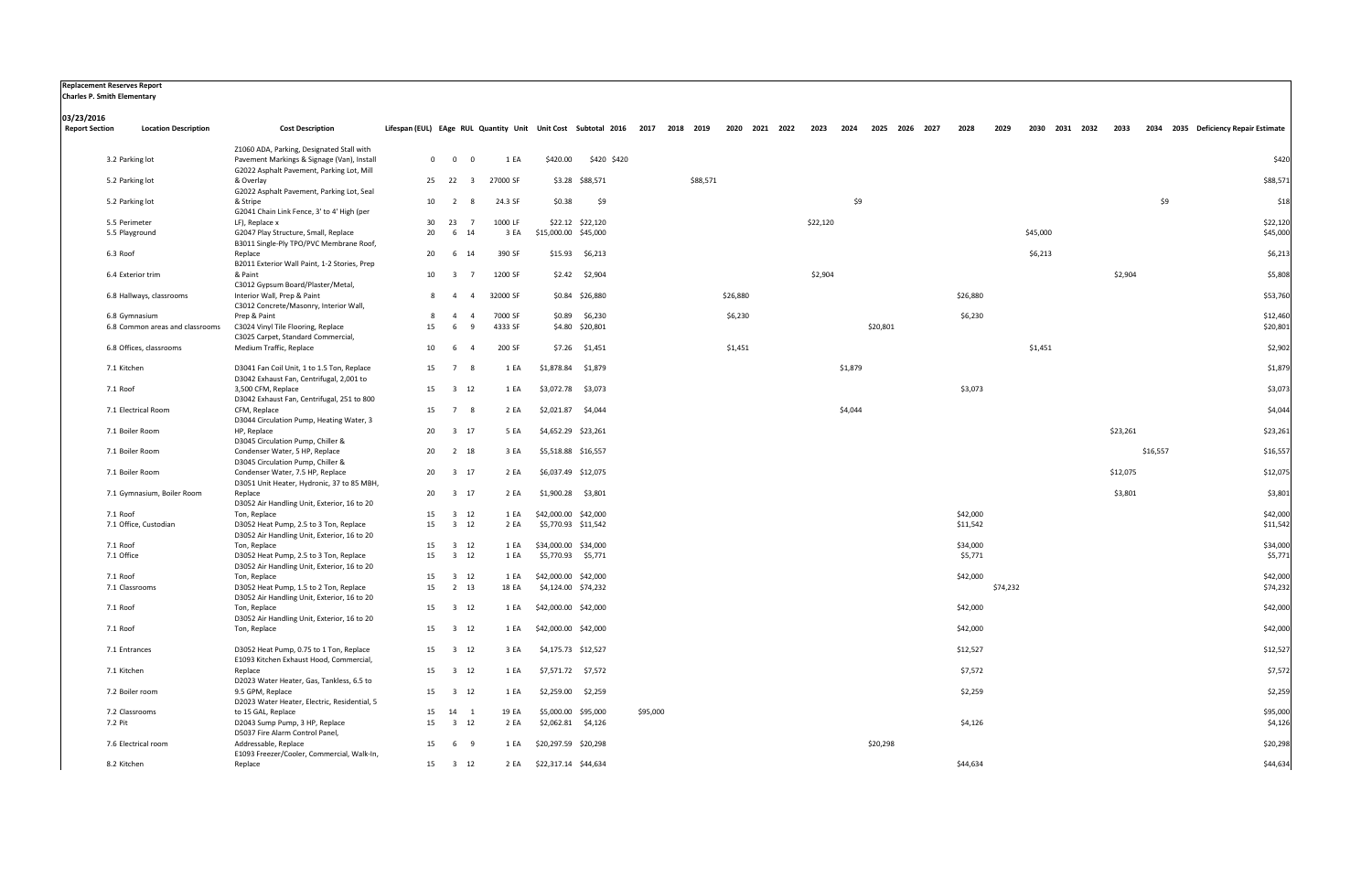| <b>Replacement Reserves Report</b><br><b>Charles P. Smith Elementary</b> |                                          |                                                                              |      |                      |          |                  |    |                |           |          |              |     |             |                |      |      |      |                                                                                                                                                           |      |      |         |                                 |
|--------------------------------------------------------------------------|------------------------------------------|------------------------------------------------------------------------------|------|----------------------|----------|------------------|----|----------------|-----------|----------|--------------|-----|-------------|----------------|------|------|------|-----------------------------------------------------------------------------------------------------------------------------------------------------------|------|------|---------|---------------------------------|
| 03/23/2016<br><b>Report Section</b><br><b>Location Description</b>       | <b>Cost Description</b>                  | Lifespan (EUL) EAge RUL Quantity Unit Unit Cost Subtotal 2016 2017 2018 2019 |      |                      |          |                  |    | 2020 2021 2022 |           |          | 2024<br>2023 |     |             | 2025 2026 2027 | 2028 | 2029 | 2030 | 2032<br>2031                                                                                                                                              | 2033 | 2034 |         | 2035 Deficiency Repair Estimate |
|                                                                          | E1093 Food Service Equipment, Commercial |                                                                              |      |                      |          |                  |    |                |           |          |              |     |             |                |      |      |      |                                                                                                                                                           |      |      |         |                                 |
| 8.2 Common areas and classrooms                                          | Kitchen (Allowance), Replace             |                                                                              | 1 EA | \$12,000.00 \$12,000 | \$12,000 |                  |    |                |           | \$12,000 |              |     |             | \$12,000       |      |      |      | \$12,000                                                                                                                                                  |      |      |         | \$48,000                        |
| Totals, Unescalated                                                      |                                          |                                                                              |      |                      |          |                  |    |                |           |          |              |     |             |                |      |      |      | \$420 \$107,000 \$0 \$88,571 \$34,561 \$0 \$12,000 \$25,024 \$5,932 \$41,099 \$0 \$12,000 \$326,613 \$74,232 \$52,664 \$0 \$12,000 \$42,041 \$16,566 \$0  |      |      |         | \$850,723                       |
| Location Factor (1.00)                                                   |                                          |                                                                              |      |                      | \$0      | <b>SO</b><br>-SO | S0 | -SO            | <b>SO</b> | SO.      | SO.          | -SO | - SO<br>S0. | - SO           | -SO  | \$0  | SO.  | - SO                                                                                                                                                      | SO.  | \$0  | \$0 \$0 | \$0                             |
| Totals, Escalated (3.0% inflation, compounded annually)                  |                                          |                                                                              |      |                      |          |                  |    |                |           |          |              |     |             |                |      |      |      | \$420 \$110,210 \$0 \$96,784 \$38,899 \$0 \$14,329 \$30,776 \$7,514 \$53,624 \$0 \$16,611 \$465,673 \$109,012 \$79,659 \$0 \$19,256 \$69,487 \$28,202 \$0 |      |      |         | \$1,140,457                     |
|                                                                          |                                          |                                                                              |      |                      |          |                  |    |                |           |          |              |     |             |                |      |      |      |                                                                                                                                                           |      |      |         |                                 |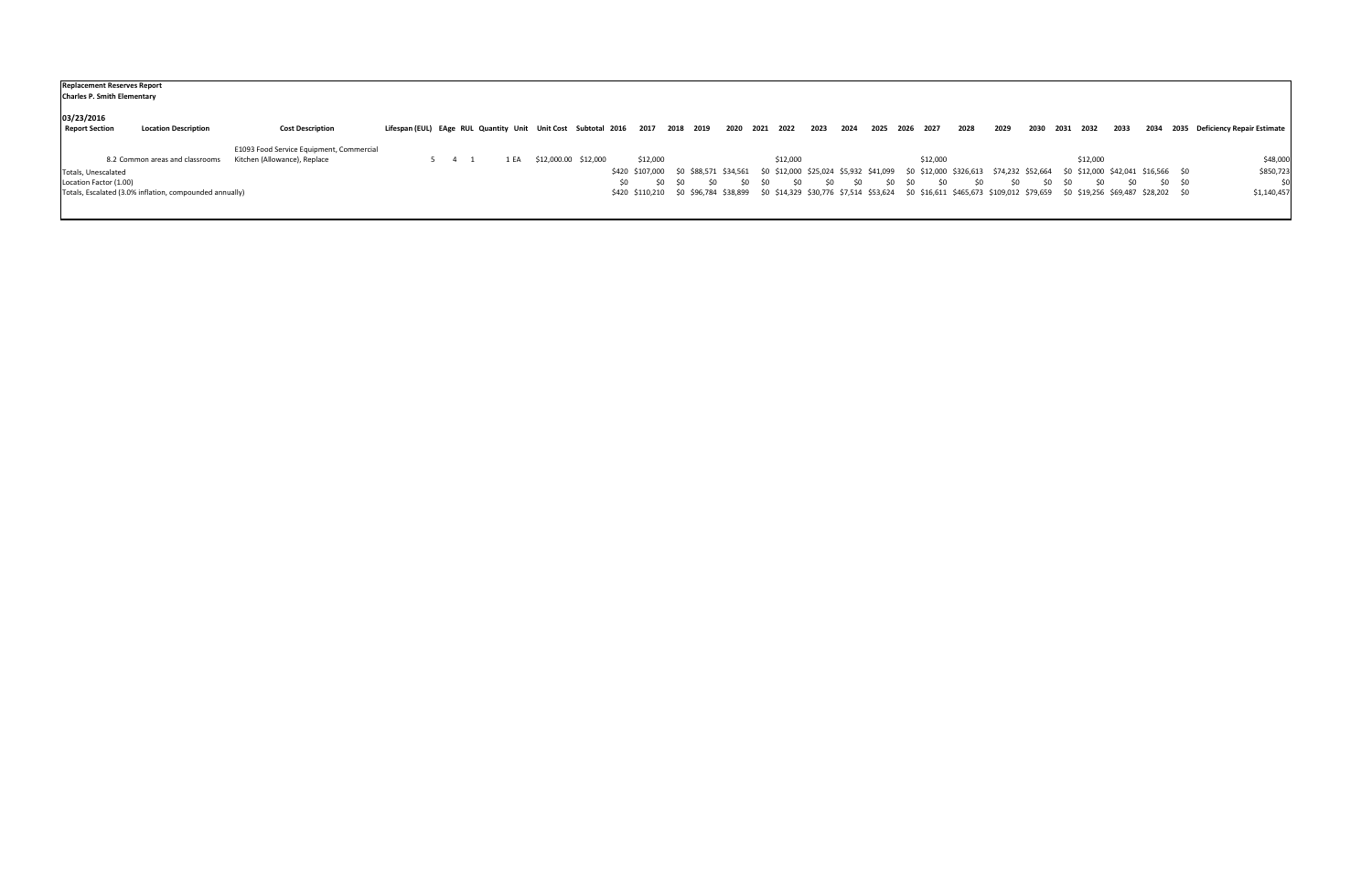| <b>03/23/2016</b>     |                                     |                                                                                         |                                                               |                                           |           |                            |                           |                 |           |           |          |                     |           |          |                |          |          |           |          |          |         |          |           |                                           |
|-----------------------|-------------------------------------|-----------------------------------------------------------------------------------------|---------------------------------------------------------------|-------------------------------------------|-----------|----------------------------|---------------------------|-----------------|-----------|-----------|----------|---------------------|-----------|----------|----------------|----------|----------|-----------|----------|----------|---------|----------|-----------|-------------------------------------------|
| <b>Report Section</b> | <b>Location Description</b>         | <b>Cost Description</b>                                                                 | Lifespan (EUL) EAge RUL Quantity Unit Unit Cost Subtotal 2016 |                                           |           |                            |                           |                 | 2017 2018 | 2019      |          | 2020 2021 2022 2023 |           |          | 2024 2025 2026 |          | 2027     | 2028      | 2029     | 2030     | 2031    | 2032     |           | 2033 2034 2035 Deficiency Repair Estimate |
|                       | 3.2 Parking lot                     | Z1060 ADA, Parking, Designated Stall with<br>Pavement Markings & Signage (Van), Install |                                                               | $0\qquad 0$<br>$\overline{\mathbf{0}}$    | 1 EA      | \$420.00                   | \$420                     | \$420           |           |           |          |                     |           |          |                |          |          |           |          |          |         |          |           | \$420                                     |
|                       | 3.2 North side parking area         | Z1060 ADA, Parking, Designated Stall with<br>Pavement Markings & Signage, Install       |                                                               | $0\qquad 0$<br>$\overline{0}$             | 1 EA      | \$375.00                   | \$375                     | \$375           |           |           |          |                     |           |          |                |          |          |           |          |          |         |          |           | \$375                                     |
|                       | 5.2 Parking lots and service drives | G2022 Asphalt Pavement, Parking Lot, Seal<br>& Stripe                                   | 10                                                            | $\overline{\mathbf{3}}$<br>$\overline{7}$ | 486000 SF |                            | \$0.38 \$184,680          |                 |           |           |          |                     | \$184,680 |          |                |          |          |           |          |          |         |          | \$184,680 | \$369,360                                 |
|                       | 5.5 Rear of property                | G2047 Play Structure, Medium, Replace                                                   | 20                                                            | 13<br>$\overline{7}$                      | 2 EA      | \$31,625.00 \$63,250       |                           |                 |           |           |          |                     | \$63,250  |          |                |          |          |           |          |          |         |          |           | \$63,250                                  |
|                       | 6.3 Gymnasium/Auditorium            | B1012 Concrete Decking, Replace<br>B3011 Single-Ply TPO/PVC Membrane Roof,              | 50                                                            | 47<br>$\overline{\mathbf{3}}$             | 5000 SF   |                            | \$43.86 \$219,300         |                 |           | \$219,300 |          |                     |           |          |                |          |          |           |          |          |         |          |           | \$219,300                                 |
|                       | 6.3 Roof - Kitchen Area             | Replace<br>B3011 Single-Ply EPDM Membrane Roof,                                         | 20                                                            | 20<br>$\Omega$                            | 2400 SF   |                            | \$31.86 \$76,464 \$76,464 |                 |           |           |          |                     |           |          |                |          |          |           |          |          |         |          |           | \$76,464                                  |
|                       | 6.3 Roof - Halls & Classrooms       | Replace<br>G3011 Pipe & Fittings, Ductile Iron, 6",                                     | 20                                                            | 17<br>3                                   | 44000 SF  |                            | \$10.52 \$462,880         |                 |           |           |          |                     |           |          |                |          |          |           |          |          |         |          | \$462,880 | \$462,880                                 |
| 6.3 Site              |                                     | Replace/Install<br>C3012 Concrete/Masonry, Interior Wall,                               | 40                                                            | 40<br>$\Omega$                            | 300 LF    | \$126.38 \$37,914 \$37,914 |                           |                 |           |           |          |                     |           |          |                |          |          |           |          |          |         |          |           | \$37,914                                  |
|                       | 6.8 Common areas and classrooms     | Prep & Paint<br>C3012 Gypsum Board/Plaster/Metal,                                       | 8                                                             | $\overline{4}$<br>$\overline{4}$          | 32000 SF  | \$0.89                     | \$28,480                  |                 |           |           | \$28,480 |                     |           |          |                |          |          | \$28,480  |          |          |         |          |           | \$56,960                                  |
|                       | 6.8 Hallways, classrooms            | Interior Wall, Prep & Paint                                                             | 8                                                             | $\overline{4}$<br>-4                      | 14000 SF  | \$0.84                     | \$11,760                  |                 |           |           | \$11,760 |                     |           |          |                |          |          | \$11,760  |          |          |         |          |           | \$23,520                                  |
|                       | 6.8 Common areas and classrooms     | C3024 Vinyl Tile Flooring, Replace<br>D3021 Boiler, Gas, 2,001 to 2,500 MBH,            | 15                                                            | 4 11                                      | 5854 SF   |                            | \$4.80 \$28,103           |                 |           |           |          |                     |           |          |                |          | \$28,103 |           |          |          |         |          |           | \$28,103                                  |
|                       | 7.1 Boiler Room                     | Replace<br>D3032 Condensing Unit/Heat Pump, Split                                       | 25                                                            | 8 17                                      | 2 EA      | \$54,195.22 \$108,390      |                           |                 |           |           |          |                     |           |          |                |          |          |           |          |          |         |          | \$108,390 | \$108,390                                 |
|                       | 7.1 Rooftop                         | System, 16 to 20 Ton, Replace<br>D3032 Condensing Unit/Heat Pump, Split                 | 15                                                            | $3 \quad 12$                              | 2 EA      | \$24,577.00 \$49,154       |                           |                 |           |           |          |                     |           |          |                |          |          | \$49,154  |          |          |         |          |           | \$49,154                                  |
|                       | 7.1 Rooftop                         | System, 16 to 20 Ton, Replace<br>D3032 Condensing Unit/Heat Pump, Split                 | 15                                                            | $3 \quad 12$                              |           | 1 EA \$26,950.00 \$26,950  |                           |                 |           |           |          |                     |           |          |                |          |          | \$26,950  |          |          |         |          |           | \$26,950                                  |
|                       | 7.1 Building Interior General       | System, 6 to 7.5 Ton, Replace<br>D3032 Condensing Unit/Heat Pump, Split                 | 15                                                            | 5 10                                      |           | 2 EA \$11,591.12 \$23,182  |                           |                 |           |           |          |                     |           |          |                | \$23,182 |          |           |          |          |         |          |           | \$23,182                                  |
| 7.1 Roof              |                                     | System, 13 to 15 Ton, Replace<br>D3041 Make-Up Air Unit, 2,000 to 6,000                 | 15                                                            | $\overline{7}$<br>- 8                     | 1 EA      | \$23,279.00 \$23,279       |                           |                 |           |           |          |                     |           | \$23,279 |                |          |          |           |          |          |         |          |           | \$23,279                                  |
| 7.1 Attic             |                                     | CFM, Replace<br>D3042 Exhaust Fan, Centrifugal, 2,001 to                                | 20                                                            | 4 16                                      | 1 EA      | \$32,062.66                | \$32,063                  |                 |           |           |          |                     |           |          |                |          |          |           |          |          |         | \$32,063 |           | \$32,063                                  |
| 7.1 Roof              |                                     | 3,500 CFM, Replace<br>D3044 Circulation Pump, Heating Water, 3                          | 15                                                            | 5 10                                      | 3 EA      | \$3,072.78                 | \$9,218                   |                 |           |           |          |                     |           |          |                | \$9,218  |          |           |          |          |         |          |           | \$9,218                                   |
|                       | 7.1 Boiler Room                     | HP, Replace<br>D3045 Circulation Pump, Chiller &                                        | 20                                                            | 8 12                                      | 2 EA      | \$4,652.29                 | \$9,305                   |                 |           |           |          |                     |           |          |                |          |          | \$9,305   |          |          |         |          |           | \$9,305                                   |
|                       | 7.1 Boiler Room                     | Condenser Water, 3 HP, Replace                                                          | 20                                                            | 4 16                                      | 2 EA      | \$4,652.29                 | \$9,305                   |                 |           |           |          |                     |           |          |                |          |          |           |          |          |         | \$9,305  |           | \$9,305                                   |
|                       | 7.1 Boiler Room                     | D3045 Circulation Pump, Chiller &<br>Condenser Water, 12.5 to 15 HP, Replace            | 20                                                            | 4 16                                      | 3 EA      | \$6,860.74 \$20,582        |                           |                 |           |           |          |                     |           |          |                |          |          |           |          |          |         | \$20,582 |           | \$20,582                                  |
|                       |                                     | D3051 Unit Heater, Hydronic, 13 to 36 MBH,                                              |                                                               |                                           |           |                            |                           |                 |           |           |          |                     |           |          |                |          |          |           |          |          |         |          |           |                                           |
|                       | 7.1 Mechanical Spaces               | Replace<br>D3051 Unit Heater, Hydronic, 8 to 12 MBH,                                    | 20                                                            | 5 15                                      | 2 EA      | \$1,516.80                 | \$3,034                   |                 |           |           |          |                     |           |          |                |          |          |           |          |          | \$3,034 |          |           | \$3,034                                   |
|                       | 7.1 Corridors and Vestibules        | Replace<br>D3052 Air Handling Unit, Exterior, 16 to 20                                  |                                                               | 20 18 2                                   | 10 EA     | \$880.85                   | \$8,809                   |                 | \$8,809   |           |          |                     |           |          |                |          |          |           |          |          |         |          |           | \$8,809                                   |
| 7.1 Roof              |                                     | Ton, Replace<br>D3052 Air Handling Unit, Exterior, 16 to 20                             |                                                               | 15 5 10                                   | 1 EA      | \$37,802.95 \$37,803       |                           |                 |           |           |          |                     |           |          |                | \$37,803 |          |           |          |          |         |          |           | \$37,803                                  |
| 7.1 Roof              |                                     | Ton, Replace<br>D3052 Air Handling Unit, Exterior, 16 to 20                             |                                                               | 15 5 10                                   |           | 1 EA \$37,802.95 \$37,803  |                           |                 |           |           |          |                     |           |          |                | \$37,803 |          |           |          |          |         |          |           | \$37,803                                  |
| 7.1 Roof              |                                     | Ton, Replace                                                                            | 15                                                            | 5 10                                      | 1 EA      | \$37,802.95 \$37,803       |                           |                 |           |           |          |                     |           |          |                | \$37,803 |          |           |          |          |         |          |           | \$37,803                                  |
|                       | 7.1 Classrooms                      | D3052 Heat Pump, 1.5 to 2 Ton, Replace<br>D2023 Water Heater, Gas, Tankless, 6.5 to     | 15                                                            | 3 12                                      | 38 EA     | \$4,124.00 \$156,712       |                           |                 |           |           |          |                     |           |          |                |          |          | \$156,712 |          |          |         |          |           | \$156,712                                 |
|                       | 7.2 Boiler room                     | 9.5 GPM, Replace<br>D2023 Water Heater, Gas, Commercial, 60                             |                                                               | 15 3 12                                   | 1 EA      | \$2,259.00                 | \$2,259                   |                 |           |           |          |                     |           |          |                |          |          | \$2,259   |          |          |         |          |           | \$2,259                                   |
|                       | 7.2 Kitchen                         | to 120 GAL, Replace<br>G3011 Pipe & Fittings, PVC, 8",                                  | 15                                                            | 1 14                                      | 1 EA      | \$10,698.82 \$10,699       |                           |                 |           |           |          |                     |           |          |                |          |          |           |          | \$10,699 |         |          |           | \$10,699                                  |
| 7.2 Site              |                                     | Replace/Install<br>D5037 Fire Alarm Control Panel,                                      | 40                                                            | 39<br>- 1                                 | 200 LF    |                            | \$98.45 \$19,690          |                 | \$19,690  |           |          |                     |           |          |                |          |          |           |          |          |         |          |           | \$19,690                                  |
|                       | 7.6 Electrical room                 | Addressable, Replace                                                                    | 15                                                            | 2 13                                      | 1 EA      | \$20,297.59 \$20,298       |                           |                 |           |           |          |                     |           |          |                |          |          |           | \$20,298 |          |         |          |           | \$20,298                                  |
|                       | 7.6 Main building                   | D5038 Security Control Panel, Replace                                                   | 15                                                            | 15 0                                      | 1 EA      | \$6,594.69                 |                           | \$6,595 \$6,595 |           |           |          |                     |           |          |                |          |          |           |          |          | \$6,595 |          |           | \$13,189                                  |
|                       |                                     |                                                                                         |                                                               |                                           |           |                            |                           |                 |           |           |          |                     |           |          |                |          |          |           |          |          |         |          |           |                                           |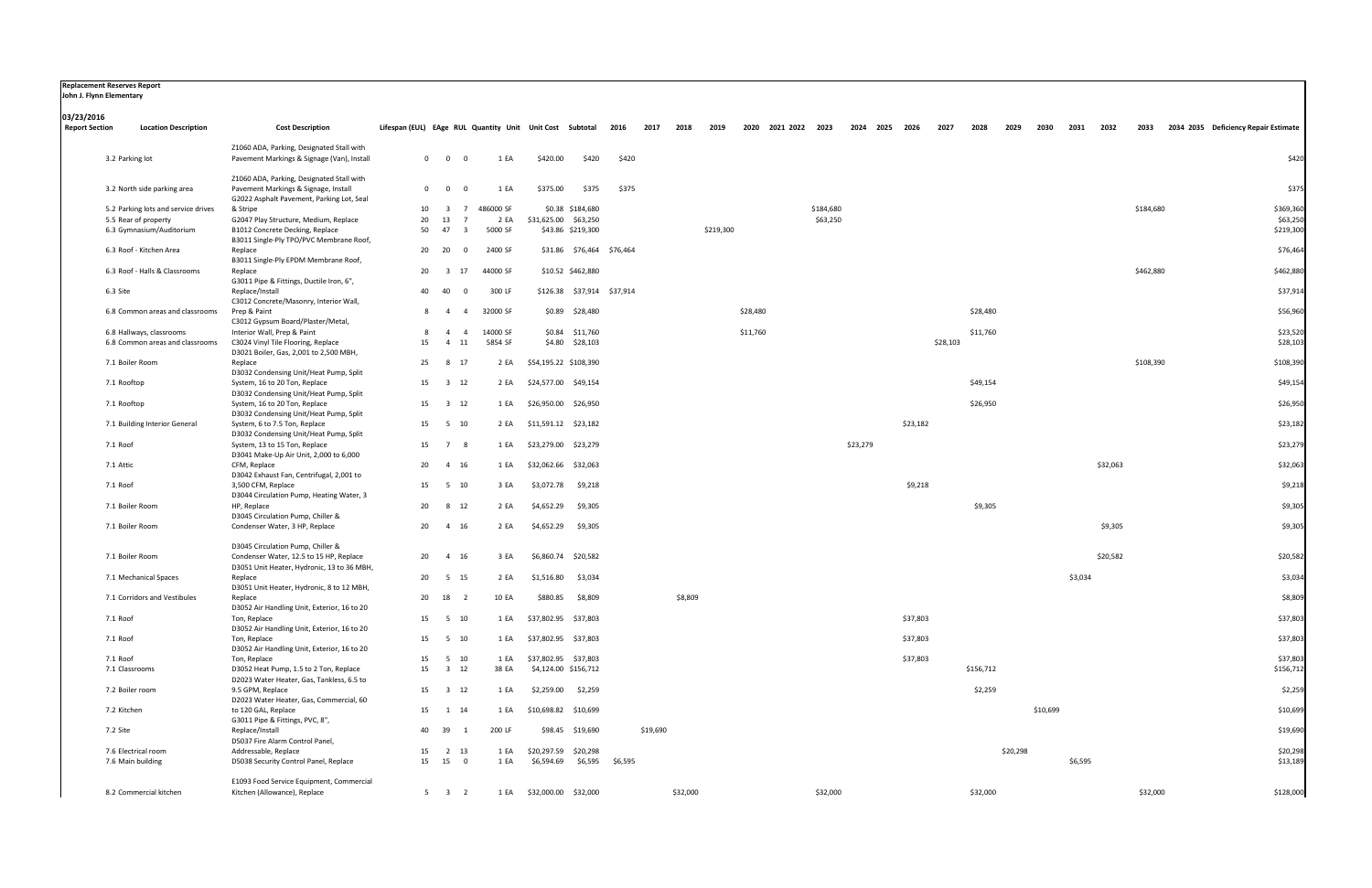| John J. Flynn Elementary                                | <b>Replacement Reserves Report</b> |                                                    |    |      |                                                          |      |                      |      |      |      |      |      |             |           |                                                                                                                                                                    |      |      |          |      |      |      |      |      |      |                   |             |                                      |
|---------------------------------------------------------|------------------------------------|----------------------------------------------------|----|------|----------------------------------------------------------|------|----------------------|------|------|------|------|------|-------------|-----------|--------------------------------------------------------------------------------------------------------------------------------------------------------------------|------|------|----------|------|------|------|------|------|------|-------------------|-------------|--------------------------------------|
| 03/23/2016<br><b>Report Section</b>                     | <b>Location Description</b>        | <b>Cost Description</b>                            |    |      | Lifespan (EUL) EAge RUL Quantity Unit Unit Cost Subtotal |      |                      | 2016 | 2017 | 2018 | 2019 | 2020 |             | 2021 2022 | 2023                                                                                                                                                               | 2024 | 2025 | 2026     | 2027 | 2028 | 2029 | 2030 | 2031 | 2032 | 2033              |             | 2034 2035 Deficiency Repair Estimate |
|                                                         |                                    | E1093 Freezer/Cooler, Commercial, Walk-In,         |    |      |                                                          |      |                      |      |      |      |      |      |             |           |                                                                                                                                                                    |      |      |          |      |      |      |      |      |      |                   |             |                                      |
| 8.2 Kitchen                                             |                                    | Replace<br>E1093 Kitchen Exhaust Hood, Commercial, | 15 | - 10 |                                                          | 2 EA | \$22,317.14 \$44,634 |      |      |      |      |      |             |           |                                                                                                                                                                    |      |      | \$44,634 |      |      |      |      |      |      |                   |             | \$44,634                             |
| 8.2 Kitchen                                             |                                    | Replace                                            | 15 | 10   | 1 EA                                                     |      | \$7,571.72 \$7,572   |      |      |      |      |      |             |           |                                                                                                                                                                    |      |      | \$7,572  |      |      |      |      |      |      |                   |             | \$7,572                              |
| Totals, Unescalated                                     |                                    |                                                    |    |      |                                                          |      |                      |      |      |      |      |      |             |           | \$121,768 \$19,690 \$40,809 \$219,300 \$40,240 \$0 \$0 \$279,930 \$23,279 \$0 \$198,015 \$28,103 \$316,620 \$20,298 \$10,699 \$9,628 \$61,949                      |      |      |          |      |      |      |      |      |      | \$787,950 \$0 \$0 |             | \$2,178,278                          |
| Location Factor (1.00)                                  |                                    |                                                    |    |      |                                                          |      |                      | \$0  | -SO  |      | SO.  |      | - SO<br>-SO | - SO      | SO.                                                                                                                                                                | SO.  | - SO | SO.      | SO.  |      |      | SO.  |      | SO.  |                   | \$0 \$0 \$0 | \$0                                  |
| Totals, Escalated (3.0% inflation, compounded annually) |                                    |                                                    |    |      |                                                          |      |                      |      |      |      |      |      |             |           | \$121,768 \$20,281 \$43,294 \$239,635 \$45,290 \$0 \$0 \$344,279 \$29,489 \$0 \$266,116 \$38,901 \$451,424 \$29,808 \$16,183 \$15,001 \$99,411 \$1,302,362 \$0 \$0 |      |      |          |      |      |      |      |      |      |                   |             | \$3,063,240                          |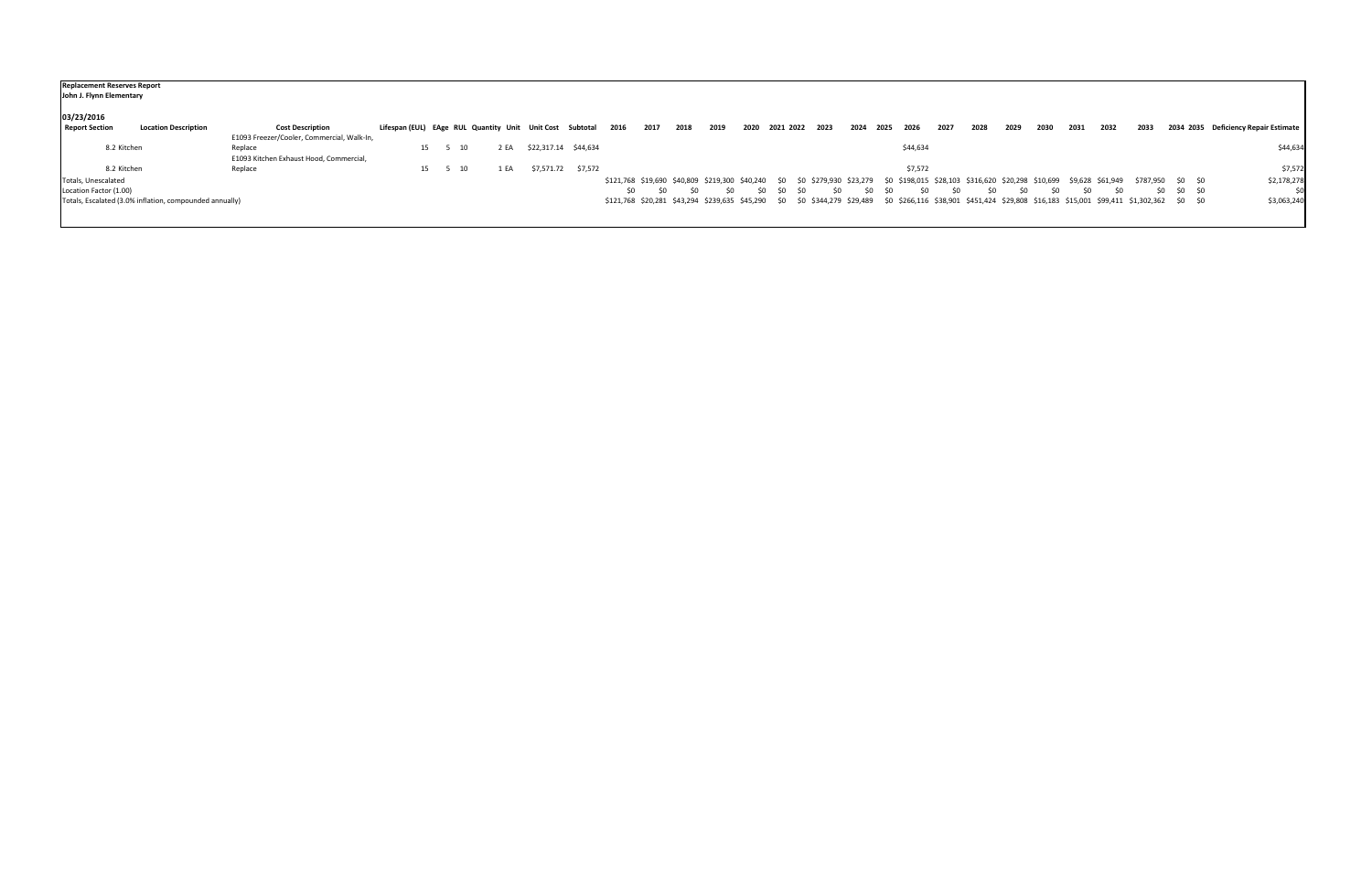| <b>Replacement Reserves Report</b> |                                                         |                                                                                      |              |                         |                                     |                                                          |          |                   |                                                                                            |     |                     |            |           |           |          |                               |             |           |           |          |                                                                                                                                                      |                                           |
|------------------------------------|---------------------------------------------------------|--------------------------------------------------------------------------------------|--------------|-------------------------|-------------------------------------|----------------------------------------------------------|----------|-------------------|--------------------------------------------------------------------------------------------|-----|---------------------|------------|-----------|-----------|----------|-------------------------------|-------------|-----------|-----------|----------|------------------------------------------------------------------------------------------------------------------------------------------------------|-------------------------------------------|
| <b>IRA</b>                         |                                                         |                                                                                      |              |                         |                                     |                                                          |          |                   |                                                                                            |     |                     |            |           |           |          |                               |             |           |           |          |                                                                                                                                                      |                                           |
| 3/23/2016                          |                                                         |                                                                                      |              |                         |                                     |                                                          |          |                   |                                                                                            |     |                     |            |           |           |          |                               |             |           |           |          |                                                                                                                                                      |                                           |
| <b>Report Section</b>              | <b>Location Description</b>                             | <b>Cost Description</b><br>Z1060 ADA, Parking, Access Aisle Striping,                |              |                         |                                     | Lifespan (EUL) EAge RUL Quantity Unit Unit Cost Subtotal |          | 2016<br>2017 2018 |                                                                                            |     | 2019 2020 2021 2022 | 2023       | 2024      | 2025      |          | 2026 2027 2028 2029 2030 2031 |             |           |           | 2032     |                                                                                                                                                      | 2033 2034 2035 Deficiency Repair Estimate |
|                                    | 3.2 Parking lot                                         | Install                                                                              | $\mathbf{0}$ | $\overline{\mathbf{0}}$ | 80 LF<br>$\Omega$                   | \$7.25                                                   | \$580    | \$580             |                                                                                            |     |                     |            |           |           |          |                               |             |           |           |          |                                                                                                                                                      | \$580                                     |
|                                    |                                                         | Z1080 ADA, Restroom, Grab Bars &                                                     |              |                         |                                     |                                                          |          |                   |                                                                                            |     |                     |            |           |           |          |                               |             |           |           |          |                                                                                                                                                      |                                           |
|                                    | 3.2 Public restroom                                     | Blocking, Install<br>Z1080 ADA, Restroom, Lavatory Pipe                              | $\mathbf{0}$ | $\overline{0}$          | 1 EA<br>$\Omega$                    | \$1,250.00                                               | \$1,250  | \$1,250           |                                                                                            |     |                     |            |           |           |          |                               |             |           |           |          |                                                                                                                                                      | \$1,250                                   |
|                                    | 3.2 Public restroom                                     | Wraps, Install<br>G2022 Asphalt Pavement, Parking Lot, Seal                          | $\mathbf{0}$ | $\overline{\mathbf{0}}$ | 1 EA<br>$\Omega$                    | \$120.00                                                 | \$120    | \$120             |                                                                                            |     |                     |            |           |           |          |                               |             |           |           |          |                                                                                                                                                      | \$120                                     |
|                                    | 5.2 Parking lot and service drives                      | & Stripe                                                                             | 10           | $\overline{4}$          | 252000 SF<br>6                      | \$0.38                                                   | \$95,760 |                   |                                                                                            |     | \$95,760            |            |           |           |          |                               |             |           |           | \$95,760 |                                                                                                                                                      | \$191,520                                 |
|                                    | 5.5 Rear of property                                    | G2047 Play Structure, Small, Replace<br>B3011 Single-Ply TPO/PVC Membrane Roof,      | 20           | 11                      | 1 EA<br>-9                          | \$15,000.00 \$15,000                                     |          |                   |                                                                                            |     |                     |            |           | \$15,000  |          |                               |             |           |           |          |                                                                                                                                                      | \$15,000                                  |
|                                    | 6.3 Roof                                                | Replace<br>B2011 Caulk Sealant, Exterior Wall Joints to                              |              | 20 11                   | 16800 SF<br>9                       | \$15.93 \$267,624                                        |          |                   |                                                                                            |     |                     |            |           | \$267,624 |          |                               |             |           |           |          |                                                                                                                                                      | \$267,624                                 |
|                                    | 6.4 Window seals                                        | 1/2", Replace<br>B2011 Exterior Wall Paint, 1-2 Stories, Prep                        |              | 10 10                   | 2400 LF<br>$\overline{0}$           | \$15.35 \$36,840                                         |          | \$36,840          |                                                                                            |     |                     |            |           |           | \$36,840 |                               |             |           |           |          |                                                                                                                                                      | \$73,680                                  |
|                                    | 6.4 Exterior trim                                       | & Paint                                                                              | 10           | $\overline{7}$          | 1500 SF<br>$\overline{\mathbf{3}}$  | \$2.42                                                   | \$3,630  |                   | \$3,630                                                                                    |     |                     |            |           |           |          |                               | \$3,630     |           |           |          |                                                                                                                                                      | \$7,260                                   |
|                                    | 6.8 Classrooms, conference rooms, restrooms             | C3024 Vinyl Tile Flooring, Replace<br>C3025 Carpet, Standard Commercial,             | 15           | - 9                     | 800 SF<br>- 6                       | \$4.80                                                   | \$3,840  |                   |                                                                                            |     | \$3,840             |            |           |           |          |                               |             |           |           |          |                                                                                                                                                      | \$3,840                                   |
|                                    | 6.8 Offices and hallways                                | Medium Traffic, Replace                                                              | 10           | $\overline{7}$          | 800 SF<br>$\overline{\mathbf{3}}$   | \$7.26                                                   | \$5,805  |                   | \$5,805                                                                                    |     |                     |            |           |           |          |                               | \$5,805     |           |           |          |                                                                                                                                                      | \$11,610                                  |
|                                    | 6.8 Entire building                                     | C3032 Acoustical Tile Ceiling, Replace<br>D2023 Domestic Boiler, Gas, 501 to 800     | 20           | 7 13                    | 150 SF                              | \$3.11                                                   | \$467    |                   |                                                                                            |     |                     |            |           |           |          |                               | \$467       |           |           |          |                                                                                                                                                      | \$467                                     |
|                                    | 7.1 Equipment mezzanine                                 | MBH, Replace<br>D3031 Chiller, Air-Cooled, 41 to 50 Ton,                             |              | 22 22 0                 | 2 EA                                | \$17,800.00 \$35,600                                     |          | \$35,600          |                                                                                            |     |                     |            |           |           |          |                               |             |           |           |          |                                                                                                                                                      | \$35,600                                  |
|                                    | 7.1 Roof                                                | Replace<br>D3041 Air Handler, Interior, 10,001 to                                    |              | 25 25                   | $\overline{\mathbf{0}}$<br>1 EA     | \$78,186.30                                              | \$78,186 | \$78,186          |                                                                                            |     |                     |            |           |           |          |                               |             |           |           |          |                                                                                                                                                      | \$78,186                                  |
|                                    | 7.1 Penthouse                                           | 15,000 CFM, Replace<br>D3041 Variable Air Volume (VAV) Unit, 100                     | 30           | 30                      | $\overline{0}$<br>1 EA              | \$41,979.17 \$41,979                                     |          | \$41,979          |                                                                                            |     |                     |            |           |           |          |                               |             |           |           |          |                                                                                                                                                      | \$41,979                                  |
|                                    | 7.1 Building                                            | to 400 CFM, Replace                                                                  | 15           | 15                      | 45 EA<br>$\overline{0}$             | \$4,141.92 \$186,386                                     |          | \$186,386         |                                                                                            |     |                     |            |           |           |          |                               |             |           | \$186,386 |          |                                                                                                                                                      | \$372,773                                 |
|                                    | 7.1 Building                                            | D3049 HVAC System, School, Upgrade<br>D2023 Water Heater, Electric, Commercial,      | 20           | 20                      | 16860 SF<br>$\overline{0}$          | \$43.22 \$728,689 \$728,689                              |          |                   |                                                                                            |     |                     |            |           |           |          |                               |             |           |           |          |                                                                                                                                                      | \$728,689                                 |
|                                    | 7.2 Mechanical closet                                   | 121 to 300 GAL, Replace                                                              | 15           | 8                       | $\overline{7}$<br>1 EA              | \$10,415.00 \$10,415                                     |          |                   |                                                                                            |     |                     | \$10,415   |           |           |          |                               |             |           |           |          |                                                                                                                                                      | \$10,415                                  |
|                                    | 7.4 Room 17                                             | D5019 Electrical System, School, Upgrade<br>D5022 LED Lighting Fixture, Basic, 20 W, |              | 40 37                   | 16860 SF<br>$\overline{\mathbf{3}}$ | \$49.78 \$839,291                                        |          |                   | \$839,291                                                                                  |     |                     |            |           |           |          |                               |             |           |           |          |                                                                                                                                                      | \$839,291                                 |
|                                    | 7.4 Building                                            | Replace                                                                              | 20           | 14                      | 843 EA<br>- 6                       | \$180.19 \$151,900                                       |          |                   |                                                                                            |     | \$151,900           |            |           |           |          |                               |             |           |           |          |                                                                                                                                                      | \$151,900                                 |
|                                    |                                                         | D4019 Sprinkler System, Full Retrofit,                                               |              |                         |                                     |                                                          |          |                   |                                                                                            |     |                     |            |           |           |          |                               |             |           |           |          |                                                                                                                                                      |                                           |
|                                    | 7.6 Building                                            | School (per SF), Renovate<br>D5037 Fire Alarm Control Panel,                         | 50           | 42                      | 16860 SF<br>8                       | \$6.25 \$105,375                                         |          |                   |                                                                                            |     |                     |            | \$105,375 |           |          |                               |             |           |           |          |                                                                                                                                                      | \$105,375                                 |
|                                    | 7.6 Room 17                                             | Addressable, Replace                                                                 | 15           | 13                      | 1 EA<br>$\overline{2}$              | \$20,297.59 \$20,298                                     |          |                   | \$20,298                                                                                   |     |                     |            |           |           |          |                               |             |           |           |          | \$20,298                                                                                                                                             | \$40,595                                  |
| Totals, Unescalated                |                                                         |                                                                                      |              |                         |                                     |                                                          |          |                   | \$1,109,631 \$0 \$20,298 \$848,726 \$0 \$0 \$251,501 \$10,415 \$105,375 \$282,624 \$36,840 |     |                     |            |           |           |          | \$0                           | \$0 \$9,902 |           |           |          | \$0 \$186,386 \$95,760 \$20,298<br>\$0 \$0                                                                                                           | \$2,977,755                               |
| Location Factor (1.00)             |                                                         |                                                                                      |              |                         |                                     |                                                          |          | \$0<br><b>SO</b>  | $50^{\circ}$<br>\$0                                                                        | \$0 | $50^{\circ}$        | \$0<br>\$0 | \$0       | \$0       | \$0      | \$0<br>\$0                    |             | 50<br>\$0 | \$0       | \$0      | \$0 \$0<br>\$0                                                                                                                                       | 50                                        |
|                                    | Totals, Escalated (3.0% inflation, compounded annually) |                                                                                      |              |                         |                                     |                                                          |          |                   |                                                                                            |     |                     |            |           |           |          |                               |             |           |           |          | \$1,109,631 \$0 \$21,534 \$927,426 \$0 \$0 \$300,305 \$12,809 \$133,486 \$368,760 \$49,510 \$0 \$0 \$14,541 \$0 \$290,384 \$153,667 \$33,549 \$0 \$0 | \$3,415,601                               |